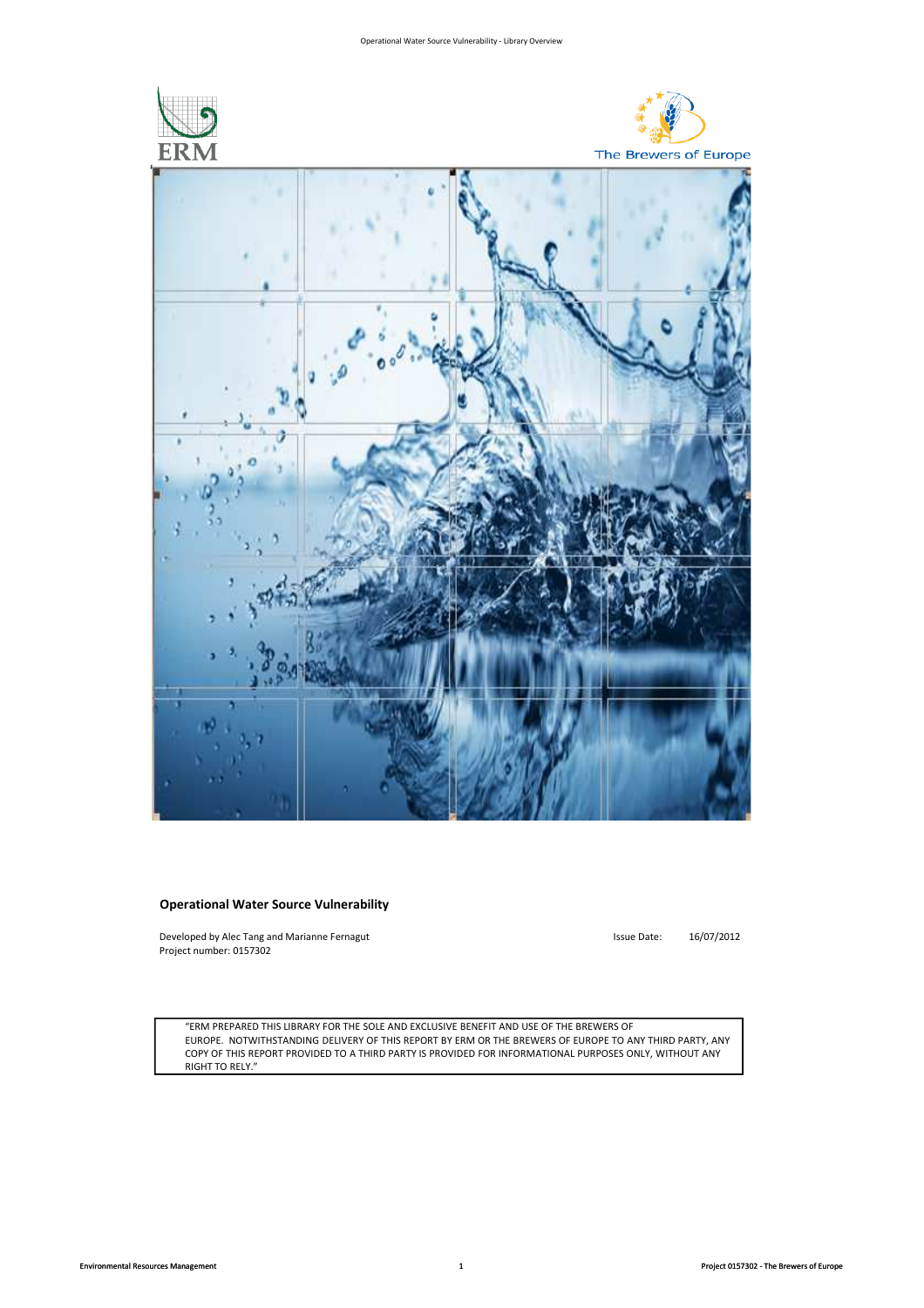



# **Operational Water Source Tool Library**

#### **Introduction**

Stresses resulting from water-related impacts such as water shortage, declining water quality and excess water flows, have the potential to cause widespread disruption to an organisation's operations and profitability by increasing production, development and maintenance costs, incurring revenue losses, and acting as a constraint to growth. In addition, mismanagement of community water resources can lead to significant reputational cost for businesses that can have broader implications. Without any sense of water stresses and associated risks, companies are inadvertently betting that water will be available in the long term.

The brewery industry is one sector that is particularly exposed to water stress, as water forms a fundamental component of its product – both as ingredient and in the brewing process – and a significant aspect of its value chain. It is therefore of particular importance for the industry to understand the water challenges, stresses and risks it faces to make better management decisions. The importance of understanding water stress to organisations operating in the brewery and broader beverage industry is reflected in the level of understanding exhibited by participants in the sector. Respondents to the 2011 CDP Water Disclosure from the 'Consumer Staples' sector reported high performance levels in water management and governance and significantly higher levels of water risk awareness than the average of all sector respondents.

To enable organisations to respond more effectively to the diversity of water stresses and water risks affecting modern business, a broad range of guidance documents, tools, standards and schemes focussed on more sustainable and integrated water management practices have been developed.

### **Purpose and Scope of this study**

The objective of this study is to address the diversity in approaches to sustainable water management by providing further clarity to the Brewers of Europe on the most applicable and relevant water stress identification and assessment tools and methodologies for the brewery sector. The purpose is to equip Brewers with the knowledge and understanding of the tools currently available to assess effective and potential water risks now and in the futures and that meet the needs of individual companies. The tools and methodologies reviewed focus on evaluating risks of production facilities (and not the supply chain e.g. agriculture).

# **Library**

This library contains a description of various state of the art tools and methodologies that focus on assessing water vulnerability and associated risk. Some of these tools have been used/piloted by companies within the beverage sectors to measure their water vulnerability and assess associated risks. This library is by no means exhaustive and may require updating in the future as tools are further developed and new tools and methodologies become available. The library also includes a decision tree to guide users through the different tools.

#### **Table of contents**

Introduction Decision chart Summary of tools Tools (in individual tabs) Overview Glossary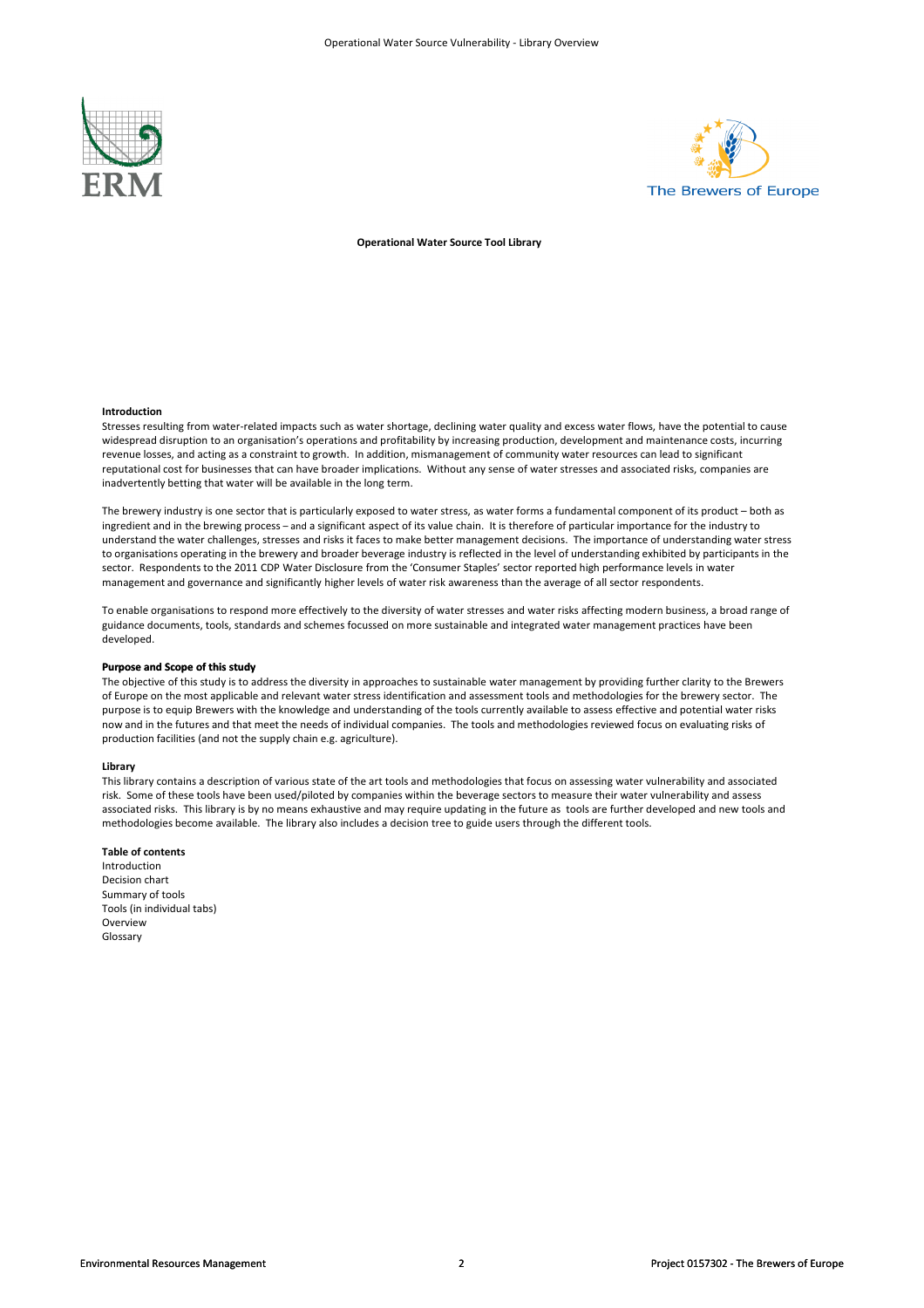

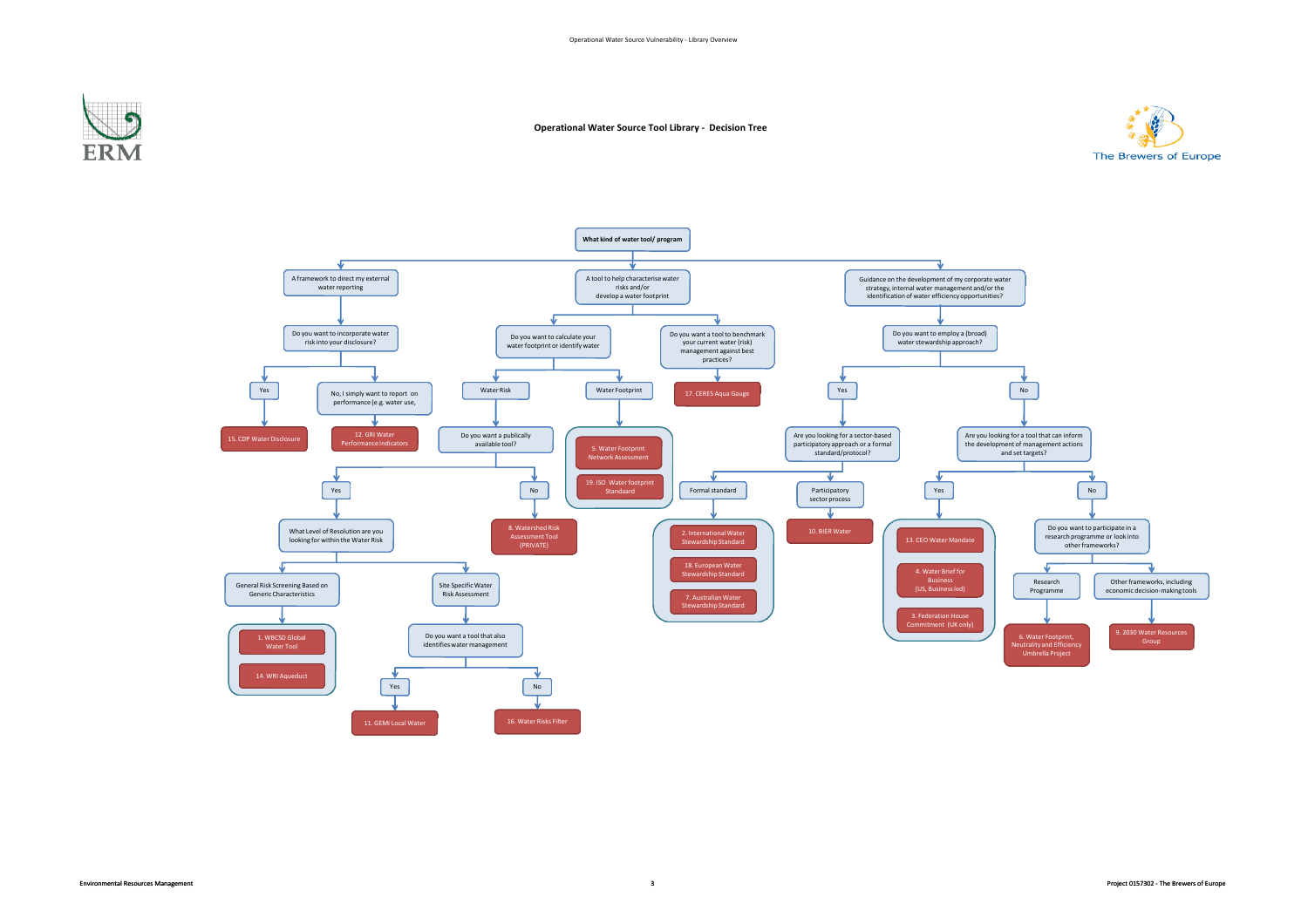|                                                                                 | <b>Brewers of Europe</b><br>Water Stress Identification and Assessment Tools and Methodologies<br><b>Tool Index</b>                         |                                                   | The Brewers of Europe                                           |
|---------------------------------------------------------------------------------|---------------------------------------------------------------------------------------------------------------------------------------------|---------------------------------------------------|-----------------------------------------------------------------|
| <b>Tool Name</b>                                                                | <b>Tool Developer</b>                                                                                                                       | <b>Tool Type</b>                                  | <b>End purpose</b>                                              |
| 1 WBCSD Global Water Tool                                                       | World Business Council for Sustainable<br>Development/CH2MHill                                                                              | <b>Water Stress/Risk Mapping Tool</b>             | Water Vulnerability/Scarcity<br><b>Risk Assessment</b>          |
| 2 International Water Stewardship Standard                                      | Alliance for Water Stewardship (AWS)                                                                                                        | <b>Formal Standard/Protocol</b>                   | <b>Overarching Water Strategy</b><br><b>Development Support</b> |
| 3 Federation House Commitment                                                   | UK Food and Drink Federation/WRAP                                                                                                           | Participatory Initiative with Defined Commitments | <b>Internal Process Modification</b>                            |
| 4 Water Brief for Business                                                      | <b>Business Roundtable</b>                                                                                                                  | Participatory Initiative with Defined Commitments | <b>Overarching Water Strategy</b><br><b>Development Support</b> |
| Water Footprint Network Assessment Manual and<br>5<br><b>WaterStat Database</b> | <b>Water Footprint Network</b>                                                                                                              | <b>Formal Standard/Protocol</b>                   | <b>Water Vulnerability/Scarcity</b><br><b>Risk Assessment</b>   |
| $6\phantom{1}6$<br>Project                                                      | Water Footprint, Neutrality and Efficiency Umbrella United Nations Environment Programme, Division of<br>Technology, Industry and Economics | Other (please state under 'additional comments')  | <b>Internal Process Modification</b>                            |
| 7 Australian Water Stewardship Standard                                         | Water Stewardship Australia (WSA, formerly Water<br>Stewardship Initiative)                                                                 | <b>Formal Standard/Protocol</b>                   | <b>Overarching Water Strategy</b><br><b>Development Support</b> |
| 8 Watershed Risk Assessment Tool                                                | The Nature Conservancy and Pepsi-Co                                                                                                         | <b>Water Stress/Risk Mapping Tool</b>             | <b>Water Vulnerability/Scarcity</b><br><b>Risk Assessment</b>   |
| 9 N/A                                                                           | 2030 Water Resources Group                                                                                                                  | Other (please state under 'additional comments')  | <b>Overarching Water Strategy</b><br><b>Development Support</b> |
| 10 BIER Water Stewardship Programme                                             | Beverage Industry Environmental Roundtable (BIER) Participatory Initiative with Defined Commitments                                         |                                                   | <b>Overarching Water Strategy</b><br><b>Development Support</b> |
| 11 GEMI Local Water Tool (GEMI LWT)                                             | Global Environmental Management Initiative (GEMI) Water Stress/Risk Mapping Tool                                                            |                                                   | <b>Water Vulnerability/Scarcity</b><br><b>Risk Assessment</b>   |
| 12 GRI Water Performance Indicators                                             | <b>Global Reporting Initiative (GRI)</b>                                                                                                    | <b>Formal Standard/Protocol</b>                   | <b>External Reporting</b>                                       |
| 13 CEO Water Mandate                                                            | United Nations Global Compact (UNGC)                                                                                                        | Participatory Initiative with Defined Commitments | <b>Overarching Water Strategy</b><br><b>Development Support</b> |
| 14 Aqueduct                                                                     | World Resources Institute (WRI)                                                                                                             | <b>Water Stress/Risk Mapping Tool</b>             | <b>Water Vulnerability/Scarcity</b><br><b>Risk Assessment</b>   |
| 15 CDP Water Disclosure                                                         | Carbon Disclosure Project (CDP)                                                                                                             | Participatory Initiative with Defined Commitments | <b>External Reporting</b>                                       |
| 16 Water Risk Filter                                                            | World Wildlife Foundation and DEG                                                                                                           | <b>Water Stress/Risk Mapping Tool</b>             | <b>Water Vulnerability/Scarcity</b><br><b>Risk Assessment</b>   |
| 17 Aqua Gauge                                                                   | Ceres                                                                                                                                       | <b>Water Stress/Risk Mapping Tool</b>             | <b>Water Vulnerability/Scarcity</b><br><b>Risk Assessment</b>   |
| 18 European Water Stewardship Standard                                          | European Water Partnership                                                                                                                  | <b>Formal Standard/Protocol</b>                   | <b>Overarching Water Strategy</b><br><b>Development Support</b> |
| 19 ISO 14046 Water Footprint                                                    | International Standard Organisation                                                                                                         | <b>Formal Standard/Protocol</b>                   | <b>Internal Process Modification</b>                            |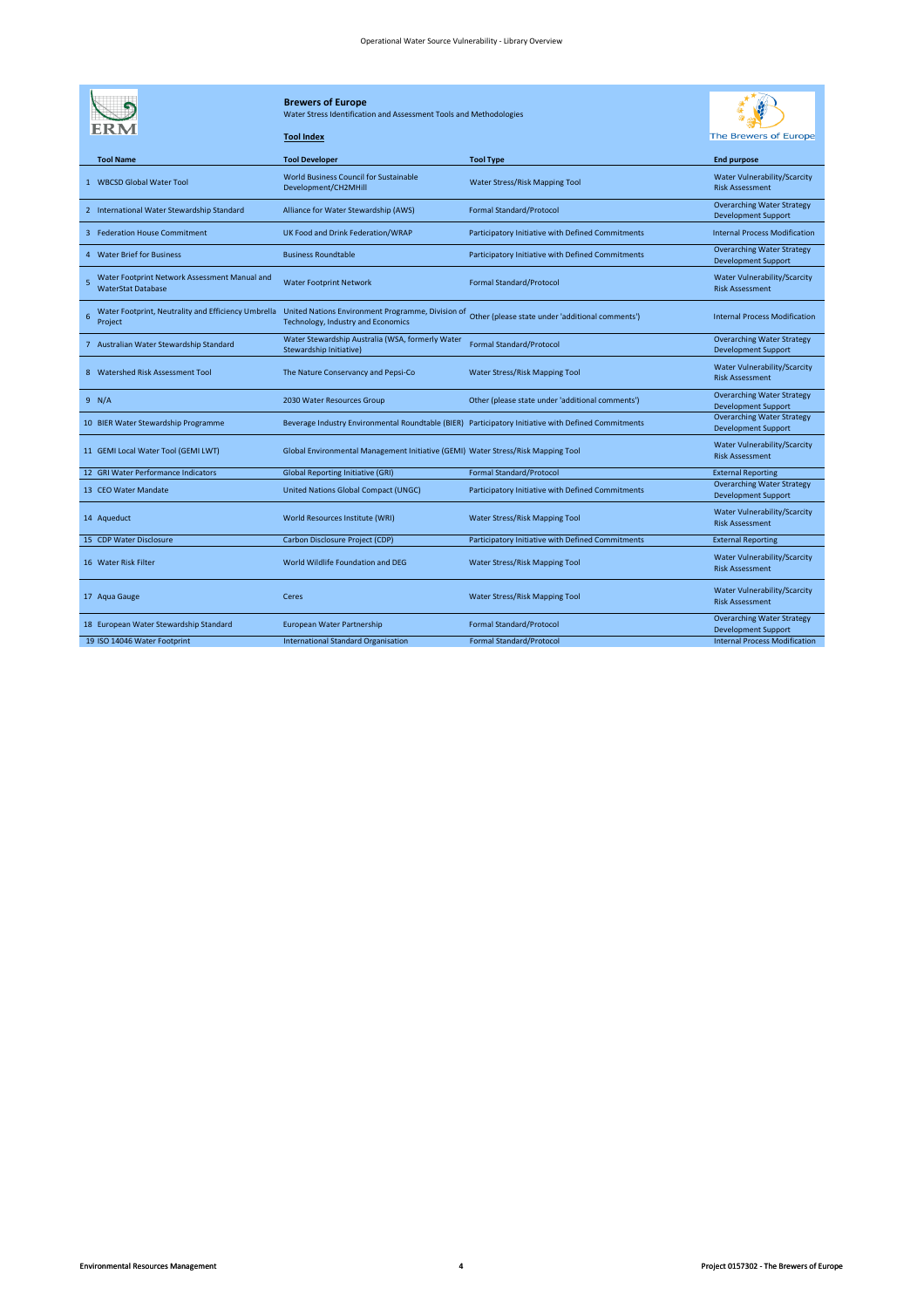| 1,0 General Tool Information                                                |                                                                                                                                                                                              | <b>Additional Comments</b>                                                                                                           |
|-----------------------------------------------------------------------------|----------------------------------------------------------------------------------------------------------------------------------------------------------------------------------------------|--------------------------------------------------------------------------------------------------------------------------------------|
| 1,1 Tool Name                                                               |                                                                                                                                                                                              |                                                                                                                                      |
|                                                                             |                                                                                                                                                                                              |                                                                                                                                      |
|                                                                             | WBCSD Global Water Tool                                                                                                                                                                      |                                                                                                                                      |
|                                                                             |                                                                                                                                                                                              |                                                                                                                                      |
|                                                                             |                                                                                                                                                                                              |                                                                                                                                      |
| 1,2 Tool Developer                                                          |                                                                                                                                                                                              | Launched in 2007, the Global Water Tool was developed under the                                                                      |
|                                                                             |                                                                                                                                                                                              | leadership of WBCSD member and global engineering company                                                                            |
|                                                                             |                                                                                                                                                                                              | CH2M HILL. An advisory board of 21 other global companies in a                                                                       |
|                                                                             |                                                                                                                                                                                              | wide range of industries provided oversight and pilot testing.                                                                       |
|                                                                             |                                                                                                                                                                                              | Expertise was provided by The Nature Conservancy and the Global<br>Reporting Initiative.                                             |
|                                                                             |                                                                                                                                                                                              |                                                                                                                                      |
|                                                                             |                                                                                                                                                                                              | The advisory board included: Air Products and Chemicals, Alcoa,                                                                      |
|                                                                             | World Business Council for Sustainable Development/CH2MHill                                                                                                                                  | Anglo American, Borealis, ConocoPhillips, Degussa, Dow Chemical                                                                      |
|                                                                             |                                                                                                                                                                                              | Company, DuPont, GrupoNueva, Holcim, ITT Corporation, Kimberly                                                                       |
|                                                                             |                                                                                                                                                                                              | Clark, Lafarge, PepsiCo, Rio Tinto, Sanyo, Shell, Suncor Energy, Suez,<br>Syngenta and Unilever.                                     |
|                                                                             |                                                                                                                                                                                              |                                                                                                                                      |
|                                                                             |                                                                                                                                                                                              | The WBCSD is a CEO-led organization of companies that seeks to                                                                       |
|                                                                             |                                                                                                                                                                                              | galvanize the global business community to create a sustainable                                                                      |
|                                                                             |                                                                                                                                                                                              | future for business, society and the environment. Together with its<br>members, the council applies thought leadership and effective |
|                                                                             |                                                                                                                                                                                              | advocacy to generate constructive solutions and take shared action.                                                                  |
|                                                                             |                                                                                                                                                                                              |                                                                                                                                      |
| 1,3 Tool Source (e.g. weblink)                                              | www.wbcsd.org/web/watertool.htm                                                                                                                                                              |                                                                                                                                      |
| 1,4 Date of the Latest Version                                              | 2011                                                                                                                                                                                         |                                                                                                                                      |
| 1,5 Availability of Tool                                                    | Public - Free of Charge                                                                                                                                                                      |                                                                                                                                      |
| 1,6 Key Contacts                                                            | Anne-Leonore Boffi                                                                                                                                                                           |                                                                                                                                      |
|                                                                             | e. info@wbcsd.org                                                                                                                                                                            |                                                                                                                                      |
|                                                                             | ph. +41 22 839 3100                                                                                                                                                                          |                                                                                                                                      |
| 2,0 Tool Purpose                                                            |                                                                                                                                                                                              |                                                                                                                                      |
| 2,1 General Description                                                     |                                                                                                                                                                                              |                                                                                                                                      |
|                                                                             | The Global Water Tool maps a company's water use and characterises its exposure to water<br>risks within its global operations and supply chains, using a range of water stress metrics. The |                                                                                                                                      |
|                                                                             | tool aims to develop a company and geography-specific knowledge base for driving improved                                                                                                    |                                                                                                                                      |
|                                                                             | water consumption and efficiency, and enable effective communication with internal and                                                                                                       |                                                                                                                                      |
|                                                                             | external stakeholders.                                                                                                                                                                       |                                                                                                                                      |
|                                                                             | The tool is composed of:                                                                                                                                                                     |                                                                                                                                      |
|                                                                             | · An Excel workbook                                                                                                                                                                          | GEMI's Local Water Tool has been designed to be used in conjunction                                                                  |
|                                                                             | . An online mapping system plotting site locations with external water, sanitation, population                                                                                               | with the WBCSD Global Water Tool                                                                                                     |
|                                                                             | and biodiversity datasets                                                                                                                                                                    |                                                                                                                                      |
|                                                                             | · Spatial viewing via Google Earth interface                                                                                                                                                 |                                                                                                                                      |
|                                                                             | The tool generates automatic outputs including:                                                                                                                                              |                                                                                                                                      |
|                                                                             | · GRI, CDP Water, DJSI and Bloomberg water related indicators                                                                                                                                |                                                                                                                                      |
|                                                                             | . Inventories, risk and performance metrics charts and maps combining company sites location<br>with country and/or watershed data                                                           |                                                                                                                                      |
|                                                                             |                                                                                                                                                                                              |                                                                                                                                      |
| 2,2 Tool Type                                                               | Water Stress/Risk Mapping Tool                                                                                                                                                               |                                                                                                                                      |
| 2,3 Tool Software/Format                                                    | Microsoft Excel                                                                                                                                                                              |                                                                                                                                      |
| 2,4 Geographic Focus                                                        | Global                                                                                                                                                                                       |                                                                                                                                      |
| 2,5 Sector Focus                                                            |                                                                                                                                                                                              |                                                                                                                                      |
|                                                                             |                                                                                                                                                                                              | Tools for the Oil and Gas and Power Utilities sectors have been<br>developed by WBCSD. These tools seek to categorise different      |
|                                                                             | No Specific Focus                                                                                                                                                                            | aspects of the oil and gas supply chain or different power forms and                                                                 |
|                                                                             |                                                                                                                                                                                              | identify which parts of the supply are in water stressed areas.                                                                      |
| 2,6 Assessment Approach                                                     | Bottom Up Product/Process Level Assessment                                                                                                                                                   |                                                                                                                                      |
| 2,7 End Purpose                                                             | Water Vulnerability/Scarcity Risk Assessment                                                                                                                                                 |                                                                                                                                      |
| 2,8 Focal Stage of Water Management                                         | Y Assessing the Local Situation                                                                                                                                                              |                                                                                                                                      |
|                                                                             | N Accounting for and Understanding Impacts                                                                                                                                                   |                                                                                                                                      |
|                                                                             | Y Identifying Water Risks and Opportunities                                                                                                                                                  |                                                                                                                                      |
|                                                                             | N Determining Action and Setting Targets                                                                                                                                                     |                                                                                                                                      |
|                                                                             | N Monitoring and Communicating Performance                                                                                                                                                   |                                                                                                                                      |
|                                                                             | N Other (please state under 'additional comments')                                                                                                                                           |                                                                                                                                      |
| 3,0 Tool Functionality                                                      |                                                                                                                                                                                              |                                                                                                                                      |
| 3,1 Data Inputs                                                             |                                                                                                                                                                                              |                                                                                                                                      |
| 3.1.1 Data Types Used                                                       | Combination of User Inputted and Tool Embedded Data                                                                                                                                          |                                                                                                                                      |
| 3.1.2 User Inputted Data Detail: Water Use                                  | Y Water Use Volumes                                                                                                                                                                          |                                                                                                                                      |
|                                                                             | Water Use Types, e.g. municipal supply/site sourced/recycled<br>Y                                                                                                                            |                                                                                                                                      |
|                                                                             | Y Water Source Location, e.g. local aquifer/nearby river/distant reservoir                                                                                                                   |                                                                                                                                      |
|                                                                             | N Other (please state under 'additional comments')                                                                                                                                           |                                                                                                                                      |
| 3.1.3 Tool Embedded Data Detail: Geography                                  | Specific Location, e.g. GIS Co-ordinates/Site Address                                                                                                                                        |                                                                                                                                      |
| 3.1.4 Tool Embedded Data Detail: Sector/ Process                            | None                                                                                                                                                                                         |                                                                                                                                      |
| 3.1.5 Transparency of Embedded Data Set for Risk/Stress                     | High                                                                                                                                                                                         |                                                                                                                                      |
| Assessments<br>3,2 Tool Output                                              |                                                                                                                                                                                              |                                                                                                                                      |
| 3.2.1 Nature of Tool Output                                                 | Characterisation of actual water risks/impacts affecting the organisation                                                                                                                    |                                                                                                                                      |
|                                                                             |                                                                                                                                                                                              |                                                                                                                                      |
| 3.2.2 Key Water Risks/Impacts Considered                                    | Y Environmental                                                                                                                                                                              |                                                                                                                                      |
|                                                                             | Y Physical (e.g. flood risk/damage to infrastructure)<br>Y Social                                                                                                                            |                                                                                                                                      |
|                                                                             | Y Economic                                                                                                                                                                                   |                                                                                                                                      |
|                                                                             | Y Reputational                                                                                                                                                                               |                                                                                                                                      |
|                                                                             |                                                                                                                                                                                              |                                                                                                                                      |
|                                                                             | Y Temporal Aspects<br>N Other (please state under 'additional comments')                                                                                                                     |                                                                                                                                      |
|                                                                             |                                                                                                                                                                                              |                                                                                                                                      |
| 3.2.3 Output Format                                                         | Y Maps                                                                                                                                                                                       |                                                                                                                                      |
|                                                                             | Y Graphs                                                                                                                                                                                     |                                                                                                                                      |
|                                                                             | Y Numbers                                                                                                                                                                                    |                                                                                                                                      |
|                                                                             | N Other (please state under 'additional comments')                                                                                                                                           |                                                                                                                                      |
| 3.2.4 Nature of Risk/Impacts Output                                         | Quantitative, e.g. Scale on Water Stress Index                                                                                                                                               |                                                                                                                                      |
| 3.2.5 Resolution of Risk/Impacts Output                                     | Low (Water Basin/Region)                                                                                                                                                                     |                                                                                                                                      |
| 3.2.6 Temporal Context of Output                                            | Y Current Situation                                                                                                                                                                          |                                                                                                                                      |
|                                                                             | Y Predicted Future Scenario                                                                                                                                                                  |                                                                                                                                      |
| <b>3.3 User Friendliness</b>                                                | Y Other (please state under 'additional comments')                                                                                                                                           |                                                                                                                                      |
|                                                                             |                                                                                                                                                                                              |                                                                                                                                      |
| 3.3.1 Required Level of Training to Use                                     | High                                                                                                                                                                                         |                                                                                                                                      |
| 3.3.2 Ease of Use Once Fully Trained<br>3.3.3 Online/Offline Functionality? | Simple<br>Data can be input offline, but tool needs to be online to undertake assessment                                                                                                     |                                                                                                                                      |
|                                                                             |                                                                                                                                                                                              |                                                                                                                                      |
|                                                                             |                                                                                                                                                                                              |                                                                                                                                      |
|                                                                             |                                                                                                                                                                                              |                                                                                                                                      |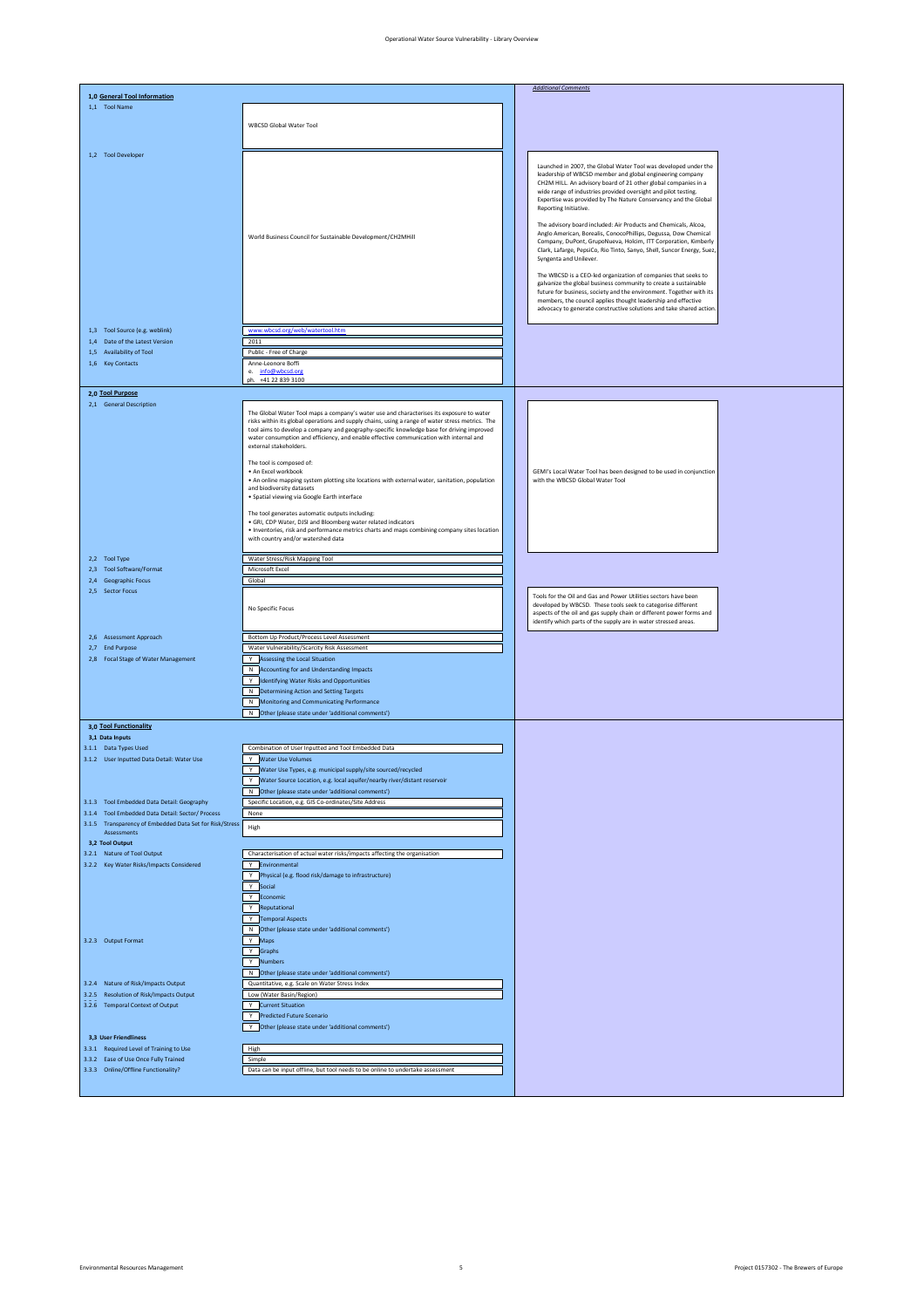Operational Water Source Vulnerability - Library Overview

| 1,0 General Tool Information                                                   |                                                                                                                                                                                                                                                                                                                                                                                                                                                                                                                                                                                                                                                                                                                                                                                                                                                                                                                                                                                                                                                                                                                                                                                                                                                                                                                                                                                                                                                                                                                                                                                                                                                                                                  | <b>Additional Comments</b>                                                                                                                                                                                                                                                                                                                                                                                                                                                                                                                                                                                                                                                                                                                                                                                                                                                                                                                                                                                                                                                                                                                                                                                                                                                                                                                                                                         |
|--------------------------------------------------------------------------------|--------------------------------------------------------------------------------------------------------------------------------------------------------------------------------------------------------------------------------------------------------------------------------------------------------------------------------------------------------------------------------------------------------------------------------------------------------------------------------------------------------------------------------------------------------------------------------------------------------------------------------------------------------------------------------------------------------------------------------------------------------------------------------------------------------------------------------------------------------------------------------------------------------------------------------------------------------------------------------------------------------------------------------------------------------------------------------------------------------------------------------------------------------------------------------------------------------------------------------------------------------------------------------------------------------------------------------------------------------------------------------------------------------------------------------------------------------------------------------------------------------------------------------------------------------------------------------------------------------------------------------------------------------------------------------------------------|----------------------------------------------------------------------------------------------------------------------------------------------------------------------------------------------------------------------------------------------------------------------------------------------------------------------------------------------------------------------------------------------------------------------------------------------------------------------------------------------------------------------------------------------------------------------------------------------------------------------------------------------------------------------------------------------------------------------------------------------------------------------------------------------------------------------------------------------------------------------------------------------------------------------------------------------------------------------------------------------------------------------------------------------------------------------------------------------------------------------------------------------------------------------------------------------------------------------------------------------------------------------------------------------------------------------------------------------------------------------------------------------------|
| 1,1 Tool Name                                                                  | International Water Stewardship Standard                                                                                                                                                                                                                                                                                                                                                                                                                                                                                                                                                                                                                                                                                                                                                                                                                                                                                                                                                                                                                                                                                                                                                                                                                                                                                                                                                                                                                                                                                                                                                                                                                                                         | Although the AWS Standard provides the focus for much of AWS's<br>work, over time AWS aims to develop additional innovative tools to<br>pursue its mission: to promote responsible use of freshwater that is<br>socially and economically beneficial as well as environmentally<br>sustainable.                                                                                                                                                                                                                                                                                                                                                                                                                                                                                                                                                                                                                                                                                                                                                                                                                                                                                                                                                                                                                                                                                                    |
| 1,2 Tool Developer                                                             | Alliance for Water Stewardship (AWS)                                                                                                                                                                                                                                                                                                                                                                                                                                                                                                                                                                                                                                                                                                                                                                                                                                                                                                                                                                                                                                                                                                                                                                                                                                                                                                                                                                                                                                                                                                                                                                                                                                                             | AWS is a registered not-for-profit organisation formed to provide a<br>coherent international framework for responding to freshwater<br>challenges. The AWS model is designed around capturing and<br>enabling access to knowledge and expertise on best practice on<br>water stewardship. The centrepiece of the AWS work is the AWS<br>Standard.<br>In 2008, three organizations (The Nature Conservancy, The Pacific<br>Institute, and Water Stewardship Australia) came together to form<br>the AWS. Over time, these three founding organizations were joined<br>by seven other organizations (Carbon Disclosure Project,<br>European Water Partnership, International Water Management<br>Institute, United Nations Global Compact's CEO Water Mandate,<br>Water Environment Federation, Water Witness International, and<br>WWF) to form a Board of Directors.                                                                                                                                                                                                                                                                                                                                                                                                                                                                                                                              |
| 1,3 Tool Source (e.g. weblink)                                                 | www.allianceforwaterstewardship.org                                                                                                                                                                                                                                                                                                                                                                                                                                                                                                                                                                                                                                                                                                                                                                                                                                                                                                                                                                                                                                                                                                                                                                                                                                                                                                                                                                                                                                                                                                                                                                                                                                                              |                                                                                                                                                                                                                                                                                                                                                                                                                                                                                                                                                                                                                                                                                                                                                                                                                                                                                                                                                                                                                                                                                                                                                                                                                                                                                                                                                                                                    |
| 1,4 Date of the Latest Version                                                 | 2012                                                                                                                                                                                                                                                                                                                                                                                                                                                                                                                                                                                                                                                                                                                                                                                                                                                                                                                                                                                                                                                                                                                                                                                                                                                                                                                                                                                                                                                                                                                                                                                                                                                                                             |                                                                                                                                                                                                                                                                                                                                                                                                                                                                                                                                                                                                                                                                                                                                                                                                                                                                                                                                                                                                                                                                                                                                                                                                                                                                                                                                                                                                    |
| 1,5 Availability of Tool<br>1,6 Key Contacts                                   | Public - Free of Charge                                                                                                                                                                                                                                                                                                                                                                                                                                                                                                                                                                                                                                                                                                                                                                                                                                                                                                                                                                                                                                                                                                                                                                                                                                                                                                                                                                                                                                                                                                                                                                                                                                                                          |                                                                                                                                                                                                                                                                                                                                                                                                                                                                                                                                                                                                                                                                                                                                                                                                                                                                                                                                                                                                                                                                                                                                                                                                                                                                                                                                                                                                    |
|                                                                                | Adrian Sym, Executive Director                                                                                                                                                                                                                                                                                                                                                                                                                                                                                                                                                                                                                                                                                                                                                                                                                                                                                                                                                                                                                                                                                                                                                                                                                                                                                                                                                                                                                                                                                                                                                                                                                                                                   | An FAQ about the AWS is available at:<br>http://allianceforwaterstewardship.org/about-aws.html#faq                                                                                                                                                                                                                                                                                                                                                                                                                                                                                                                                                                                                                                                                                                                                                                                                                                                                                                                                                                                                                                                                                                                                                                                                                                                                                                 |
|                                                                                | e. adrian@allianceforwaterstewardship.org                                                                                                                                                                                                                                                                                                                                                                                                                                                                                                                                                                                                                                                                                                                                                                                                                                                                                                                                                                                                                                                                                                                                                                                                                                                                                                                                                                                                                                                                                                                                                                                                                                                        |                                                                                                                                                                                                                                                                                                                                                                                                                                                                                                                                                                                                                                                                                                                                                                                                                                                                                                                                                                                                                                                                                                                                                                                                                                                                                                                                                                                                    |
| 2,0 Tool Purpose                                                               | ph.                                                                                                                                                                                                                                                                                                                                                                                                                                                                                                                                                                                                                                                                                                                                                                                                                                                                                                                                                                                                                                                                                                                                                                                                                                                                                                                                                                                                                                                                                                                                                                                                                                                                                              |                                                                                                                                                                                                                                                                                                                                                                                                                                                                                                                                                                                                                                                                                                                                                                                                                                                                                                                                                                                                                                                                                                                                                                                                                                                                                                                                                                                                    |
| 2,1 General Description                                                        | The AWS Standard is designed to be an international, ISEAL-compliant, standard that defines a<br>set of water stewardship principles, criteria, and indicators for how water should be stewarded<br>at a site and watershed level in a way that is environmentally, socially, and economically<br>beneficial. The AWS Standard is intended to provide water stewards with an approach for<br>evaluating the existing processes and performances within their sites and watersheds, and<br>ensuring that responsible water stewardship actions are in place to minimize negative impacts<br>and maximize positive impacts.<br>The Standard's principles - water governance, water balance, water quality and important<br>water areas - are expected to lead to positive outcomes in terms of a) more equitable<br>governance, b) sustainable water flow regimes, c) good water quality, and, d) protected,<br>managed and restored areas. Social (e.g. culture- or health-related), environmental (e.g. species-<br>or habitat-related) and economic (e.g. financial- or livelihood-related) impacts relating to these<br>outcomes will benefit stakeholders from different sectors.<br>The AWS Standard is international in scope, however its application is based around successful<br>local partnerships through which decision-making on watershed-level actions are developed by<br>all those with a stake in water management. This combination of international and local<br>partnerships aims to generate a positive cycle of learning and innovation through which lessons<br>learned in one location or sector can be replicated, applied and further developed in other<br>settings. | The AWS released the First Draft International Water Stewardship<br>Standard for Public Consultation in March 2012. The first public<br>consultation on the AWS Standard is open to stakeholders until 15<br>June 2012. This is the first draft in an 18-month process that will<br>include another public consultation period and lead to the first full<br>version of the Standard (targeted for mid-2013).<br>In addition to the public consultation period, two AWS groups are<br>involved in the development of the Standard: a Global Water<br>Roundtable, and an International Standard Development<br>Committee (ISDC).<br>The focus of the Water Roundtable is to seek out multi-stakeholder<br>consensus through meetings and pilots held throughout the world.<br>Stakeholders will have the opportunity to provide input into how the<br>Standard is shaped through online feedback, in-person meetings, and<br>piloting efforts.<br>The ISDC comprises fifteen cross-regional and cross-sectoral<br>individuals and has been tasked with deciding what to ultimately<br>include or omit from the Standard. All content in the draft is open for<br>stakeholder input, however specific input has been requested in<br>several challenging areas. Using the input provided by stakeholders,<br>the ISDC will develop the content based upon feedback for the<br>second draft Standard. |
| 2,2 Tool Type                                                                  | Formal Standard/Protocol                                                                                                                                                                                                                                                                                                                                                                                                                                                                                                                                                                                                                                                                                                                                                                                                                                                                                                                                                                                                                                                                                                                                                                                                                                                                                                                                                                                                                                                                                                                                                                                                                                                                         |                                                                                                                                                                                                                                                                                                                                                                                                                                                                                                                                                                                                                                                                                                                                                                                                                                                                                                                                                                                                                                                                                                                                                                                                                                                                                                                                                                                                    |
|                                                                                |                                                                                                                                                                                                                                                                                                                                                                                                                                                                                                                                                                                                                                                                                                                                                                                                                                                                                                                                                                                                                                                                                                                                                                                                                                                                                                                                                                                                                                                                                                                                                                                                                                                                                                  |                                                                                                                                                                                                                                                                                                                                                                                                                                                                                                                                                                                                                                                                                                                                                                                                                                                                                                                                                                                                                                                                                                                                                                                                                                                                                                                                                                                                    |
| 2,3 Tool Software/Format                                                       | Not Applicable to Tool                                                                                                                                                                                                                                                                                                                                                                                                                                                                                                                                                                                                                                                                                                                                                                                                                                                                                                                                                                                                                                                                                                                                                                                                                                                                                                                                                                                                                                                                                                                                                                                                                                                                           |                                                                                                                                                                                                                                                                                                                                                                                                                                                                                                                                                                                                                                                                                                                                                                                                                                                                                                                                                                                                                                                                                                                                                                                                                                                                                                                                                                                                    |
| 2,4 Geographic Focus                                                           | Global                                                                                                                                                                                                                                                                                                                                                                                                                                                                                                                                                                                                                                                                                                                                                                                                                                                                                                                                                                                                                                                                                                                                                                                                                                                                                                                                                                                                                                                                                                                                                                                                                                                                                           | Regional initiatives are operating in Africa, Europe, Latin America and<br>the Caribbean and North America (see also Water Stewardship                                                                                                                                                                                                                                                                                                                                                                                                                                                                                                                                                                                                                                                                                                                                                                                                                                                                                                                                                                                                                                                                                                                                                                                                                                                             |
|                                                                                |                                                                                                                                                                                                                                                                                                                                                                                                                                                                                                                                                                                                                                                                                                                                                                                                                                                                                                                                                                                                                                                                                                                                                                                                                                                                                                                                                                                                                                                                                                                                                                                                                                                                                                  | Australia)                                                                                                                                                                                                                                                                                                                                                                                                                                                                                                                                                                                                                                                                                                                                                                                                                                                                                                                                                                                                                                                                                                                                                                                                                                                                                                                                                                                         |
| 2,5 Sector Focus                                                               | No specific focus                                                                                                                                                                                                                                                                                                                                                                                                                                                                                                                                                                                                                                                                                                                                                                                                                                                                                                                                                                                                                                                                                                                                                                                                                                                                                                                                                                                                                                                                                                                                                                                                                                                                                |                                                                                                                                                                                                                                                                                                                                                                                                                                                                                                                                                                                                                                                                                                                                                                                                                                                                                                                                                                                                                                                                                                                                                                                                                                                                                                                                                                                                    |
|                                                                                |                                                                                                                                                                                                                                                                                                                                                                                                                                                                                                                                                                                                                                                                                                                                                                                                                                                                                                                                                                                                                                                                                                                                                                                                                                                                                                                                                                                                                                                                                                                                                                                                                                                                                                  |                                                                                                                                                                                                                                                                                                                                                                                                                                                                                                                                                                                                                                                                                                                                                                                                                                                                                                                                                                                                                                                                                                                                                                                                                                                                                                                                                                                                    |
| 2,6 Assessment Approach                                                        | Top Down Corporate Assessment                                                                                                                                                                                                                                                                                                                                                                                                                                                                                                                                                                                                                                                                                                                                                                                                                                                                                                                                                                                                                                                                                                                                                                                                                                                                                                                                                                                                                                                                                                                                                                                                                                                                    |                                                                                                                                                                                                                                                                                                                                                                                                                                                                                                                                                                                                                                                                                                                                                                                                                                                                                                                                                                                                                                                                                                                                                                                                                                                                                                                                                                                                    |
| 2,7 End Purpose<br>2,8 Focal Stage of Water Management                         | Overarching Water Strategy Development Support<br>N Assessing the Local Situation                                                                                                                                                                                                                                                                                                                                                                                                                                                                                                                                                                                                                                                                                                                                                                                                                                                                                                                                                                                                                                                                                                                                                                                                                                                                                                                                                                                                                                                                                                                                                                                                                |                                                                                                                                                                                                                                                                                                                                                                                                                                                                                                                                                                                                                                                                                                                                                                                                                                                                                                                                                                                                                                                                                                                                                                                                                                                                                                                                                                                                    |
|                                                                                | Y Accounting for and Understanding Impacts                                                                                                                                                                                                                                                                                                                                                                                                                                                                                                                                                                                                                                                                                                                                                                                                                                                                                                                                                                                                                                                                                                                                                                                                                                                                                                                                                                                                                                                                                                                                                                                                                                                       |                                                                                                                                                                                                                                                                                                                                                                                                                                                                                                                                                                                                                                                                                                                                                                                                                                                                                                                                                                                                                                                                                                                                                                                                                                                                                                                                                                                                    |
|                                                                                | N Identifying Water Risks and Opportunities                                                                                                                                                                                                                                                                                                                                                                                                                                                                                                                                                                                                                                                                                                                                                                                                                                                                                                                                                                                                                                                                                                                                                                                                                                                                                                                                                                                                                                                                                                                                                                                                                                                      |                                                                                                                                                                                                                                                                                                                                                                                                                                                                                                                                                                                                                                                                                                                                                                                                                                                                                                                                                                                                                                                                                                                                                                                                                                                                                                                                                                                                    |
|                                                                                | N Determining Action and Setting Targets<br>Y Monitoring and Communicating Performance                                                                                                                                                                                                                                                                                                                                                                                                                                                                                                                                                                                                                                                                                                                                                                                                                                                                                                                                                                                                                                                                                                                                                                                                                                                                                                                                                                                                                                                                                                                                                                                                           |                                                                                                                                                                                                                                                                                                                                                                                                                                                                                                                                                                                                                                                                                                                                                                                                                                                                                                                                                                                                                                                                                                                                                                                                                                                                                                                                                                                                    |
|                                                                                | N Other (please state under 'additional comments')                                                                                                                                                                                                                                                                                                                                                                                                                                                                                                                                                                                                                                                                                                                                                                                                                                                                                                                                                                                                                                                                                                                                                                                                                                                                                                                                                                                                                                                                                                                                                                                                                                               |                                                                                                                                                                                                                                                                                                                                                                                                                                                                                                                                                                                                                                                                                                                                                                                                                                                                                                                                                                                                                                                                                                                                                                                                                                                                                                                                                                                                    |
| 3,0 Tool Functionality                                                         |                                                                                                                                                                                                                                                                                                                                                                                                                                                                                                                                                                                                                                                                                                                                                                                                                                                                                                                                                                                                                                                                                                                                                                                                                                                                                                                                                                                                                                                                                                                                                                                                                                                                                                  |                                                                                                                                                                                                                                                                                                                                                                                                                                                                                                                                                                                                                                                                                                                                                                                                                                                                                                                                                                                                                                                                                                                                                                                                                                                                                                                                                                                                    |
| 3,1 Data Inputs                                                                |                                                                                                                                                                                                                                                                                                                                                                                                                                                                                                                                                                                                                                                                                                                                                                                                                                                                                                                                                                                                                                                                                                                                                                                                                                                                                                                                                                                                                                                                                                                                                                                                                                                                                                  |                                                                                                                                                                                                                                                                                                                                                                                                                                                                                                                                                                                                                                                                                                                                                                                                                                                                                                                                                                                                                                                                                                                                                                                                                                                                                                                                                                                                    |
| 3.1.1 Data Types Used                                                          | User Inputted Data, e.g. Water Use Volumes/Water Source Locations/Water Stress<br>Index/Ecological Characteristics                                                                                                                                                                                                                                                                                                                                                                                                                                                                                                                                                                                                                                                                                                                                                                                                                                                                                                                                                                                                                                                                                                                                                                                                                                                                                                                                                                                                                                                                                                                                                                               |                                                                                                                                                                                                                                                                                                                                                                                                                                                                                                                                                                                                                                                                                                                                                                                                                                                                                                                                                                                                                                                                                                                                                                                                                                                                                                                                                                                                    |
| 3.1.2 User Inputted Data Detail: Water Use                                     | Y Water Use Volumes                                                                                                                                                                                                                                                                                                                                                                                                                                                                                                                                                                                                                                                                                                                                                                                                                                                                                                                                                                                                                                                                                                                                                                                                                                                                                                                                                                                                                                                                                                                                                                                                                                                                              |                                                                                                                                                                                                                                                                                                                                                                                                                                                                                                                                                                                                                                                                                                                                                                                                                                                                                                                                                                                                                                                                                                                                                                                                                                                                                                                                                                                                    |
|                                                                                | Y Water Use Types, e.g. municipal supply/site sourced/recycled                                                                                                                                                                                                                                                                                                                                                                                                                                                                                                                                                                                                                                                                                                                                                                                                                                                                                                                                                                                                                                                                                                                                                                                                                                                                                                                                                                                                                                                                                                                                                                                                                                   |                                                                                                                                                                                                                                                                                                                                                                                                                                                                                                                                                                                                                                                                                                                                                                                                                                                                                                                                                                                                                                                                                                                                                                                                                                                                                                                                                                                                    |
|                                                                                | Y Water Source Location, e.g. local aquifer/nearby river/distant reservoir<br>N Other (please state under 'additional comments')                                                                                                                                                                                                                                                                                                                                                                                                                                                                                                                                                                                                                                                                                                                                                                                                                                                                                                                                                                                                                                                                                                                                                                                                                                                                                                                                                                                                                                                                                                                                                                 |                                                                                                                                                                                                                                                                                                                                                                                                                                                                                                                                                                                                                                                                                                                                                                                                                                                                                                                                                                                                                                                                                                                                                                                                                                                                                                                                                                                                    |
| 3.1.3 Tool Embedded Data Detail: Geography                                     | Not Applicable to Tool                                                                                                                                                                                                                                                                                                                                                                                                                                                                                                                                                                                                                                                                                                                                                                                                                                                                                                                                                                                                                                                                                                                                                                                                                                                                                                                                                                                                                                                                                                                                                                                                                                                                           |                                                                                                                                                                                                                                                                                                                                                                                                                                                                                                                                                                                                                                                                                                                                                                                                                                                                                                                                                                                                                                                                                                                                                                                                                                                                                                                                                                                                    |
| 3.1.4 Tool Embedded Data Detail: Sector/ Process                               | Not Applicable to Tool                                                                                                                                                                                                                                                                                                                                                                                                                                                                                                                                                                                                                                                                                                                                                                                                                                                                                                                                                                                                                                                                                                                                                                                                                                                                                                                                                                                                                                                                                                                                                                                                                                                                           |                                                                                                                                                                                                                                                                                                                                                                                                                                                                                                                                                                                                                                                                                                                                                                                                                                                                                                                                                                                                                                                                                                                                                                                                                                                                                                                                                                                                    |
| 3.1.5 Transparency of Embedded Data Set for Risk/Stress<br><b>Assessments</b>  | Not Applicable to Tool                                                                                                                                                                                                                                                                                                                                                                                                                                                                                                                                                                                                                                                                                                                                                                                                                                                                                                                                                                                                                                                                                                                                                                                                                                                                                                                                                                                                                                                                                                                                                                                                                                                                           |                                                                                                                                                                                                                                                                                                                                                                                                                                                                                                                                                                                                                                                                                                                                                                                                                                                                                                                                                                                                                                                                                                                                                                                                                                                                                                                                                                                                    |
| 3,2 Tool Output                                                                |                                                                                                                                                                                                                                                                                                                                                                                                                                                                                                                                                                                                                                                                                                                                                                                                                                                                                                                                                                                                                                                                                                                                                                                                                                                                                                                                                                                                                                                                                                                                                                                                                                                                                                  |                                                                                                                                                                                                                                                                                                                                                                                                                                                                                                                                                                                                                                                                                                                                                                                                                                                                                                                                                                                                                                                                                                                                                                                                                                                                                                                                                                                                    |
| 3.2.1 Nature of Tool Output                                                    | None/Not Applicable to Tool                                                                                                                                                                                                                                                                                                                                                                                                                                                                                                                                                                                                                                                                                                                                                                                                                                                                                                                                                                                                                                                                                                                                                                                                                                                                                                                                                                                                                                                                                                                                                                                                                                                                      |                                                                                                                                                                                                                                                                                                                                                                                                                                                                                                                                                                                                                                                                                                                                                                                                                                                                                                                                                                                                                                                                                                                                                                                                                                                                                                                                                                                                    |
| 3.2.2 Key Water Risks/Impacts Considered                                       | Y Environmental<br>Y Physical (e.g. flood risk/damage to infrastructure)                                                                                                                                                                                                                                                                                                                                                                                                                                                                                                                                                                                                                                                                                                                                                                                                                                                                                                                                                                                                                                                                                                                                                                                                                                                                                                                                                                                                                                                                                                                                                                                                                         |                                                                                                                                                                                                                                                                                                                                                                                                                                                                                                                                                                                                                                                                                                                                                                                                                                                                                                                                                                                                                                                                                                                                                                                                                                                                                                                                                                                                    |
|                                                                                | Y Social                                                                                                                                                                                                                                                                                                                                                                                                                                                                                                                                                                                                                                                                                                                                                                                                                                                                                                                                                                                                                                                                                                                                                                                                                                                                                                                                                                                                                                                                                                                                                                                                                                                                                         |                                                                                                                                                                                                                                                                                                                                                                                                                                                                                                                                                                                                                                                                                                                                                                                                                                                                                                                                                                                                                                                                                                                                                                                                                                                                                                                                                                                                    |
|                                                                                | Y Economic                                                                                                                                                                                                                                                                                                                                                                                                                                                                                                                                                                                                                                                                                                                                                                                                                                                                                                                                                                                                                                                                                                                                                                                                                                                                                                                                                                                                                                                                                                                                                                                                                                                                                       |                                                                                                                                                                                                                                                                                                                                                                                                                                                                                                                                                                                                                                                                                                                                                                                                                                                                                                                                                                                                                                                                                                                                                                                                                                                                                                                                                                                                    |
|                                                                                | Y Reputational                                                                                                                                                                                                                                                                                                                                                                                                                                                                                                                                                                                                                                                                                                                                                                                                                                                                                                                                                                                                                                                                                                                                                                                                                                                                                                                                                                                                                                                                                                                                                                                                                                                                                   |                                                                                                                                                                                                                                                                                                                                                                                                                                                                                                                                                                                                                                                                                                                                                                                                                                                                                                                                                                                                                                                                                                                                                                                                                                                                                                                                                                                                    |
|                                                                                | Y Temporal Aspects<br>N Other (please state under 'additional comments')                                                                                                                                                                                                                                                                                                                                                                                                                                                                                                                                                                                                                                                                                                                                                                                                                                                                                                                                                                                                                                                                                                                                                                                                                                                                                                                                                                                                                                                                                                                                                                                                                         |                                                                                                                                                                                                                                                                                                                                                                                                                                                                                                                                                                                                                                                                                                                                                                                                                                                                                                                                                                                                                                                                                                                                                                                                                                                                                                                                                                                                    |
| 3.2.3 Output Format                                                            | N Maps                                                                                                                                                                                                                                                                                                                                                                                                                                                                                                                                                                                                                                                                                                                                                                                                                                                                                                                                                                                                                                                                                                                                                                                                                                                                                                                                                                                                                                                                                                                                                                                                                                                                                           |                                                                                                                                                                                                                                                                                                                                                                                                                                                                                                                                                                                                                                                                                                                                                                                                                                                                                                                                                                                                                                                                                                                                                                                                                                                                                                                                                                                                    |
|                                                                                | N Graphs                                                                                                                                                                                                                                                                                                                                                                                                                                                                                                                                                                                                                                                                                                                                                                                                                                                                                                                                                                                                                                                                                                                                                                                                                                                                                                                                                                                                                                                                                                                                                                                                                                                                                         |                                                                                                                                                                                                                                                                                                                                                                                                                                                                                                                                                                                                                                                                                                                                                                                                                                                                                                                                                                                                                                                                                                                                                                                                                                                                                                                                                                                                    |
|                                                                                | N Numbers                                                                                                                                                                                                                                                                                                                                                                                                                                                                                                                                                                                                                                                                                                                                                                                                                                                                                                                                                                                                                                                                                                                                                                                                                                                                                                                                                                                                                                                                                                                                                                                                                                                                                        |                                                                                                                                                                                                                                                                                                                                                                                                                                                                                                                                                                                                                                                                                                                                                                                                                                                                                                                                                                                                                                                                                                                                                                                                                                                                                                                                                                                                    |
|                                                                                | N Other (please state under 'additional comments')                                                                                                                                                                                                                                                                                                                                                                                                                                                                                                                                                                                                                                                                                                                                                                                                                                                                                                                                                                                                                                                                                                                                                                                                                                                                                                                                                                                                                                                                                                                                                                                                                                               |                                                                                                                                                                                                                                                                                                                                                                                                                                                                                                                                                                                                                                                                                                                                                                                                                                                                                                                                                                                                                                                                                                                                                                                                                                                                                                                                                                                                    |
| 3.2.4 Nature of Risk/Impacts Output<br>3.2.5 Resolution of Risk/Impacts Output | Not Applicable to Tool<br>Not Applicable to Tool                                                                                                                                                                                                                                                                                                                                                                                                                                                                                                                                                                                                                                                                                                                                                                                                                                                                                                                                                                                                                                                                                                                                                                                                                                                                                                                                                                                                                                                                                                                                                                                                                                                 |                                                                                                                                                                                                                                                                                                                                                                                                                                                                                                                                                                                                                                                                                                                                                                                                                                                                                                                                                                                                                                                                                                                                                                                                                                                                                                                                                                                                    |
| 3.2.6 Temporal Context of Output                                               | N Current Situation                                                                                                                                                                                                                                                                                                                                                                                                                                                                                                                                                                                                                                                                                                                                                                                                                                                                                                                                                                                                                                                                                                                                                                                                                                                                                                                                                                                                                                                                                                                                                                                                                                                                              |                                                                                                                                                                                                                                                                                                                                                                                                                                                                                                                                                                                                                                                                                                                                                                                                                                                                                                                                                                                                                                                                                                                                                                                                                                                                                                                                                                                                    |
|                                                                                | N Predicted Future Scenario                                                                                                                                                                                                                                                                                                                                                                                                                                                                                                                                                                                                                                                                                                                                                                                                                                                                                                                                                                                                                                                                                                                                                                                                                                                                                                                                                                                                                                                                                                                                                                                                                                                                      |                                                                                                                                                                                                                                                                                                                                                                                                                                                                                                                                                                                                                                                                                                                                                                                                                                                                                                                                                                                                                                                                                                                                                                                                                                                                                                                                                                                                    |
|                                                                                | N Other (please state under 'additional comments')                                                                                                                                                                                                                                                                                                                                                                                                                                                                                                                                                                                                                                                                                                                                                                                                                                                                                                                                                                                                                                                                                                                                                                                                                                                                                                                                                                                                                                                                                                                                                                                                                                               |                                                                                                                                                                                                                                                                                                                                                                                                                                                                                                                                                                                                                                                                                                                                                                                                                                                                                                                                                                                                                                                                                                                                                                                                                                                                                                                                                                                                    |
| 3,3 User Friendliness<br>3.3.1 Required Level of Training to Use               | Not Applicable to Tool                                                                                                                                                                                                                                                                                                                                                                                                                                                                                                                                                                                                                                                                                                                                                                                                                                                                                                                                                                                                                                                                                                                                                                                                                                                                                                                                                                                                                                                                                                                                                                                                                                                                           |                                                                                                                                                                                                                                                                                                                                                                                                                                                                                                                                                                                                                                                                                                                                                                                                                                                                                                                                                                                                                                                                                                                                                                                                                                                                                                                                                                                                    |
| 3.3.2 Ease of Use Once Fully Trained                                           | Not Applicable to Tool                                                                                                                                                                                                                                                                                                                                                                                                                                                                                                                                                                                                                                                                                                                                                                                                                                                                                                                                                                                                                                                                                                                                                                                                                                                                                                                                                                                                                                                                                                                                                                                                                                                                           |                                                                                                                                                                                                                                                                                                                                                                                                                                                                                                                                                                                                                                                                                                                                                                                                                                                                                                                                                                                                                                                                                                                                                                                                                                                                                                                                                                                                    |
| 3.3.3 Online/Offline Functionality?                                            | Not Applicable to Tool                                                                                                                                                                                                                                                                                                                                                                                                                                                                                                                                                                                                                                                                                                                                                                                                                                                                                                                                                                                                                                                                                                                                                                                                                                                                                                                                                                                                                                                                                                                                                                                                                                                                           |                                                                                                                                                                                                                                                                                                                                                                                                                                                                                                                                                                                                                                                                                                                                                                                                                                                                                                                                                                                                                                                                                                                                                                                                                                                                                                                                                                                                    |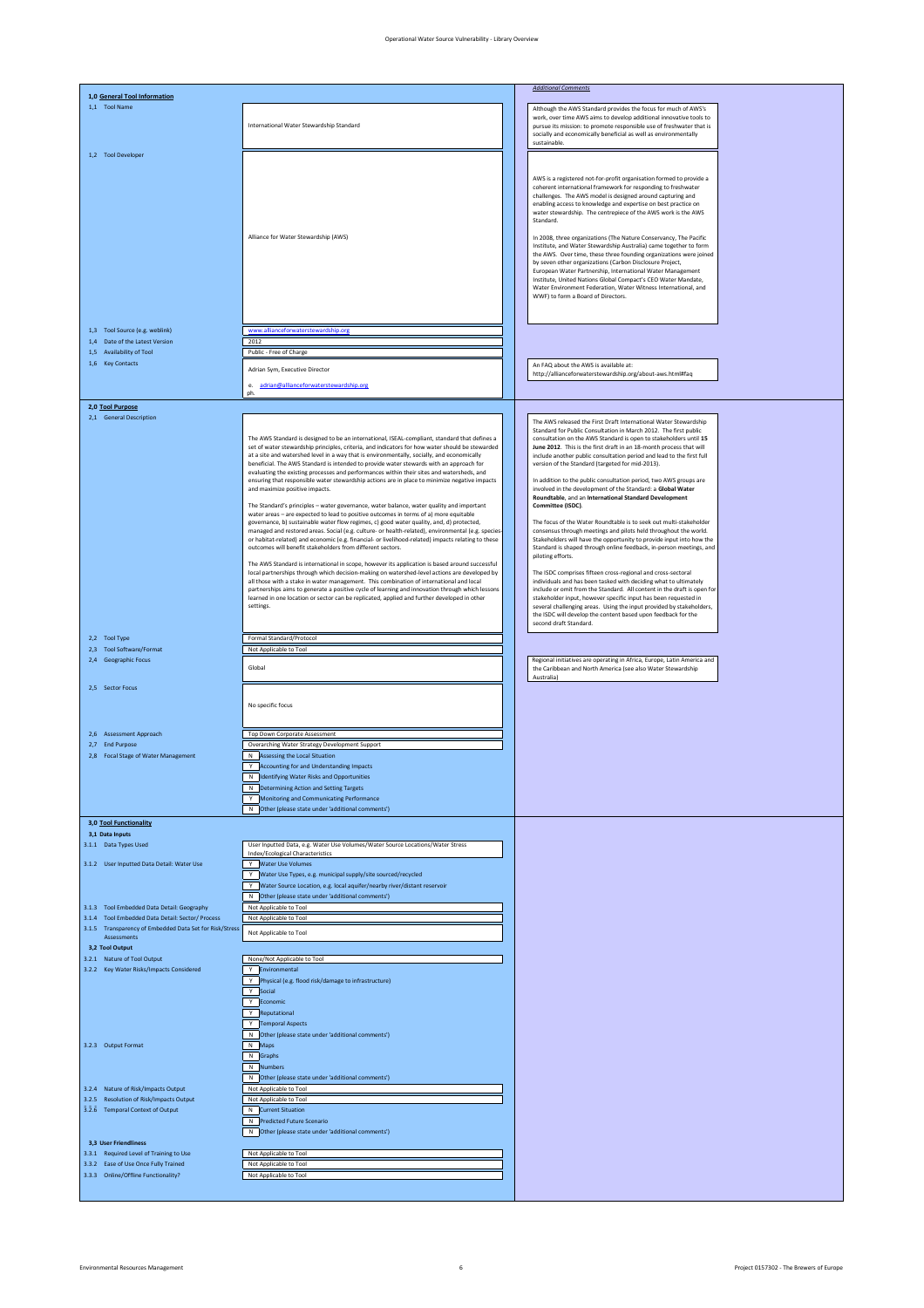# Operational Water Source Vulnerability - Library Overview

| 1,0 General Tool Information                                                  |                                                                                                                                                                                           | <b>Additional Comments</b>                                      |
|-------------------------------------------------------------------------------|-------------------------------------------------------------------------------------------------------------------------------------------------------------------------------------------|-----------------------------------------------------------------|
| 1,1 Tool Name                                                                 | <b>Federation House Commitment</b>                                                                                                                                                        |                                                                 |
| 1,2 Tool Developer                                                            | UK Food and Drink Federation/WRAP                                                                                                                                                         |                                                                 |
| 1,3 Tool Source (e.g. weblink)                                                | www.fhc2020.co.uk                                                                                                                                                                         |                                                                 |
|                                                                               |                                                                                                                                                                                           |                                                                 |
| 1,4 Date of the Latest Version                                                | Not Applicable                                                                                                                                                                            |                                                                 |
| 1,5 Availability of Tool                                                      | Membership Based Initiative                                                                                                                                                               |                                                                 |
| 1,6 Key Contacts                                                              | No specific contact identified                                                                                                                                                            |                                                                 |
|                                                                               | e. fhc2020@wrap.org.uk<br>ph. +44 121 345 9014                                                                                                                                            |                                                                 |
|                                                                               |                                                                                                                                                                                           |                                                                 |
| 2,0 Tool Purpose                                                              |                                                                                                                                                                                           |                                                                 |
| 2,1 General Description                                                       |                                                                                                                                                                                           |                                                                 |
|                                                                               | The Federation House Commitment (FHC) aims to help reduce overall water usage across the                                                                                                  |                                                                 |
|                                                                               | Food and Drink sector by 20% by the year 2020. Under the FHC, food and drink companies                                                                                                    |                                                                 |
|                                                                               | pledge to review their on-site water use and develop site specific action plans to significantly<br>reduce water consumption and costs within six months of signing up to the Commitment. |                                                                 |
|                                                                               | Members agree to provide data on water and cost savings made on-site on an annual basis.                                                                                                  |                                                                 |
|                                                                               | An independent administrator of the Commitment has been appointed that also provides                                                                                                      |                                                                 |
|                                                                               | expert advice on assessing water use and developing implementation plans to participants.                                                                                                 |                                                                 |
|                                                                               |                                                                                                                                                                                           |                                                                 |
|                                                                               | FHC Members have access to a package of benefits to help them to review and reduce their<br>water use including:                                                                          |                                                                 |
|                                                                               | . Up to three days free on-site technical implementation support;                                                                                                                         |                                                                 |
|                                                                               | • Access to on-line water management tools;                                                                                                                                               |                                                                 |
|                                                                               | • Access to benchmarking information and Good Practice Guidance;                                                                                                                          |                                                                 |
|                                                                               | . An opportunity to participate in a peer working group;<br>. An opportunity to promote success to the rest of the industry;                                                              |                                                                 |
|                                                                               | . Direct access to the FHC independent administrator team; and                                                                                                                            |                                                                 |
|                                                                               | • Access to a dedicated member's area on the FHC website.                                                                                                                                 |                                                                 |
|                                                                               |                                                                                                                                                                                           |                                                                 |
| 2,2 Tool Type                                                                 | Participatory Initiative with Defined Commitments                                                                                                                                         |                                                                 |
|                                                                               |                                                                                                                                                                                           |                                                                 |
| 2,3 Tool Software/Format                                                      | Format of on-line water management tools unknown                                                                                                                                          |                                                                 |
| 2,4 Geographic Focus                                                          | UK                                                                                                                                                                                        |                                                                 |
| 2,5 Sector Focus                                                              | Food and Beverage                                                                                                                                                                         |                                                                 |
| 2,6 Assessment Approach                                                       | Bottom Up Product/Process Level Assessment                                                                                                                                                |                                                                 |
| 2,7 End Purpose                                                               | <b>Internal Process Modification</b>                                                                                                                                                      |                                                                 |
| 2,8 Focal Stage of Water Management                                           | Y Assessing the Local Situation                                                                                                                                                           |                                                                 |
|                                                                               | N Accounting for and Understanding Impacts                                                                                                                                                |                                                                 |
|                                                                               | N Identifying Water Risks and Opportunities                                                                                                                                               |                                                                 |
|                                                                               | Y Determining Action and Setting Targets                                                                                                                                                  |                                                                 |
|                                                                               | Y Monitoring and Communicating Performance                                                                                                                                                |                                                                 |
|                                                                               | N Other (please state under 'additional comments')                                                                                                                                        |                                                                 |
| 3,0 Tool Functionality                                                        |                                                                                                                                                                                           |                                                                 |
| 3,1 Data Inputs                                                               |                                                                                                                                                                                           |                                                                 |
| 3.1.1 Data Types Used                                                         | Unknown                                                                                                                                                                                   | Scope and structure of 'on-line water management tools' unknown |
|                                                                               |                                                                                                                                                                                           |                                                                 |
| 3.1.2 User Inputted Data Detail: Water Use                                    | ? Water Use Volumes                                                                                                                                                                       |                                                                 |
|                                                                               | ? Water Use Types, e.g. municipal supply/site sourced/recycled                                                                                                                            |                                                                 |
|                                                                               | $\ddot{?}$<br>Water Source Location, e.g. local aquifer/nearby river/distant reservoir                                                                                                    |                                                                 |
|                                                                               | N Other (please state under 'additional comments')                                                                                                                                        |                                                                 |
| 3.1.3 Tool Embedded Data Detail: Geography                                    | Unknown                                                                                                                                                                                   |                                                                 |
| 3.1.4 Tool Embedded Data Detail: Sector/ Process                              | Unknown                                                                                                                                                                                   |                                                                 |
| 3.1.5 Transparency of Embedded Data Set for Risk/Stress<br><b>Assessments</b> | Unknown                                                                                                                                                                                   |                                                                 |
|                                                                               |                                                                                                                                                                                           |                                                                 |
| 3,2 Tool Output<br>3.2.1 Nature of Tool Output                                | Unknown                                                                                                                                                                                   |                                                                 |
| 3.2.2 Key Water Risks/Impacts Considered                                      | Y<br>Environmental                                                                                                                                                                        |                                                                 |
|                                                                               |                                                                                                                                                                                           |                                                                 |
|                                                                               | Y Physical (e.g. flood risk/damage to infrastructure)<br>Y Social                                                                                                                         |                                                                 |
|                                                                               |                                                                                                                                                                                           |                                                                 |
|                                                                               | Y Economic                                                                                                                                                                                |                                                                 |
|                                                                               | Y Reputational                                                                                                                                                                            |                                                                 |
|                                                                               | Y Temporal Aspects                                                                                                                                                                        |                                                                 |
|                                                                               | N Other (please state under 'additional comments')                                                                                                                                        |                                                                 |
| 3.2.3 Output Format                                                           | ? Maps                                                                                                                                                                                    |                                                                 |
|                                                                               | ? Graphs                                                                                                                                                                                  |                                                                 |
|                                                                               | ? Numbers                                                                                                                                                                                 |                                                                 |
|                                                                               | N Other (please state under 'additional comments')                                                                                                                                        |                                                                 |
| 3.2.4 Nature of Risk/Impacts Output                                           | Unknown                                                                                                                                                                                   |                                                                 |
| 3.2.5 Resolution of Risk/Impacts Output                                       | Unknown                                                                                                                                                                                   |                                                                 |
| 3.2.6 Temporal Context of Output                                              | ? Current Situation                                                                                                                                                                       |                                                                 |
|                                                                               | ? Predicted Future Scenario                                                                                                                                                               |                                                                 |
|                                                                               | N Other (please state under 'additional comments')                                                                                                                                        |                                                                 |
| 3,3 User Friendliness                                                         |                                                                                                                                                                                           |                                                                 |
| 3.3.1 Required Level of Training to Use                                       | Unknown                                                                                                                                                                                   |                                                                 |
| 3.3.2 Ease of Use Once Fully Trained                                          | Unknown                                                                                                                                                                                   |                                                                 |
| 3.3.3 Online/Offline Functionality?                                           | Unknown                                                                                                                                                                                   |                                                                 |
|                                                                               |                                                                                                                                                                                           |                                                                 |
|                                                                               |                                                                                                                                                                                           |                                                                 |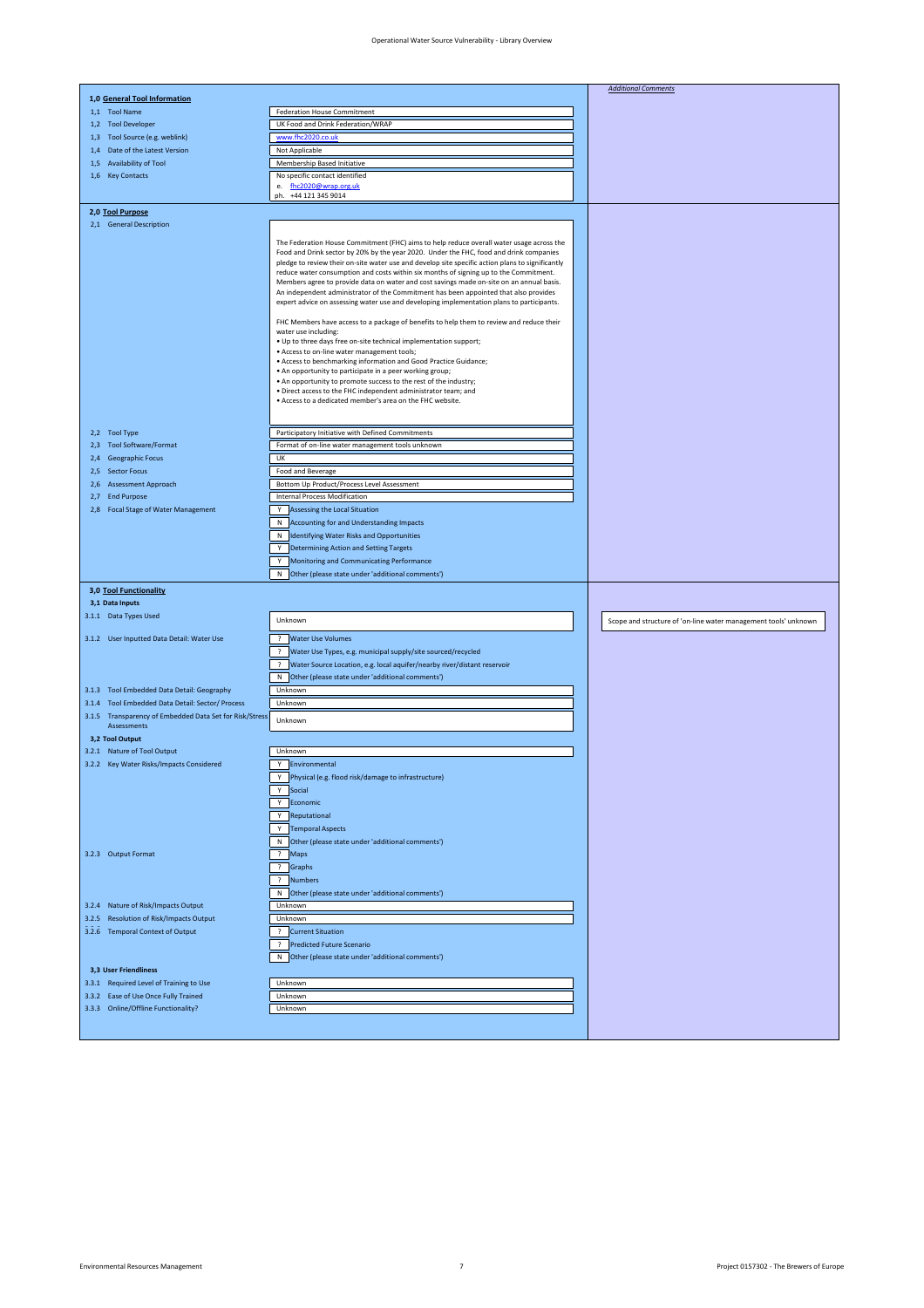|                                                                                                |                                                                                                                                                                                                                                                                                                                                                                                                                                                                                                                                                                                                                                                                                                                                                                                                                         | <b>Additional Comments</b>                                                                                                                                                                                                                                                                                                                                                                                                                                                              |
|------------------------------------------------------------------------------------------------|-------------------------------------------------------------------------------------------------------------------------------------------------------------------------------------------------------------------------------------------------------------------------------------------------------------------------------------------------------------------------------------------------------------------------------------------------------------------------------------------------------------------------------------------------------------------------------------------------------------------------------------------------------------------------------------------------------------------------------------------------------------------------------------------------------------------------|-----------------------------------------------------------------------------------------------------------------------------------------------------------------------------------------------------------------------------------------------------------------------------------------------------------------------------------------------------------------------------------------------------------------------------------------------------------------------------------------|
| 1,0 General Tool Information                                                                   |                                                                                                                                                                                                                                                                                                                                                                                                                                                                                                                                                                                                                                                                                                                                                                                                                         |                                                                                                                                                                                                                                                                                                                                                                                                                                                                                         |
| 1,1 Tool Name                                                                                  | Water Brief for Business                                                                                                                                                                                                                                                                                                                                                                                                                                                                                                                                                                                                                                                                                                                                                                                                |                                                                                                                                                                                                                                                                                                                                                                                                                                                                                         |
| 1,2 Tool Developer                                                                             | <b>Business Roundtable</b>                                                                                                                                                                                                                                                                                                                                                                                                                                                                                                                                                                                                                                                                                                                                                                                              | The Business Roundtable is an association of chief executive officers<br>(CEOs) of leading US companies that innovate and advocates helping<br>expand economic opportunity for Americans. Business Roundtable<br>launched the S.E.E. Change (Society, Environment and the Economy)<br>initiative in September 2005, with water elevated as a priority.                                                                                                                                  |
|                                                                                                |                                                                                                                                                                                                                                                                                                                                                                                                                                                                                                                                                                                                                                                                                                                                                                                                                         |                                                                                                                                                                                                                                                                                                                                                                                                                                                                                         |
| 1,3 Tool Source (e.g. weblink)                                                                 | www.waterbrief.businessroundtable.org                                                                                                                                                                                                                                                                                                                                                                                                                                                                                                                                                                                                                                                                                                                                                                                   |                                                                                                                                                                                                                                                                                                                                                                                                                                                                                         |
| 1,4 Date of the Latest Version                                                                 | Not Applicable                                                                                                                                                                                                                                                                                                                                                                                                                                                                                                                                                                                                                                                                                                                                                                                                          |                                                                                                                                                                                                                                                                                                                                                                                                                                                                                         |
| 1,5 Availability of Tool                                                                       | Membership Based Initiative                                                                                                                                                                                                                                                                                                                                                                                                                                                                                                                                                                                                                                                                                                                                                                                             |                                                                                                                                                                                                                                                                                                                                                                                                                                                                                         |
| 1,6 Key Contacts                                                                               | No specific contact identified<br>e. info@businessroundtable.org<br>ph. +1 202 872 1260                                                                                                                                                                                                                                                                                                                                                                                                                                                                                                                                                                                                                                                                                                                                 |                                                                                                                                                                                                                                                                                                                                                                                                                                                                                         |
| 2,0 Tool Purpose                                                                               |                                                                                                                                                                                                                                                                                                                                                                                                                                                                                                                                                                                                                                                                                                                                                                                                                         |                                                                                                                                                                                                                                                                                                                                                                                                                                                                                         |
| 2,1 General Description                                                                        |                                                                                                                                                                                                                                                                                                                                                                                                                                                                                                                                                                                                                                                                                                                                                                                                                         |                                                                                                                                                                                                                                                                                                                                                                                                                                                                                         |
|                                                                                                | Business Roundtable launched the S.E.E. Change (Society, Environment and the Economy)<br>initiative in September 2005. S.E.E. Change asks America's leading companies to set<br>challenging goals that benefit society, the environment and the economy.<br>Through the S.E.E. Change: Water Brief For Business, the Roundtable can perform a valuable<br>educational function by raising the awareness of member CEOs and motivating them to look<br>seriously at how their companies use and affect water resources and what role they can play in<br>addressing the water challenge. Where companies determine that a strategic business case<br>exists for investment in sustainable water use, S.E.E. Change can provide the tools and<br>framework for designing and implementing a sustainable water initiative. | Water Brief for Business builds the business case for water<br>sustainability by asking strategic questions including:<br>• Actions companies are taking<br>. Water and its intensity in the business value chain<br>. Corporate risks of water scarcity and water quality<br>· Business strategies on water<br>The Water Brief also outlines key reasons to act, including:<br>. Water scarcity and supply interruptions<br>· Water-related risks<br>. Water as a business opportunity |
| 2,2 Tool Type                                                                                  | Participatory Initiative with Defined Commitments                                                                                                                                                                                                                                                                                                                                                                                                                                                                                                                                                                                                                                                                                                                                                                       |                                                                                                                                                                                                                                                                                                                                                                                                                                                                                         |
| 2,3 Tool Software/Format                                                                       | Not Applicable to Tool                                                                                                                                                                                                                                                                                                                                                                                                                                                                                                                                                                                                                                                                                                                                                                                                  |                                                                                                                                                                                                                                                                                                                                                                                                                                                                                         |
| 2,4 Geographic Focus                                                                           | USA                                                                                                                                                                                                                                                                                                                                                                                                                                                                                                                                                                                                                                                                                                                                                                                                                     |                                                                                                                                                                                                                                                                                                                                                                                                                                                                                         |
| 2.5 Sector Focus                                                                               | No specific focus                                                                                                                                                                                                                                                                                                                                                                                                                                                                                                                                                                                                                                                                                                                                                                                                       |                                                                                                                                                                                                                                                                                                                                                                                                                                                                                         |
| 2,6 Assessment Approach                                                                        | Top Down Corporate Assessment                                                                                                                                                                                                                                                                                                                                                                                                                                                                                                                                                                                                                                                                                                                                                                                           |                                                                                                                                                                                                                                                                                                                                                                                                                                                                                         |
| 2,7 End Purpose                                                                                | Overarching Water Strategy Development Support                                                                                                                                                                                                                                                                                                                                                                                                                                                                                                                                                                                                                                                                                                                                                                          |                                                                                                                                                                                                                                                                                                                                                                                                                                                                                         |
| 2,8 Focal Stage of Water Management                                                            | N Assessing the Local Situation                                                                                                                                                                                                                                                                                                                                                                                                                                                                                                                                                                                                                                                                                                                                                                                         |                                                                                                                                                                                                                                                                                                                                                                                                                                                                                         |
|                                                                                                | N Accounting for and Understanding Impacts                                                                                                                                                                                                                                                                                                                                                                                                                                                                                                                                                                                                                                                                                                                                                                              |                                                                                                                                                                                                                                                                                                                                                                                                                                                                                         |
|                                                                                                | Y Identifying Water Risks and Opportunities                                                                                                                                                                                                                                                                                                                                                                                                                                                                                                                                                                                                                                                                                                                                                                             |                                                                                                                                                                                                                                                                                                                                                                                                                                                                                         |
|                                                                                                | Y Determining Action and Setting Targets                                                                                                                                                                                                                                                                                                                                                                                                                                                                                                                                                                                                                                                                                                                                                                                |                                                                                                                                                                                                                                                                                                                                                                                                                                                                                         |
|                                                                                                | N Monitoring and Communicating Performance<br>N Other (please state under 'additional comments')                                                                                                                                                                                                                                                                                                                                                                                                                                                                                                                                                                                                                                                                                                                        |                                                                                                                                                                                                                                                                                                                                                                                                                                                                                         |
|                                                                                                |                                                                                                                                                                                                                                                                                                                                                                                                                                                                                                                                                                                                                                                                                                                                                                                                                         |                                                                                                                                                                                                                                                                                                                                                                                                                                                                                         |
| 3,0 Tool Functionality                                                                         |                                                                                                                                                                                                                                                                                                                                                                                                                                                                                                                                                                                                                                                                                                                                                                                                                         |                                                                                                                                                                                                                                                                                                                                                                                                                                                                                         |
| 3,1 Data Inputs                                                                                |                                                                                                                                                                                                                                                                                                                                                                                                                                                                                                                                                                                                                                                                                                                                                                                                                         |                                                                                                                                                                                                                                                                                                                                                                                                                                                                                         |
| 3.1.1 Data Types Used                                                                          | User Inputted Data, e.g. Water Use Volumes/Water Source Locations/Water Stress<br>Index/Ecological Characteristics                                                                                                                                                                                                                                                                                                                                                                                                                                                                                                                                                                                                                                                                                                      |                                                                                                                                                                                                                                                                                                                                                                                                                                                                                         |
| 3.1.2 User Inputted Data Detail: Water Use                                                     | <b>Water Use Volumes</b><br>$\cdot$                                                                                                                                                                                                                                                                                                                                                                                                                                                                                                                                                                                                                                                                                                                                                                                     |                                                                                                                                                                                                                                                                                                                                                                                                                                                                                         |
|                                                                                                | ? Water Use Types, e.g. municipal supply/site sourced/recycled                                                                                                                                                                                                                                                                                                                                                                                                                                                                                                                                                                                                                                                                                                                                                          |                                                                                                                                                                                                                                                                                                                                                                                                                                                                                         |
|                                                                                                | ? Water Source Location, e.g. local aquifer/nearby river/distant reservoir                                                                                                                                                                                                                                                                                                                                                                                                                                                                                                                                                                                                                                                                                                                                              |                                                                                                                                                                                                                                                                                                                                                                                                                                                                                         |
|                                                                                                | N Other (please state under 'additional comments')                                                                                                                                                                                                                                                                                                                                                                                                                                                                                                                                                                                                                                                                                                                                                                      |                                                                                                                                                                                                                                                                                                                                                                                                                                                                                         |
| 3.1.3 Tool Embedded Data Detail: Geography<br>3.1.4 Tool Embedded Data Detail: Sector/ Process | Not Applicable to Tool<br>Not Applicable to Tool                                                                                                                                                                                                                                                                                                                                                                                                                                                                                                                                                                                                                                                                                                                                                                        |                                                                                                                                                                                                                                                                                                                                                                                                                                                                                         |
| 3.1.5 Transparency of Embedded Data Set for Risk/Stress                                        |                                                                                                                                                                                                                                                                                                                                                                                                                                                                                                                                                                                                                                                                                                                                                                                                                         |                                                                                                                                                                                                                                                                                                                                                                                                                                                                                         |
| <b>Assessments</b>                                                                             | Not Applicable to Tool                                                                                                                                                                                                                                                                                                                                                                                                                                                                                                                                                                                                                                                                                                                                                                                                  |                                                                                                                                                                                                                                                                                                                                                                                                                                                                                         |
| 3,2 Tool Output                                                                                |                                                                                                                                                                                                                                                                                                                                                                                                                                                                                                                                                                                                                                                                                                                                                                                                                         |                                                                                                                                                                                                                                                                                                                                                                                                                                                                                         |
| 3.2.1 Nature of Tool Output                                                                    | None/Not Applicable to Tool                                                                                                                                                                                                                                                                                                                                                                                                                                                                                                                                                                                                                                                                                                                                                                                             |                                                                                                                                                                                                                                                                                                                                                                                                                                                                                         |
| 3.2.2 Key Water Risks/Impacts Considered                                                       | Y Environmental<br>Physical (e.g. flood risk/damage to infrastructure)                                                                                                                                                                                                                                                                                                                                                                                                                                                                                                                                                                                                                                                                                                                                                  |                                                                                                                                                                                                                                                                                                                                                                                                                                                                                         |
|                                                                                                | Y<br>Y Social                                                                                                                                                                                                                                                                                                                                                                                                                                                                                                                                                                                                                                                                                                                                                                                                           |                                                                                                                                                                                                                                                                                                                                                                                                                                                                                         |
|                                                                                                | Y Economic                                                                                                                                                                                                                                                                                                                                                                                                                                                                                                                                                                                                                                                                                                                                                                                                              |                                                                                                                                                                                                                                                                                                                                                                                                                                                                                         |
|                                                                                                | Y Reputational                                                                                                                                                                                                                                                                                                                                                                                                                                                                                                                                                                                                                                                                                                                                                                                                          |                                                                                                                                                                                                                                                                                                                                                                                                                                                                                         |
|                                                                                                | Y Temporal Aspects                                                                                                                                                                                                                                                                                                                                                                                                                                                                                                                                                                                                                                                                                                                                                                                                      |                                                                                                                                                                                                                                                                                                                                                                                                                                                                                         |
|                                                                                                | N Other (please state under 'additional comments')                                                                                                                                                                                                                                                                                                                                                                                                                                                                                                                                                                                                                                                                                                                                                                      |                                                                                                                                                                                                                                                                                                                                                                                                                                                                                         |
| 3.2.3 Output Format                                                                            | N Maps                                                                                                                                                                                                                                                                                                                                                                                                                                                                                                                                                                                                                                                                                                                                                                                                                  |                                                                                                                                                                                                                                                                                                                                                                                                                                                                                         |
|                                                                                                | N Graphs                                                                                                                                                                                                                                                                                                                                                                                                                                                                                                                                                                                                                                                                                                                                                                                                                |                                                                                                                                                                                                                                                                                                                                                                                                                                                                                         |
|                                                                                                | N Numbers                                                                                                                                                                                                                                                                                                                                                                                                                                                                                                                                                                                                                                                                                                                                                                                                               |                                                                                                                                                                                                                                                                                                                                                                                                                                                                                         |
|                                                                                                | N Other (please state under 'additional comments')<br>Not Applicable to Tool                                                                                                                                                                                                                                                                                                                                                                                                                                                                                                                                                                                                                                                                                                                                            |                                                                                                                                                                                                                                                                                                                                                                                                                                                                                         |
| 3.2.4 Nature of Risk/Impacts Output<br>3.2.5 Resolution of Risk/Impacts Output                 | Not Applicable to Tool                                                                                                                                                                                                                                                                                                                                                                                                                                                                                                                                                                                                                                                                                                                                                                                                  |                                                                                                                                                                                                                                                                                                                                                                                                                                                                                         |
| 3.2.6 Temporal Context of Output                                                               | N Current Situation                                                                                                                                                                                                                                                                                                                                                                                                                                                                                                                                                                                                                                                                                                                                                                                                     |                                                                                                                                                                                                                                                                                                                                                                                                                                                                                         |
|                                                                                                | N Predicted Future Scenario                                                                                                                                                                                                                                                                                                                                                                                                                                                                                                                                                                                                                                                                                                                                                                                             |                                                                                                                                                                                                                                                                                                                                                                                                                                                                                         |
|                                                                                                | N Other (please state under 'additional comments')                                                                                                                                                                                                                                                                                                                                                                                                                                                                                                                                                                                                                                                                                                                                                                      |                                                                                                                                                                                                                                                                                                                                                                                                                                                                                         |
| 3,3 User Friendliness                                                                          |                                                                                                                                                                                                                                                                                                                                                                                                                                                                                                                                                                                                                                                                                                                                                                                                                         |                                                                                                                                                                                                                                                                                                                                                                                                                                                                                         |
| 3.3.1 Required Level of Training to Use                                                        | Not Applicable to Tool                                                                                                                                                                                                                                                                                                                                                                                                                                                                                                                                                                                                                                                                                                                                                                                                  |                                                                                                                                                                                                                                                                                                                                                                                                                                                                                         |
| 3.3.2 Ease of Use Once Fully Trained                                                           | Not Applicable to Tool                                                                                                                                                                                                                                                                                                                                                                                                                                                                                                                                                                                                                                                                                                                                                                                                  |                                                                                                                                                                                                                                                                                                                                                                                                                                                                                         |
| 3.3.3 Online/Offline Functionality?                                                            | Not Applicable to Tool                                                                                                                                                                                                                                                                                                                                                                                                                                                                                                                                                                                                                                                                                                                                                                                                  |                                                                                                                                                                                                                                                                                                                                                                                                                                                                                         |
|                                                                                                |                                                                                                                                                                                                                                                                                                                                                                                                                                                                                                                                                                                                                                                                                                                                                                                                                         |                                                                                                                                                                                                                                                                                                                                                                                                                                                                                         |
|                                                                                                |                                                                                                                                                                                                                                                                                                                                                                                                                                                                                                                                                                                                                                                                                                                                                                                                                         |                                                                                                                                                                                                                                                                                                                                                                                                                                                                                         |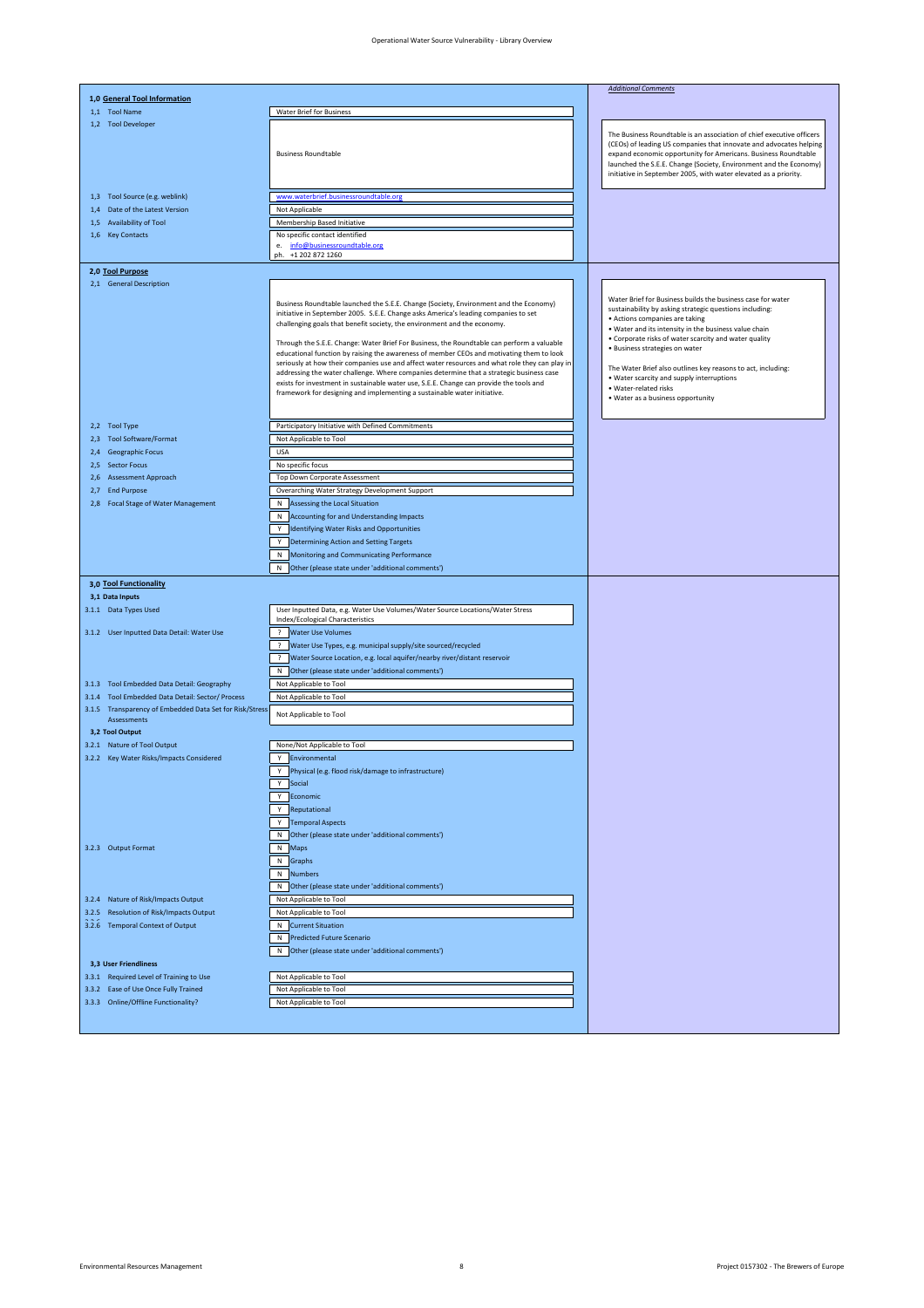|                                                                                                |                                                                                                                                                                                                                                                                                                                                                                                                                                                                                                                                                                                                                                                                                                                                                                                                              | <b>Additional Comments</b>                                                                                                                                                                                                                                                                                                                                                                                                                                                                                                                                                                                                                                                                                                                                                                                                                                                                                                                                                                                                                                                                                                                      |
|------------------------------------------------------------------------------------------------|--------------------------------------------------------------------------------------------------------------------------------------------------------------------------------------------------------------------------------------------------------------------------------------------------------------------------------------------------------------------------------------------------------------------------------------------------------------------------------------------------------------------------------------------------------------------------------------------------------------------------------------------------------------------------------------------------------------------------------------------------------------------------------------------------------------|-------------------------------------------------------------------------------------------------------------------------------------------------------------------------------------------------------------------------------------------------------------------------------------------------------------------------------------------------------------------------------------------------------------------------------------------------------------------------------------------------------------------------------------------------------------------------------------------------------------------------------------------------------------------------------------------------------------------------------------------------------------------------------------------------------------------------------------------------------------------------------------------------------------------------------------------------------------------------------------------------------------------------------------------------------------------------------------------------------------------------------------------------|
| 1,0 General Tool Information                                                                   |                                                                                                                                                                                                                                                                                                                                                                                                                                                                                                                                                                                                                                                                                                                                                                                                              |                                                                                                                                                                                                                                                                                                                                                                                                                                                                                                                                                                                                                                                                                                                                                                                                                                                                                                                                                                                                                                                                                                                                                 |
| 1,1 Tool Name                                                                                  | Water Footprint Network Assessment Manual and WaterStat Database                                                                                                                                                                                                                                                                                                                                                                                                                                                                                                                                                                                                                                                                                                                                             |                                                                                                                                                                                                                                                                                                                                                                                                                                                                                                                                                                                                                                                                                                                                                                                                                                                                                                                                                                                                                                                                                                                                                 |
| 1,2 Tool Developer<br>1,3 Tool Source (e.g. weblink)<br>1,4 Date of the Latest Version         | Water Footprint Network<br>www.waterfootprint.org<br>2011                                                                                                                                                                                                                                                                                                                                                                                                                                                                                                                                                                                                                                                                                                                                                    | The Water Footprint Network is a non-profit foundation, acting as<br>an international network by and for its partners. Founding members<br>include University of Twente, WWF, UNESCO, IHE Institute for Water<br>Education, the Water Neutral Foundation, the WBCSD, the<br>International Finance Corporation and the Netherlands Water<br>Partnership.<br>The Water Footprint Network has a Board consisting of two<br>directors. A Supervisory Council is charged with supervision of the<br>Board. An Advisory Council advises the Board on the strategies to be<br>followed with regard to achieving the Network's objectives. The<br>network is open to partners from various types of stakeholders in<br>water resources management, including government agencies, non-<br>governmental organizations, businesses, academia and international-<br>organizations. The Water Footprint Peer Review Committee has<br>been installed as a platform for the scientific review of global<br>guidelines and tools for water footprint accounting. Its main task is<br>to advise the Board on annual revisions of the Water Footprint<br>Manual. |
| 1,5 Availability of Tool                                                                       | Public - Free of Charge                                                                                                                                                                                                                                                                                                                                                                                                                                                                                                                                                                                                                                                                                                                                                                                      |                                                                                                                                                                                                                                                                                                                                                                                                                                                                                                                                                                                                                                                                                                                                                                                                                                                                                                                                                                                                                                                                                                                                                 |
| 1,6 Key Contacts                                                                               | Ruth Mathews, Executive Director                                                                                                                                                                                                                                                                                                                                                                                                                                                                                                                                                                                                                                                                                                                                                                             |                                                                                                                                                                                                                                                                                                                                                                                                                                                                                                                                                                                                                                                                                                                                                                                                                                                                                                                                                                                                                                                                                                                                                 |
|                                                                                                | e. ruth.mathews@waterfootprint.org<br>ph. +31 53 489 4370                                                                                                                                                                                                                                                                                                                                                                                                                                                                                                                                                                                                                                                                                                                                                    |                                                                                                                                                                                                                                                                                                                                                                                                                                                                                                                                                                                                                                                                                                                                                                                                                                                                                                                                                                                                                                                                                                                                                 |
| 2,0 Tool Purpose                                                                               |                                                                                                                                                                                                                                                                                                                                                                                                                                                                                                                                                                                                                                                                                                                                                                                                              |                                                                                                                                                                                                                                                                                                                                                                                                                                                                                                                                                                                                                                                                                                                                                                                                                                                                                                                                                                                                                                                                                                                                                 |
| 2,1 General Description                                                                        |                                                                                                                                                                                                                                                                                                                                                                                                                                                                                                                                                                                                                                                                                                                                                                                                              |                                                                                                                                                                                                                                                                                                                                                                                                                                                                                                                                                                                                                                                                                                                                                                                                                                                                                                                                                                                                                                                                                                                                                 |
|                                                                                                | The Water Footprint Network Assessment Manual:<br>. Provides a set of methods for water footprint assessment<br>. Shows how water footprints can be calculated for individual processes and products, as well<br>as for consumers, nations and businesses<br>. Contains worked examples of how to calculate green, blue and grey water footprints<br>. Describes how to assess the sustainability of the aggregated water footprint within a river<br>basin or the water footprint of a specific product<br>. Includes a library of possible measures that can contribute to water footprint reduction<br>The WaterStat Database includes:<br>· Product water footprint statistics<br>• National water footprint statistics<br>· International virtual water flows statistics<br>. Water scarcity statistics |                                                                                                                                                                                                                                                                                                                                                                                                                                                                                                                                                                                                                                                                                                                                                                                                                                                                                                                                                                                                                                                                                                                                                 |
|                                                                                                |                                                                                                                                                                                                                                                                                                                                                                                                                                                                                                                                                                                                                                                                                                                                                                                                              |                                                                                                                                                                                                                                                                                                                                                                                                                                                                                                                                                                                                                                                                                                                                                                                                                                                                                                                                                                                                                                                                                                                                                 |
| 2,2 Tool Type<br>2,3 Tool Software/Format                                                      | Formal Standard/Protocol<br>Not Applicable to Tool                                                                                                                                                                                                                                                                                                                                                                                                                                                                                                                                                                                                                                                                                                                                                           |                                                                                                                                                                                                                                                                                                                                                                                                                                                                                                                                                                                                                                                                                                                                                                                                                                                                                                                                                                                                                                                                                                                                                 |
| 2,4 Geographic Focus                                                                           | Global                                                                                                                                                                                                                                                                                                                                                                                                                                                                                                                                                                                                                                                                                                                                                                                                       |                                                                                                                                                                                                                                                                                                                                                                                                                                                                                                                                                                                                                                                                                                                                                                                                                                                                                                                                                                                                                                                                                                                                                 |
| 2,5 Sector Focus                                                                               | No specific focus                                                                                                                                                                                                                                                                                                                                                                                                                                                                                                                                                                                                                                                                                                                                                                                            |                                                                                                                                                                                                                                                                                                                                                                                                                                                                                                                                                                                                                                                                                                                                                                                                                                                                                                                                                                                                                                                                                                                                                 |
| 2,6 Assessment Approach                                                                        | Bottom Up Product/Process Level Assessment                                                                                                                                                                                                                                                                                                                                                                                                                                                                                                                                                                                                                                                                                                                                                                   |                                                                                                                                                                                                                                                                                                                                                                                                                                                                                                                                                                                                                                                                                                                                                                                                                                                                                                                                                                                                                                                                                                                                                 |
| 2,7 End Purpose                                                                                | Water Vulnerability/Scarcity Risk Assessment                                                                                                                                                                                                                                                                                                                                                                                                                                                                                                                                                                                                                                                                                                                                                                 |                                                                                                                                                                                                                                                                                                                                                                                                                                                                                                                                                                                                                                                                                                                                                                                                                                                                                                                                                                                                                                                                                                                                                 |
| 2,8 Focal Stage of Water Management                                                            | N Assessing the Local Situation<br>Y Accounting for and Understanding Impacts<br>N Identifying Water Risks and Opportunities<br>N Determining Action and Setting Targets<br>N Monitoring and Communicating Performance<br>N Other (please state under 'additional comments')                                                                                                                                                                                                                                                                                                                                                                                                                                                                                                                                 |                                                                                                                                                                                                                                                                                                                                                                                                                                                                                                                                                                                                                                                                                                                                                                                                                                                                                                                                                                                                                                                                                                                                                 |
| 3,0 Tool Functionality<br>3,1 Data Inputs                                                      |                                                                                                                                                                                                                                                                                                                                                                                                                                                                                                                                                                                                                                                                                                                                                                                                              |                                                                                                                                                                                                                                                                                                                                                                                                                                                                                                                                                                                                                                                                                                                                                                                                                                                                                                                                                                                                                                                                                                                                                 |
| 3.1.1 Data Types Used                                                                          | Combination of User Inputted and Tool Embedded Data                                                                                                                                                                                                                                                                                                                                                                                                                                                                                                                                                                                                                                                                                                                                                          |                                                                                                                                                                                                                                                                                                                                                                                                                                                                                                                                                                                                                                                                                                                                                                                                                                                                                                                                                                                                                                                                                                                                                 |
| 3.1.2 User Inputted Data Detail: Water Use                                                     | Y Water Use Volumes<br>Y Water Use Types, e.g. municipal supply/site sourced/recycled<br>Y Water Source Location, e.g. local aquifer/nearby river/distant reservoir<br>N Other (please state under 'additional comments')                                                                                                                                                                                                                                                                                                                                                                                                                                                                                                                                                                                    |                                                                                                                                                                                                                                                                                                                                                                                                                                                                                                                                                                                                                                                                                                                                                                                                                                                                                                                                                                                                                                                                                                                                                 |
| 3.1.3 Tool Embedded Data Detail: Geography<br>3.1.4 Tool Embedded Data Detail: Sector/ Process | Specific Location, e.g. GIS Co-ordinates/Site Address                                                                                                                                                                                                                                                                                                                                                                                                                                                                                                                                                                                                                                                                                                                                                        |                                                                                                                                                                                                                                                                                                                                                                                                                                                                                                                                                                                                                                                                                                                                                                                                                                                                                                                                                                                                                                                                                                                                                 |
| 3.1.5 Transparency of Embedded Data Set for Risk/Stress                                        | Specific Industry, e.g. Brewing                                                                                                                                                                                                                                                                                                                                                                                                                                                                                                                                                                                                                                                                                                                                                                              |                                                                                                                                                                                                                                                                                                                                                                                                                                                                                                                                                                                                                                                                                                                                                                                                                                                                                                                                                                                                                                                                                                                                                 |
| Assessments                                                                                    | High                                                                                                                                                                                                                                                                                                                                                                                                                                                                                                                                                                                                                                                                                                                                                                                                         |                                                                                                                                                                                                                                                                                                                                                                                                                                                                                                                                                                                                                                                                                                                                                                                                                                                                                                                                                                                                                                                                                                                                                 |
| 3,2 Tool Output                                                                                |                                                                                                                                                                                                                                                                                                                                                                                                                                                                                                                                                                                                                                                                                                                                                                                                              |                                                                                                                                                                                                                                                                                                                                                                                                                                                                                                                                                                                                                                                                                                                                                                                                                                                                                                                                                                                                                                                                                                                                                 |
| 3.2.1 Nature of Tool Output<br>3.2.2 Key Water Risks/Impacts Considered                        | Characterisation of actual water risks/impacts affecting the organisation<br>Y Environmental                                                                                                                                                                                                                                                                                                                                                                                                                                                                                                                                                                                                                                                                                                                 |                                                                                                                                                                                                                                                                                                                                                                                                                                                                                                                                                                                                                                                                                                                                                                                                                                                                                                                                                                                                                                                                                                                                                 |
|                                                                                                | Y Physical (e.g. flood risk/damage to infrastructure)<br>Y Social<br>Y Economic<br>Y Reputational<br>Y Temporal Aspects<br>N Other (please state under 'additional comments')                                                                                                                                                                                                                                                                                                                                                                                                                                                                                                                                                                                                                                |                                                                                                                                                                                                                                                                                                                                                                                                                                                                                                                                                                                                                                                                                                                                                                                                                                                                                                                                                                                                                                                                                                                                                 |
| 3.2.3 Output Format                                                                            | Y Maps<br>Y Graphs                                                                                                                                                                                                                                                                                                                                                                                                                                                                                                                                                                                                                                                                                                                                                                                           |                                                                                                                                                                                                                                                                                                                                                                                                                                                                                                                                                                                                                                                                                                                                                                                                                                                                                                                                                                                                                                                                                                                                                 |
|                                                                                                | Y Numbers                                                                                                                                                                                                                                                                                                                                                                                                                                                                                                                                                                                                                                                                                                                                                                                                    |                                                                                                                                                                                                                                                                                                                                                                                                                                                                                                                                                                                                                                                                                                                                                                                                                                                                                                                                                                                                                                                                                                                                                 |
|                                                                                                | N Other (please state under 'additional comments')                                                                                                                                                                                                                                                                                                                                                                                                                                                                                                                                                                                                                                                                                                                                                           |                                                                                                                                                                                                                                                                                                                                                                                                                                                                                                                                                                                                                                                                                                                                                                                                                                                                                                                                                                                                                                                                                                                                                 |
| 3.2.4 Nature of Risk/Impacts Output                                                            | Quantitative, e.g. Scale on Water Stress Index                                                                                                                                                                                                                                                                                                                                                                                                                                                                                                                                                                                                                                                                                                                                                               |                                                                                                                                                                                                                                                                                                                                                                                                                                                                                                                                                                                                                                                                                                                                                                                                                                                                                                                                                                                                                                                                                                                                                 |
| 3.2.5 Resolution of Risk/Impacts Output                                                        | High (Local Habitats)                                                                                                                                                                                                                                                                                                                                                                                                                                                                                                                                                                                                                                                                                                                                                                                        |                                                                                                                                                                                                                                                                                                                                                                                                                                                                                                                                                                                                                                                                                                                                                                                                                                                                                                                                                                                                                                                                                                                                                 |
| 3.2.6 Temporal Context of Output                                                               | Y Current Situation<br>Y Predicted Future Scenario                                                                                                                                                                                                                                                                                                                                                                                                                                                                                                                                                                                                                                                                                                                                                           |                                                                                                                                                                                                                                                                                                                                                                                                                                                                                                                                                                                                                                                                                                                                                                                                                                                                                                                                                                                                                                                                                                                                                 |
| 3,3 User Friendliness                                                                          | Y Other (please state under 'additional comments')                                                                                                                                                                                                                                                                                                                                                                                                                                                                                                                                                                                                                                                                                                                                                           |                                                                                                                                                                                                                                                                                                                                                                                                                                                                                                                                                                                                                                                                                                                                                                                                                                                                                                                                                                                                                                                                                                                                                 |
| 3.3.1 Required Level of Training to Use                                                        | High                                                                                                                                                                                                                                                                                                                                                                                                                                                                                                                                                                                                                                                                                                                                                                                                         |                                                                                                                                                                                                                                                                                                                                                                                                                                                                                                                                                                                                                                                                                                                                                                                                                                                                                                                                                                                                                                                                                                                                                 |
| 3.3.2 Ease of Use Once Fully Trained                                                           | Simple                                                                                                                                                                                                                                                                                                                                                                                                                                                                                                                                                                                                                                                                                                                                                                                                       |                                                                                                                                                                                                                                                                                                                                                                                                                                                                                                                                                                                                                                                                                                                                                                                                                                                                                                                                                                                                                                                                                                                                                 |
| 3.3.3 Online/Offline Functionality?                                                            | Data can be input offline, but tool needs to be online to undertake assessment                                                                                                                                                                                                                                                                                                                                                                                                                                                                                                                                                                                                                                                                                                                               |                                                                                                                                                                                                                                                                                                                                                                                                                                                                                                                                                                                                                                                                                                                                                                                                                                                                                                                                                                                                                                                                                                                                                 |
|                                                                                                |                                                                                                                                                                                                                                                                                                                                                                                                                                                                                                                                                                                                                                                                                                                                                                                                              |                                                                                                                                                                                                                                                                                                                                                                                                                                                                                                                                                                                                                                                                                                                                                                                                                                                                                                                                                                                                                                                                                                                                                 |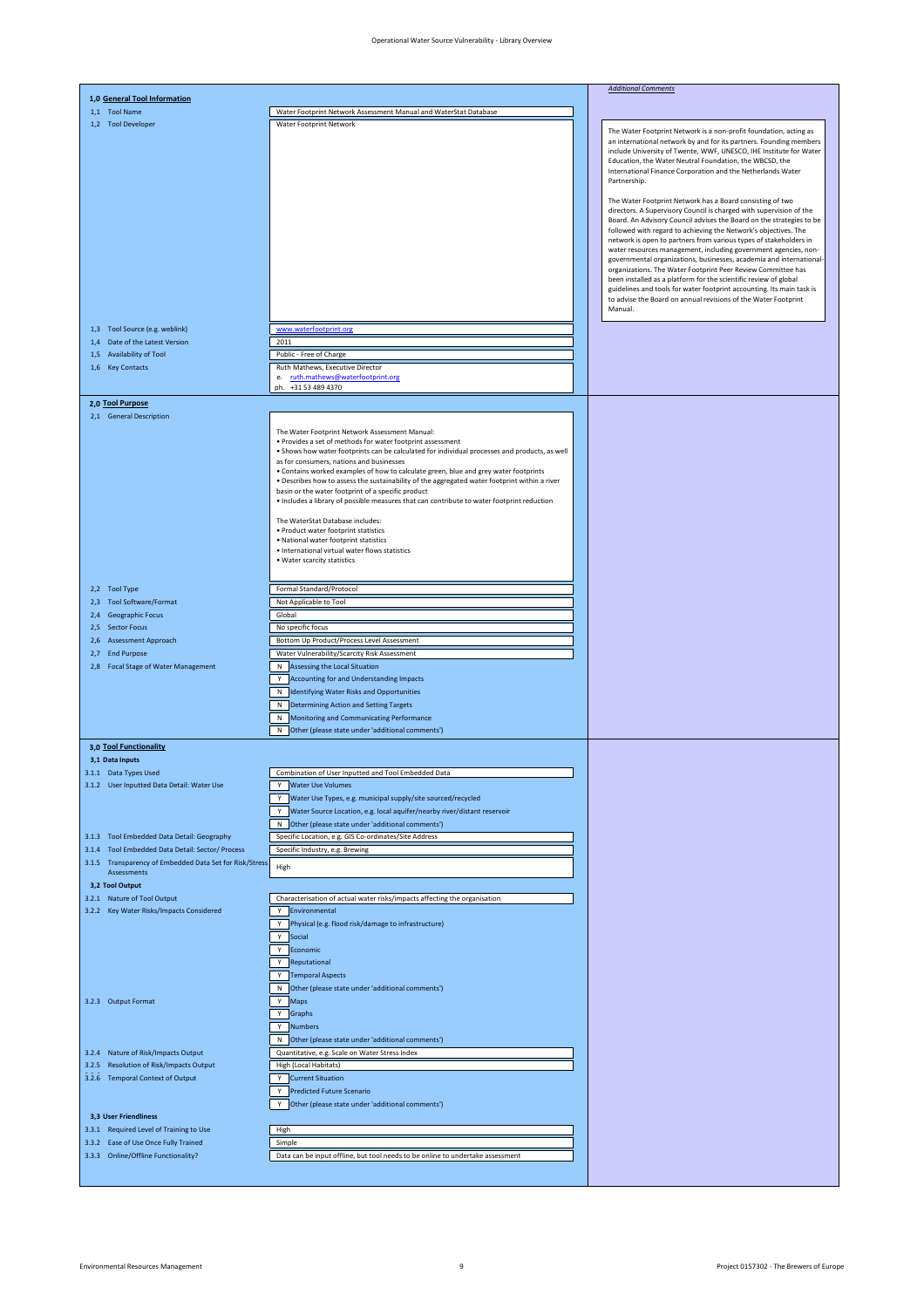|                                                                                |                                                                                                                                                                                                                                                                                                                                                                                                                                                                                                                                                                                                                                                                                                                                                                                                                                                                                            | <b>Additional Comments</b>                                                                                                                                                                                                                                                                                                                                                                                                                                                                                                                                                                                                                                                           |
|--------------------------------------------------------------------------------|--------------------------------------------------------------------------------------------------------------------------------------------------------------------------------------------------------------------------------------------------------------------------------------------------------------------------------------------------------------------------------------------------------------------------------------------------------------------------------------------------------------------------------------------------------------------------------------------------------------------------------------------------------------------------------------------------------------------------------------------------------------------------------------------------------------------------------------------------------------------------------------------|--------------------------------------------------------------------------------------------------------------------------------------------------------------------------------------------------------------------------------------------------------------------------------------------------------------------------------------------------------------------------------------------------------------------------------------------------------------------------------------------------------------------------------------------------------------------------------------------------------------------------------------------------------------------------------------|
| 1,0 General Tool Information                                                   |                                                                                                                                                                                                                                                                                                                                                                                                                                                                                                                                                                                                                                                                                                                                                                                                                                                                                            |                                                                                                                                                                                                                                                                                                                                                                                                                                                                                                                                                                                                                                                                                      |
| 1,1 Tool Name                                                                  | Water Footprint, Neutrality and Efficiency Umbrella Project                                                                                                                                                                                                                                                                                                                                                                                                                                                                                                                                                                                                                                                                                                                                                                                                                                |                                                                                                                                                                                                                                                                                                                                                                                                                                                                                                                                                                                                                                                                                      |
| 1,2 Tool Developer                                                             | United Nations Environment Programme, Division of Technology, Industry and Economics                                                                                                                                                                                                                                                                                                                                                                                                                                                                                                                                                                                                                                                                                                                                                                                                       | UNEP DTIE has the mandate to work with business and industry in<br>close collaboration with the Global Compact. It pursues new<br>business models and corporate social and environmental<br>responsibility via its SCP Branch. Focus is on cleaner and safer<br>production, eco-design and life cycle management for more efficient<br>resource use. The Water Footprint, Neutrality & Efficiency (WaFNE)<br>Umbrella Project is an example of the outcome of this work.<br>Building on interagency cooperation, the project will link with the<br>related activities of the organizations under the CEO Water Mandate<br>of the UN Global Compact, in which UNEP is a core partner. |
| 1,3 Tool Source (e.g. weblink)                                                 | http://www.unep.fr/scp/water/WAFNE.htm                                                                                                                                                                                                                                                                                                                                                                                                                                                                                                                                                                                                                                                                                                                                                                                                                                                     |                                                                                                                                                                                                                                                                                                                                                                                                                                                                                                                                                                                                                                                                                      |
| 1,4 Date of the Latest Version                                                 | Not Applicable                                                                                                                                                                                                                                                                                                                                                                                                                                                                                                                                                                                                                                                                                                                                                                                                                                                                             |                                                                                                                                                                                                                                                                                                                                                                                                                                                                                                                                                                                                                                                                                      |
| 1,5 Availability of Tool                                                       | Not Applicable                                                                                                                                                                                                                                                                                                                                                                                                                                                                                                                                                                                                                                                                                                                                                                                                                                                                             |                                                                                                                                                                                                                                                                                                                                                                                                                                                                                                                                                                                                                                                                                      |
| 1,6 Key Contacts                                                               | No specific contact identified                                                                                                                                                                                                                                                                                                                                                                                                                                                                                                                                                                                                                                                                                                                                                                                                                                                             |                                                                                                                                                                                                                                                                                                                                                                                                                                                                                                                                                                                                                                                                                      |
|                                                                                | e. unep.tie@unep.fr<br>ph.                                                                                                                                                                                                                                                                                                                                                                                                                                                                                                                                                                                                                                                                                                                                                                                                                                                                 |                                                                                                                                                                                                                                                                                                                                                                                                                                                                                                                                                                                                                                                                                      |
| 2,0 Tool Purpose                                                               |                                                                                                                                                                                                                                                                                                                                                                                                                                                                                                                                                                                                                                                                                                                                                                                                                                                                                            |                                                                                                                                                                                                                                                                                                                                                                                                                                                                                                                                                                                                                                                                                      |
| 2,1 General Description                                                        | Since 2009, UNEP has been implementing a project to enhance water efficiency and water<br>quality management through the refinement of water footprinting and water neutrality<br>methodologies, their testing and applications in developing country industries and in water<br>stressed areas. The specific objectives of the project include the following:<br>. To refine methods and management tools for the water footprint and water neutrality<br>concepts:<br>. To build capacity and to raise awareness among the public and private sector in order to<br>apply the water footprint and neutrality concepts on a larger scale and with greater<br>consistency;<br>. To demonstrate the applicability of harmonised concepts in enhancing water efficiency and<br>improving water quality in high water impact and water dependent industries and in water<br>stressed regions. | To engage the public and private (business and industry, including<br>financial services) sectors in collaborative work with UNEP in the<br>area of water use efficiency.<br>. Map and refine methodologies and related management tools for<br>the water footprint and neutrality concepts<br>. Build capacity and raise awareness among the public and private<br>sectors in order to apply water accounting and neutrality concepts<br>on a greater scale and with greater consistency<br>. Demonstrate the applicability of harmonized concepts in<br>enhancing water efficiency and improving water quality                                                                     |
|                                                                                |                                                                                                                                                                                                                                                                                                                                                                                                                                                                                                                                                                                                                                                                                                                                                                                                                                                                                            |                                                                                                                                                                                                                                                                                                                                                                                                                                                                                                                                                                                                                                                                                      |
| 2,2 Tool Type                                                                  | Other (please state under 'additional comments')                                                                                                                                                                                                                                                                                                                                                                                                                                                                                                                                                                                                                                                                                                                                                                                                                                           | Research/Thought Leadership Programme                                                                                                                                                                                                                                                                                                                                                                                                                                                                                                                                                                                                                                                |
| 2,3 Tool Software/Format                                                       | Not Applicable to Tool                                                                                                                                                                                                                                                                                                                                                                                                                                                                                                                                                                                                                                                                                                                                                                                                                                                                     |                                                                                                                                                                                                                                                                                                                                                                                                                                                                                                                                                                                                                                                                                      |
| 2,4 Geographic Focus                                                           | Countries and geographic locations facing water scarcity due to rapidly growing water                                                                                                                                                                                                                                                                                                                                                                                                                                                                                                                                                                                                                                                                                                                                                                                                      |                                                                                                                                                                                                                                                                                                                                                                                                                                                                                                                                                                                                                                                                                      |
| 2,5 Sector Focus                                                               | intensive industries<br>Water intensive industries, e.g. food and beverage, pulp and paper, apparel, chemicals,<br>machinery and metals                                                                                                                                                                                                                                                                                                                                                                                                                                                                                                                                                                                                                                                                                                                                                    |                                                                                                                                                                                                                                                                                                                                                                                                                                                                                                                                                                                                                                                                                      |
| 2,6 Assessment Approach                                                        | Bottom Up Product/Process Level Assessment                                                                                                                                                                                                                                                                                                                                                                                                                                                                                                                                                                                                                                                                                                                                                                                                                                                 | Focus of programme is in the area of water use efficiency                                                                                                                                                                                                                                                                                                                                                                                                                                                                                                                                                                                                                            |
| 2,7 End Purpose                                                                | <b>Internal Process Modification</b>                                                                                                                                                                                                                                                                                                                                                                                                                                                                                                                                                                                                                                                                                                                                                                                                                                                       |                                                                                                                                                                                                                                                                                                                                                                                                                                                                                                                                                                                                                                                                                      |
| 2,8 Focal Stage of Water Management                                            | N Assessing the Local Situation<br>N Accounting for and Understanding Impacts<br>N Identifying Water Risks and Opportunities<br>Y Determining Action and Setting Targets<br>N Monitoring and Communicating Performance<br>N Other (please state under 'additional comments')                                                                                                                                                                                                                                                                                                                                                                                                                                                                                                                                                                                                               |                                                                                                                                                                                                                                                                                                                                                                                                                                                                                                                                                                                                                                                                                      |
| 3,0 Tool Functionality                                                         |                                                                                                                                                                                                                                                                                                                                                                                                                                                                                                                                                                                                                                                                                                                                                                                                                                                                                            |                                                                                                                                                                                                                                                                                                                                                                                                                                                                                                                                                                                                                                                                                      |
| 3,1 Data Inputs                                                                |                                                                                                                                                                                                                                                                                                                                                                                                                                                                                                                                                                                                                                                                                                                                                                                                                                                                                            |                                                                                                                                                                                                                                                                                                                                                                                                                                                                                                                                                                                                                                                                                      |
| 3.1.1 Data Types Used                                                          | Not Applicable to Tool                                                                                                                                                                                                                                                                                                                                                                                                                                                                                                                                                                                                                                                                                                                                                                                                                                                                     |                                                                                                                                                                                                                                                                                                                                                                                                                                                                                                                                                                                                                                                                                      |
| 3.1.2 User Inputted Data Detail: Water Use                                     | N/A Water Use Volumes<br>N/A Water Use Types, e.g. municipal supply/site sourced/recycled<br>N/A Water Source Location, e.g. local aquifer/nearby river/distant reservoir<br>N Other (please state under 'additional comments')                                                                                                                                                                                                                                                                                                                                                                                                                                                                                                                                                                                                                                                            |                                                                                                                                                                                                                                                                                                                                                                                                                                                                                                                                                                                                                                                                                      |
| 3.1.3 Tool Embedded Data Detail: Geography                                     | Not Applicable to Tool                                                                                                                                                                                                                                                                                                                                                                                                                                                                                                                                                                                                                                                                                                                                                                                                                                                                     |                                                                                                                                                                                                                                                                                                                                                                                                                                                                                                                                                                                                                                                                                      |
| 3.1.4 Tool Embedded Data Detail: Sector/ Process                               | Not Applicable to Tool                                                                                                                                                                                                                                                                                                                                                                                                                                                                                                                                                                                                                                                                                                                                                                                                                                                                     |                                                                                                                                                                                                                                                                                                                                                                                                                                                                                                                                                                                                                                                                                      |
| 3.1.5 Transparency of Embedded Data Set for Risk/Stress<br>Assessments         | Not Applicable to Tool                                                                                                                                                                                                                                                                                                                                                                                                                                                                                                                                                                                                                                                                                                                                                                                                                                                                     |                                                                                                                                                                                                                                                                                                                                                                                                                                                                                                                                                                                                                                                                                      |
| 3,2 Tool Output                                                                |                                                                                                                                                                                                                                                                                                                                                                                                                                                                                                                                                                                                                                                                                                                                                                                                                                                                                            |                                                                                                                                                                                                                                                                                                                                                                                                                                                                                                                                                                                                                                                                                      |
| 3.2.1 Nature of Tool Output                                                    | None/Not Applicable to Tool                                                                                                                                                                                                                                                                                                                                                                                                                                                                                                                                                                                                                                                                                                                                                                                                                                                                |                                                                                                                                                                                                                                                                                                                                                                                                                                                                                                                                                                                                                                                                                      |
| 3.2.2 Key Water Risks/Impacts Considered                                       | Y Environmental<br>Y Physical (e.g. flood risk/damage to infrastructure)                                                                                                                                                                                                                                                                                                                                                                                                                                                                                                                                                                                                                                                                                                                                                                                                                   |                                                                                                                                                                                                                                                                                                                                                                                                                                                                                                                                                                                                                                                                                      |
|                                                                                | Y Social<br>Y Economic<br>Y Reputational<br>Y <b>Temporal Aspects</b><br>N Other (please state under 'additional comments')                                                                                                                                                                                                                                                                                                                                                                                                                                                                                                                                                                                                                                                                                                                                                                |                                                                                                                                                                                                                                                                                                                                                                                                                                                                                                                                                                                                                                                                                      |
| 3.2.3 Output Format                                                            | N Maps<br>N Graphs                                                                                                                                                                                                                                                                                                                                                                                                                                                                                                                                                                                                                                                                                                                                                                                                                                                                         |                                                                                                                                                                                                                                                                                                                                                                                                                                                                                                                                                                                                                                                                                      |
|                                                                                | N Numbers                                                                                                                                                                                                                                                                                                                                                                                                                                                                                                                                                                                                                                                                                                                                                                                                                                                                                  |                                                                                                                                                                                                                                                                                                                                                                                                                                                                                                                                                                                                                                                                                      |
|                                                                                | N Other (please state under 'additional comments')                                                                                                                                                                                                                                                                                                                                                                                                                                                                                                                                                                                                                                                                                                                                                                                                                                         |                                                                                                                                                                                                                                                                                                                                                                                                                                                                                                                                                                                                                                                                                      |
| 3.2.4 Nature of Risk/Impacts Output<br>3.2.5 Resolution of Risk/Impacts Output | Not Applicable to Tool<br>Not Applicable to Tool                                                                                                                                                                                                                                                                                                                                                                                                                                                                                                                                                                                                                                                                                                                                                                                                                                           |                                                                                                                                                                                                                                                                                                                                                                                                                                                                                                                                                                                                                                                                                      |
| 3.2.6 Temporal Context of Output                                               | N Current Situation                                                                                                                                                                                                                                                                                                                                                                                                                                                                                                                                                                                                                                                                                                                                                                                                                                                                        |                                                                                                                                                                                                                                                                                                                                                                                                                                                                                                                                                                                                                                                                                      |
|                                                                                | N Predicted Future Scenario                                                                                                                                                                                                                                                                                                                                                                                                                                                                                                                                                                                                                                                                                                                                                                                                                                                                |                                                                                                                                                                                                                                                                                                                                                                                                                                                                                                                                                                                                                                                                                      |
|                                                                                | N Other (please state under 'additional comments')                                                                                                                                                                                                                                                                                                                                                                                                                                                                                                                                                                                                                                                                                                                                                                                                                                         |                                                                                                                                                                                                                                                                                                                                                                                                                                                                                                                                                                                                                                                                                      |
| 3,3 User Friendliness                                                          |                                                                                                                                                                                                                                                                                                                                                                                                                                                                                                                                                                                                                                                                                                                                                                                                                                                                                            |                                                                                                                                                                                                                                                                                                                                                                                                                                                                                                                                                                                                                                                                                      |
| 3.3.1 Required Level of Training to Use                                        | Not Applicable to Tool                                                                                                                                                                                                                                                                                                                                                                                                                                                                                                                                                                                                                                                                                                                                                                                                                                                                     |                                                                                                                                                                                                                                                                                                                                                                                                                                                                                                                                                                                                                                                                                      |
| 3.3.2 Ease of Use Once Fully Trained                                           | Not Applicable to Tool                                                                                                                                                                                                                                                                                                                                                                                                                                                                                                                                                                                                                                                                                                                                                                                                                                                                     |                                                                                                                                                                                                                                                                                                                                                                                                                                                                                                                                                                                                                                                                                      |
| 3.3.3 Online/Offline Functionality?                                            | Not Applicable to Tool                                                                                                                                                                                                                                                                                                                                                                                                                                                                                                                                                                                                                                                                                                                                                                                                                                                                     |                                                                                                                                                                                                                                                                                                                                                                                                                                                                                                                                                                                                                                                                                      |
|                                                                                |                                                                                                                                                                                                                                                                                                                                                                                                                                                                                                                                                                                                                                                                                                                                                                                                                                                                                            |                                                                                                                                                                                                                                                                                                                                                                                                                                                                                                                                                                                                                                                                                      |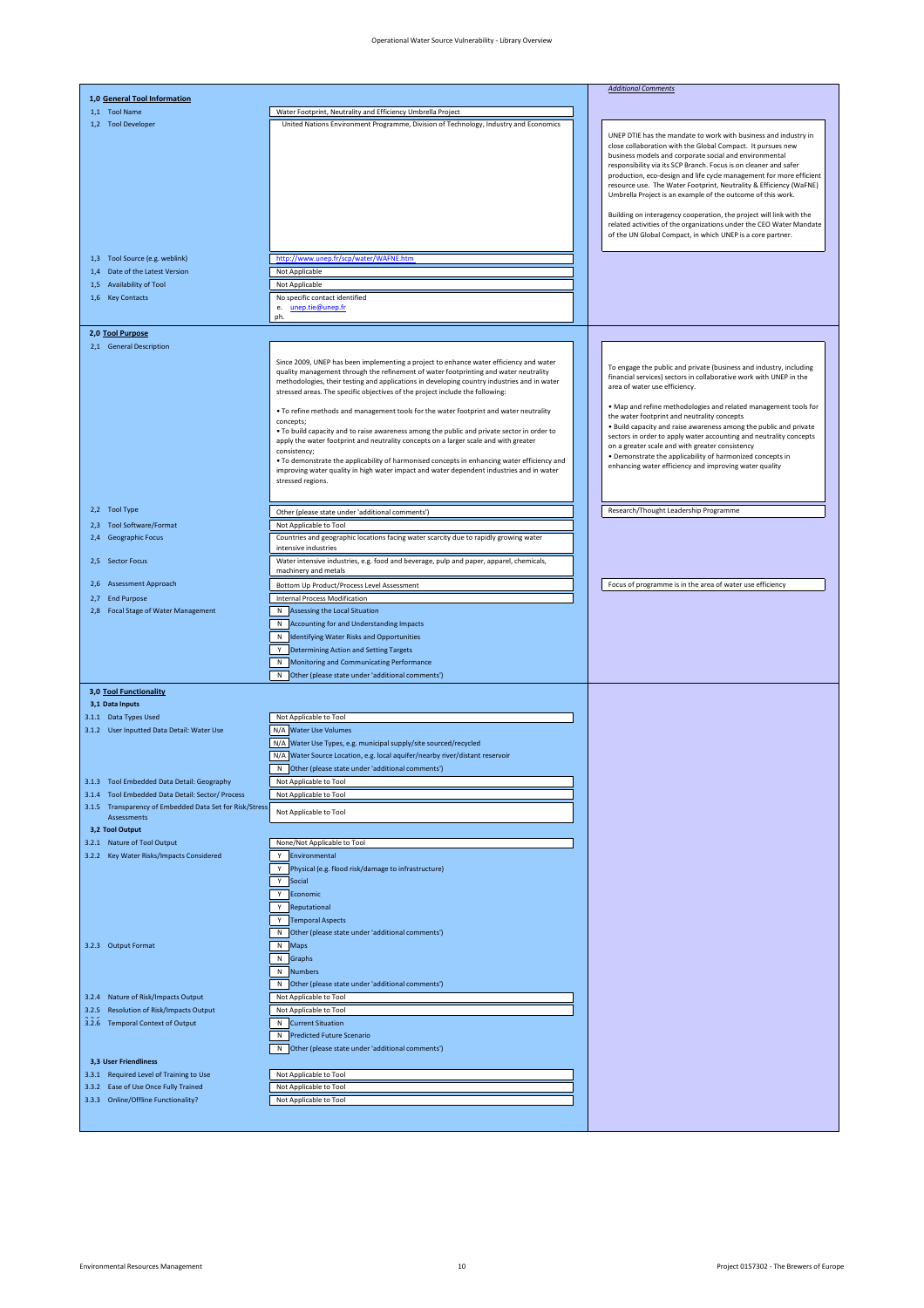|                                                                                                                                                                    |                                                                                                                                                                                                                                                                                                                                                                               | <b>Additional Comments</b>                                                                                                                                                                                                                                                                                                                                                                                                                                                                                                                                                                                                                                                                                                                                                                                                                                                                                                                                  |
|--------------------------------------------------------------------------------------------------------------------------------------------------------------------|-------------------------------------------------------------------------------------------------------------------------------------------------------------------------------------------------------------------------------------------------------------------------------------------------------------------------------------------------------------------------------|-------------------------------------------------------------------------------------------------------------------------------------------------------------------------------------------------------------------------------------------------------------------------------------------------------------------------------------------------------------------------------------------------------------------------------------------------------------------------------------------------------------------------------------------------------------------------------------------------------------------------------------------------------------------------------------------------------------------------------------------------------------------------------------------------------------------------------------------------------------------------------------------------------------------------------------------------------------|
| 1,0 General Tool Information                                                                                                                                       |                                                                                                                                                                                                                                                                                                                                                                               |                                                                                                                                                                                                                                                                                                                                                                                                                                                                                                                                                                                                                                                                                                                                                                                                                                                                                                                                                             |
| 1,1 Tool Name                                                                                                                                                      | Australian Water Stewardship Standard                                                                                                                                                                                                                                                                                                                                         |                                                                                                                                                                                                                                                                                                                                                                                                                                                                                                                                                                                                                                                                                                                                                                                                                                                                                                                                                             |
| 1,2 Tool Developer                                                                                                                                                 | Water Stewardship Australia (WSA, formerly Water Stewardship Initiative)                                                                                                                                                                                                                                                                                                      | WSA Ltd is a Public Company, Limited by Guarantee, constituted as a<br>Membership based Not for Profit.<br>WSA joined with The Nature Conservancy and Pacific Institute in<br>2008 to form the Alliance for Water Stewardship (AWS). WSA has<br>been constituted as a member based, non-profit organisation<br>empowered to develop the governance structure and business<br>model for an Australian water stewardship enterprise.                                                                                                                                                                                                                                                                                                                                                                                                                                                                                                                          |
| 1,3 Tool Source (e.g. weblink)                                                                                                                                     | www.waterstewardship.org.au                                                                                                                                                                                                                                                                                                                                                   |                                                                                                                                                                                                                                                                                                                                                                                                                                                                                                                                                                                                                                                                                                                                                                                                                                                                                                                                                             |
| 1,4 Date of the Latest Version                                                                                                                                     | 2012                                                                                                                                                                                                                                                                                                                                                                          |                                                                                                                                                                                                                                                                                                                                                                                                                                                                                                                                                                                                                                                                                                                                                                                                                                                                                                                                                             |
| 1,5 Availability of Tool                                                                                                                                           | Membership Based Initiative                                                                                                                                                                                                                                                                                                                                                   |                                                                                                                                                                                                                                                                                                                                                                                                                                                                                                                                                                                                                                                                                                                                                                                                                                                                                                                                                             |
| 1,6 Key Contacts                                                                                                                                                   | Michael Spencer, Secretary                                                                                                                                                                                                                                                                                                                                                    |                                                                                                                                                                                                                                                                                                                                                                                                                                                                                                                                                                                                                                                                                                                                                                                                                                                                                                                                                             |
|                                                                                                                                                                    | e.<br>ph. +61 4 3938 1144                                                                                                                                                                                                                                                                                                                                                     |                                                                                                                                                                                                                                                                                                                                                                                                                                                                                                                                                                                                                                                                                                                                                                                                                                                                                                                                                             |
|                                                                                                                                                                    |                                                                                                                                                                                                                                                                                                                                                                               |                                                                                                                                                                                                                                                                                                                                                                                                                                                                                                                                                                                                                                                                                                                                                                                                                                                                                                                                                             |
| 2,0 Tool Purpose<br>2,1 General Description                                                                                                                        | Water stewardship standards are defined at the site level with the aim of achieving sustainable<br>water use at the catchment level. The draft Australian Water Stewardship standard focuses on<br>four key elements to deliver catchment sustainability:<br>• Water flow regime<br>• Water quality<br>· Water governance<br>• Habitat                                        | WSA began drafting the world's first Water Stewardship Standards in<br>2007, working at both the national and international level. The<br>structure of the draft standard is based on the well-established ISO<br>14001 format.<br>Initial concepts were drawn from a range of inputs:<br>• a series of stakeholder workshops<br>· other social and environmental standards<br>• Timbercorp water usage standards<br>. environmental expertise within the AWS<br>An initial set of principles were disseminated in 2008 and refined in<br>light of feedback from a regional stakeholder forum.<br>Draft 01 Water Stewardship Standards were developed in 2009 and<br>tested in irrigated horticulture and meat processing pilot studies.<br>Draft 01 was presented at the first Global Water Roundtable<br>convened by AWS in June 2010.<br>Further refinement is now underway based on input from local<br>stakeholder workshops and further pilot trials. |
| 2,2 Tool Type                                                                                                                                                      | Formal Standard/Protocol                                                                                                                                                                                                                                                                                                                                                      |                                                                                                                                                                                                                                                                                                                                                                                                                                                                                                                                                                                                                                                                                                                                                                                                                                                                                                                                                             |
| 2,3 Tool Software/Format                                                                                                                                           | Not Applicable to Tool                                                                                                                                                                                                                                                                                                                                                        |                                                                                                                                                                                                                                                                                                                                                                                                                                                                                                                                                                                                                                                                                                                                                                                                                                                                                                                                                             |
| 2,4 Geographic Focus                                                                                                                                               | Australia and Asia Pacific                                                                                                                                                                                                                                                                                                                                                    |                                                                                                                                                                                                                                                                                                                                                                                                                                                                                                                                                                                                                                                                                                                                                                                                                                                                                                                                                             |
| 2,5 Sector Focus                                                                                                                                                   | No Specific Focus                                                                                                                                                                                                                                                                                                                                                             |                                                                                                                                                                                                                                                                                                                                                                                                                                                                                                                                                                                                                                                                                                                                                                                                                                                                                                                                                             |
| 2,6 Assessment Approach                                                                                                                                            | Top Down Corporate Assessment                                                                                                                                                                                                                                                                                                                                                 |                                                                                                                                                                                                                                                                                                                                                                                                                                                                                                                                                                                                                                                                                                                                                                                                                                                                                                                                                             |
| 2,7 End Purpose                                                                                                                                                    | Overarching Water Strategy Development Support                                                                                                                                                                                                                                                                                                                                |                                                                                                                                                                                                                                                                                                                                                                                                                                                                                                                                                                                                                                                                                                                                                                                                                                                                                                                                                             |
| 2,8 Focal Stage of Water Management                                                                                                                                | N Assessing the Local Situation<br>Y Accounting for and Understanding Impacts<br>N Identifying Water Risks and Opportunities<br>Y Determining Action and Setting Targets<br>N Monitoring and Communicating Performance<br>N Other (please state under 'additional comments')                                                                                                  |                                                                                                                                                                                                                                                                                                                                                                                                                                                                                                                                                                                                                                                                                                                                                                                                                                                                                                                                                             |
| 3,0 Tool Functionality                                                                                                                                             |                                                                                                                                                                                                                                                                                                                                                                               |                                                                                                                                                                                                                                                                                                                                                                                                                                                                                                                                                                                                                                                                                                                                                                                                                                                                                                                                                             |
| 3,1 Data Inputs                                                                                                                                                    |                                                                                                                                                                                                                                                                                                                                                                               |                                                                                                                                                                                                                                                                                                                                                                                                                                                                                                                                                                                                                                                                                                                                                                                                                                                                                                                                                             |
| 3.1.1 Data Types Used                                                                                                                                              | User Inputted Data, e.g. Water Use Volumes/Water Source Locations/Water Stress                                                                                                                                                                                                                                                                                                |                                                                                                                                                                                                                                                                                                                                                                                                                                                                                                                                                                                                                                                                                                                                                                                                                                                                                                                                                             |
|                                                                                                                                                                    | Index/Ecological Characteristics                                                                                                                                                                                                                                                                                                                                              |                                                                                                                                                                                                                                                                                                                                                                                                                                                                                                                                                                                                                                                                                                                                                                                                                                                                                                                                                             |
| 3.1.2 User Inputted Data Detail: Water Use                                                                                                                         | Y Water Use Volumes                                                                                                                                                                                                                                                                                                                                                           |                                                                                                                                                                                                                                                                                                                                                                                                                                                                                                                                                                                                                                                                                                                                                                                                                                                                                                                                                             |
|                                                                                                                                                                    | Y Water Use Types, e.g. municipal supply/site sourced/recycled                                                                                                                                                                                                                                                                                                                |                                                                                                                                                                                                                                                                                                                                                                                                                                                                                                                                                                                                                                                                                                                                                                                                                                                                                                                                                             |
|                                                                                                                                                                    | Y Water Source Location, e.g. local aquifer/nearby river/distant reservoir                                                                                                                                                                                                                                                                                                    |                                                                                                                                                                                                                                                                                                                                                                                                                                                                                                                                                                                                                                                                                                                                                                                                                                                                                                                                                             |
|                                                                                                                                                                    | N Other (please state under 'additional comments')                                                                                                                                                                                                                                                                                                                            |                                                                                                                                                                                                                                                                                                                                                                                                                                                                                                                                                                                                                                                                                                                                                                                                                                                                                                                                                             |
| 3.1.3 Tool Embedded Data Detail: Geography<br>3.1.4 Tool Embedded Data Detail: Sector/ Process                                                                     | Not Applicable to Tool                                                                                                                                                                                                                                                                                                                                                        |                                                                                                                                                                                                                                                                                                                                                                                                                                                                                                                                                                                                                                                                                                                                                                                                                                                                                                                                                             |
| 3.1.5 Transparency of Embedded Data Set for Risk/Stress                                                                                                            | Not Applicable to Tool                                                                                                                                                                                                                                                                                                                                                        |                                                                                                                                                                                                                                                                                                                                                                                                                                                                                                                                                                                                                                                                                                                                                                                                                                                                                                                                                             |
| Assessments                                                                                                                                                        | Not Applicable to Tool                                                                                                                                                                                                                                                                                                                                                        |                                                                                                                                                                                                                                                                                                                                                                                                                                                                                                                                                                                                                                                                                                                                                                                                                                                                                                                                                             |
| 3,2 Tool Output                                                                                                                                                    |                                                                                                                                                                                                                                                                                                                                                                               |                                                                                                                                                                                                                                                                                                                                                                                                                                                                                                                                                                                                                                                                                                                                                                                                                                                                                                                                                             |
| 3.2.1 Nature of Tool Output                                                                                                                                        | None/Not Applicable to Tool                                                                                                                                                                                                                                                                                                                                                   |                                                                                                                                                                                                                                                                                                                                                                                                                                                                                                                                                                                                                                                                                                                                                                                                                                                                                                                                                             |
| 3.2.2 Key Water Risks/Impacts Considered                                                                                                                           | Y Environmental                                                                                                                                                                                                                                                                                                                                                               |                                                                                                                                                                                                                                                                                                                                                                                                                                                                                                                                                                                                                                                                                                                                                                                                                                                                                                                                                             |
| 3.2.3 Output Format<br>3.2.4 Nature of Risk/Impacts Output<br>3.2.5 Resolution of Risk/Impacts Output<br>3.2.6 Temporal Context of Output<br>3,3 User Friendliness | Y Social<br>Y Economic<br>Y Reputational<br>Y Temporal Aspects<br>N Other (please state under 'additional comments')<br>N Maps<br>N Graphs<br>N Numbers<br>N Other (please state under 'additional comments')<br>Not Applicable to Tool<br>Not Applicable to Tool<br>N Current Situation<br>N Predicted Future Scenario<br>N Other (please state under 'additional comments') |                                                                                                                                                                                                                                                                                                                                                                                                                                                                                                                                                                                                                                                                                                                                                                                                                                                                                                                                                             |
| 3.3.1 Required Level of Training to Use                                                                                                                            | Not Applicable to Tool                                                                                                                                                                                                                                                                                                                                                        |                                                                                                                                                                                                                                                                                                                                                                                                                                                                                                                                                                                                                                                                                                                                                                                                                                                                                                                                                             |
| 3.3.2 Ease of Use Once Fully Trained                                                                                                                               | Not Applicable to Tool                                                                                                                                                                                                                                                                                                                                                        |                                                                                                                                                                                                                                                                                                                                                                                                                                                                                                                                                                                                                                                                                                                                                                                                                                                                                                                                                             |
| 3.3.3 Online/Offline Functionality?                                                                                                                                | Not Applicable to Tool                                                                                                                                                                                                                                                                                                                                                        |                                                                                                                                                                                                                                                                                                                                                                                                                                                                                                                                                                                                                                                                                                                                                                                                                                                                                                                                                             |
|                                                                                                                                                                    |                                                                                                                                                                                                                                                                                                                                                                               |                                                                                                                                                                                                                                                                                                                                                                                                                                                                                                                                                                                                                                                                                                                                                                                                                                                                                                                                                             |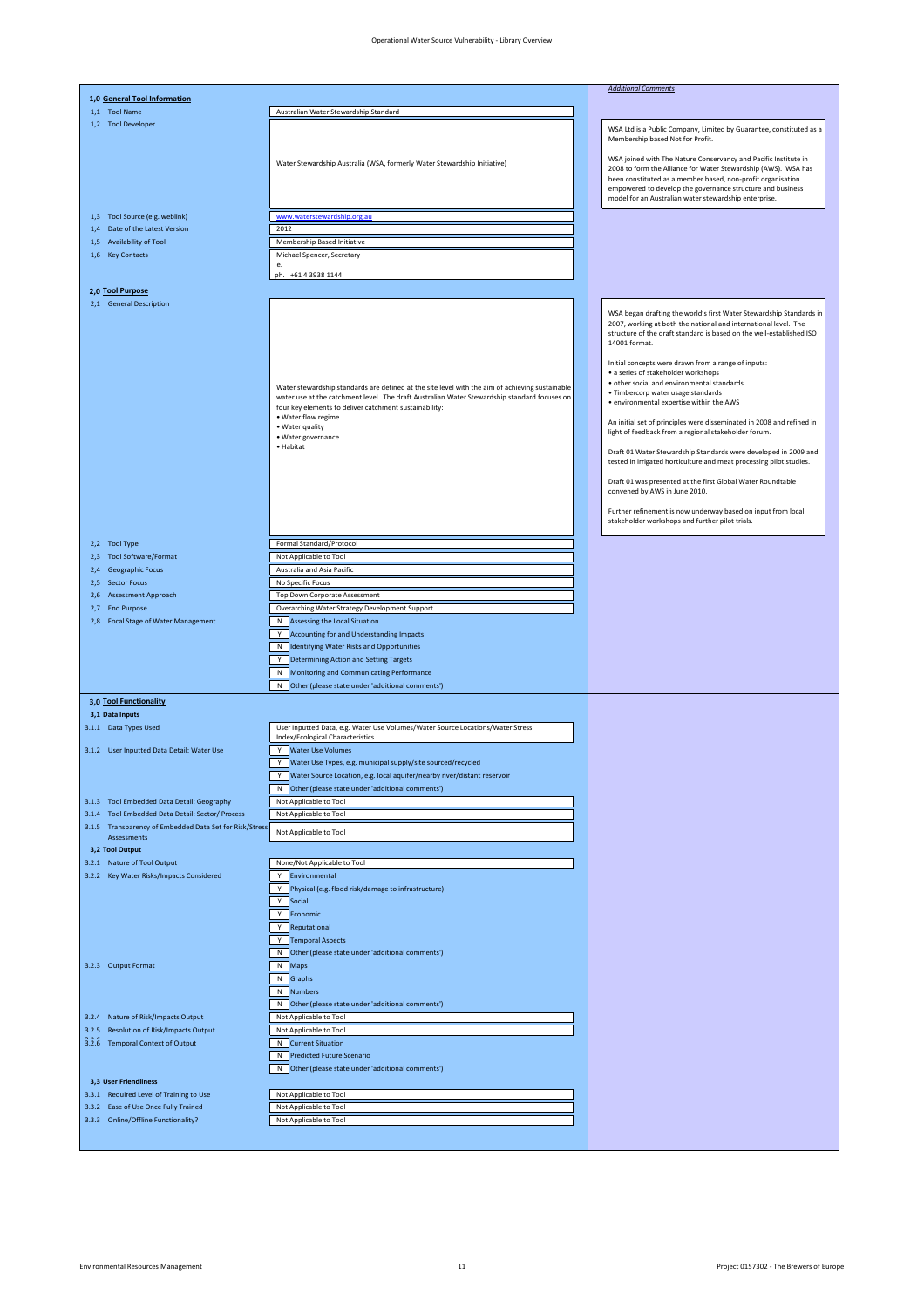|                                                                        |                                                                                                                                                                                                                                                                                                                                                                                                                                                                                                                                                        | <b>Additional Comments</b>                                                                                                                                                                                                                                                                  |
|------------------------------------------------------------------------|--------------------------------------------------------------------------------------------------------------------------------------------------------------------------------------------------------------------------------------------------------------------------------------------------------------------------------------------------------------------------------------------------------------------------------------------------------------------------------------------------------------------------------------------------------|---------------------------------------------------------------------------------------------------------------------------------------------------------------------------------------------------------------------------------------------------------------------------------------------|
| 1,0 General Tool Information                                           |                                                                                                                                                                                                                                                                                                                                                                                                                                                                                                                                                        |                                                                                                                                                                                                                                                                                             |
| 1,1 Tool Name                                                          | Watershed Risk Assessment Tool                                                                                                                                                                                                                                                                                                                                                                                                                                                                                                                         |                                                                                                                                                                                                                                                                                             |
| 1,2 Tool Developer                                                     | The Nature Conservancy and Pepsi-Co                                                                                                                                                                                                                                                                                                                                                                                                                                                                                                                    | The Nature Conservancy is a non-profit conservation organization<br>that has dedicated itself since 1951 to the preservation of the plants,<br>animals and natural<br>communities that represent the diversity of life on Earth by<br>protecting the lands and waters they need to survive. |
| 1,3 Tool Source (e.g. weblink)                                         | www.pepsico.com/Download/Positive Water Impact.pdf                                                                                                                                                                                                                                                                                                                                                                                                                                                                                                     | Further information on the Nature Conservancy water initiatives is<br>available at: www.conservationgateway.org/topic/corporate-water-<br>use                                                                                                                                               |
| 1,4 Date of the Latest Version                                         | 2011                                                                                                                                                                                                                                                                                                                                                                                                                                                                                                                                                   |                                                                                                                                                                                                                                                                                             |
| 1,5 Availability of Tool                                               | Private Tool Under Development                                                                                                                                                                                                                                                                                                                                                                                                                                                                                                                         |                                                                                                                                                                                                                                                                                             |
| 1,6 Key Contacts                                                       | Liese Dallbauman<br>e. liese.dallbauman@pepsi.com<br>ph.                                                                                                                                                                                                                                                                                                                                                                                                                                                                                               |                                                                                                                                                                                                                                                                                             |
| 2,0 Tool Purpose                                                       |                                                                                                                                                                                                                                                                                                                                                                                                                                                                                                                                                        |                                                                                                                                                                                                                                                                                             |
| 2,1 General Description                                                |                                                                                                                                                                                                                                                                                                                                                                                                                                                                                                                                                        |                                                                                                                                                                                                                                                                                             |
|                                                                        | PepsiCo and The Nature Conservancy partnered to launch five Positive Water Impact pilot<br>projects focused on understanding the watershed conditions and restoration opportunities for<br>a group of diverse manufacturing plants in different parts of the world.<br>The information and experience gained through these pilots is being used to provide a<br>framework for developing a tool for identifying, designing and evaluating watershed<br>remediation strategies that are relevant to the specific challenges that individual sites face. | The Watershed Risk Assessment Tool offers large water users a<br>consistent methodology to assess their water related impacts and                                                                                                                                                           |
|                                                                        | The first component of this method is a watershed "diagnostic" that relies on a number of<br>focused questions to help a site determine whether it is at risk of water stress, evaluate the<br>level of risk, and identify the need for watershed restoration actions. The next component<br>allows sites to use their local situation as a guide to potential action. This typically takes the<br>form of a decision tree that results in identification of potential actions for each situation.                                                     | risks within the watershed(s) in which they operate. The results of<br>the assessment allow the user to subsequently develop response<br>strategies, if needed, to ensure sustainable water use within the<br>watershed.                                                                    |
|                                                                        | Whilst it was identified that the Positive Water Impact Process often progressed in a nonlinear<br>manner, the following steps we covered for each location:<br>· Select Pilot Sites<br>• Identify "Area of Influence"<br>• Understand Impacts and Risks<br>· Identify Optimal Watersheds for Restoration<br>· Identify Restoration Activities                                                                                                                                                                                                         | At the time of publication of the 'Striving for Positive Water Impact'<br>report, specific initiatives and funding levels for Phase Two of<br>Positive Water Impact were being explored<br>and assessed.                                                                                    |
|                                                                        | . Calculate Benefit Associated with Each Restoration Activity<br>. Estimate Costs Associated with Each Restoration Activity                                                                                                                                                                                                                                                                                                                                                                                                                            |                                                                                                                                                                                                                                                                                             |
| 2,2 Tool Type                                                          | Water Stress/Risk Mapping Tool                                                                                                                                                                                                                                                                                                                                                                                                                                                                                                                         |                                                                                                                                                                                                                                                                                             |
| 2,3 Tool Software/Format                                               | Format of on-line water management tools unknown                                                                                                                                                                                                                                                                                                                                                                                                                                                                                                       |                                                                                                                                                                                                                                                                                             |
| 2,4 Geographic Focus                                                   | Global                                                                                                                                                                                                                                                                                                                                                                                                                                                                                                                                                 |                                                                                                                                                                                                                                                                                             |
| 2,5 Sector Focus                                                       | Beverage                                                                                                                                                                                                                                                                                                                                                                                                                                                                                                                                               | Although the initial scope of the tool and pilot studies is the<br>beverage sector, it is anticipated that the tool will have broader<br>sector coverage                                                                                                                                    |
| 2,6 Assessment Approach                                                | Bottom Up Product/Process Level Assessment                                                                                                                                                                                                                                                                                                                                                                                                                                                                                                             |                                                                                                                                                                                                                                                                                             |
| 2,7 End Purpose                                                        | Water Vulnerability/Scarcity Risk Assessment                                                                                                                                                                                                                                                                                                                                                                                                                                                                                                           |                                                                                                                                                                                                                                                                                             |
| 2,8 Focal Stage of Water Management                                    | Y Assessing the Local Situation                                                                                                                                                                                                                                                                                                                                                                                                                                                                                                                        |                                                                                                                                                                                                                                                                                             |
|                                                                        | Y Accounting for and Understanding Impacts                                                                                                                                                                                                                                                                                                                                                                                                                                                                                                             |                                                                                                                                                                                                                                                                                             |
|                                                                        | Y Identifying Water Risks and Opportunities                                                                                                                                                                                                                                                                                                                                                                                                                                                                                                            |                                                                                                                                                                                                                                                                                             |
|                                                                        | N Determining Action and Setting Targets<br>Monitoring and Communicating Performance<br>Y                                                                                                                                                                                                                                                                                                                                                                                                                                                              |                                                                                                                                                                                                                                                                                             |
|                                                                        | Other (please state under 'additional comments')<br>Υ                                                                                                                                                                                                                                                                                                                                                                                                                                                                                                  | Identifying restoration activities                                                                                                                                                                                                                                                          |
|                                                                        |                                                                                                                                                                                                                                                                                                                                                                                                                                                                                                                                                        |                                                                                                                                                                                                                                                                                             |
| 3,0 Tool Functionality                                                 |                                                                                                                                                                                                                                                                                                                                                                                                                                                                                                                                                        |                                                                                                                                                                                                                                                                                             |
| 3,1 Data Inputs                                                        |                                                                                                                                                                                                                                                                                                                                                                                                                                                                                                                                                        |                                                                                                                                                                                                                                                                                             |
| 3.1.1 Data Types Used                                                  | Unknown                                                                                                                                                                                                                                                                                                                                                                                                                                                                                                                                                | Scope and structure of 'watershed risk assessment tool' unknown                                                                                                                                                                                                                             |
| 3.1.2 User Inputted Data Detail: Water Use                             | ?<br><b>Water Use Volumes</b><br>? Water Use Types, e.g. municipal supply/site sourced/recycled<br>? Water Source Location, e.g. local aquifer/nearby river/distant reservoir                                                                                                                                                                                                                                                                                                                                                                          |                                                                                                                                                                                                                                                                                             |
|                                                                        | ? Other (please state under 'additional comments')                                                                                                                                                                                                                                                                                                                                                                                                                                                                                                     |                                                                                                                                                                                                                                                                                             |
| 3.1.3 Tool Embedded Data Detail: Geography                             | Unknown                                                                                                                                                                                                                                                                                                                                                                                                                                                                                                                                                |                                                                                                                                                                                                                                                                                             |
| 3.1.4 Tool Embedded Data Detail: Sector/ Process                       | Unknown                                                                                                                                                                                                                                                                                                                                                                                                                                                                                                                                                |                                                                                                                                                                                                                                                                                             |
| 3.1.5 Transparency of Embedded Data Set for Risk/Stress<br>Assessments | Unknown                                                                                                                                                                                                                                                                                                                                                                                                                                                                                                                                                |                                                                                                                                                                                                                                                                                             |
| 3,2 Tool Output                                                        |                                                                                                                                                                                                                                                                                                                                                                                                                                                                                                                                                        |                                                                                                                                                                                                                                                                                             |
| 3.2.1 Nature of Tool Output                                            | Unknown                                                                                                                                                                                                                                                                                                                                                                                                                                                                                                                                                |                                                                                                                                                                                                                                                                                             |
| 3.2.2 Key Water Risks/Impacts Considered                               | Y Environmental                                                                                                                                                                                                                                                                                                                                                                                                                                                                                                                                        |                                                                                                                                                                                                                                                                                             |
|                                                                        | Y Physical (e.g. flood risk/damage to infrastructure)                                                                                                                                                                                                                                                                                                                                                                                                                                                                                                  |                                                                                                                                                                                                                                                                                             |
|                                                                        | Y Social                                                                                                                                                                                                                                                                                                                                                                                                                                                                                                                                               |                                                                                                                                                                                                                                                                                             |
|                                                                        | Y Economic                                                                                                                                                                                                                                                                                                                                                                                                                                                                                                                                             |                                                                                                                                                                                                                                                                                             |
|                                                                        | Y Reputational<br>Y Temporal Aspects                                                                                                                                                                                                                                                                                                                                                                                                                                                                                                                   |                                                                                                                                                                                                                                                                                             |
|                                                                        | N Other (please state under 'additional comments')                                                                                                                                                                                                                                                                                                                                                                                                                                                                                                     |                                                                                                                                                                                                                                                                                             |
| 3.2.3 Output Format                                                    | ? Maps                                                                                                                                                                                                                                                                                                                                                                                                                                                                                                                                                 |                                                                                                                                                                                                                                                                                             |
|                                                                        | ? Graphs                                                                                                                                                                                                                                                                                                                                                                                                                                                                                                                                               |                                                                                                                                                                                                                                                                                             |
|                                                                        | ? Numbers                                                                                                                                                                                                                                                                                                                                                                                                                                                                                                                                              |                                                                                                                                                                                                                                                                                             |
|                                                                        | ? Other (please state under 'additional comments')                                                                                                                                                                                                                                                                                                                                                                                                                                                                                                     |                                                                                                                                                                                                                                                                                             |
| 3.2.4 Nature of Risk/Impacts Output                                    | Unknown                                                                                                                                                                                                                                                                                                                                                                                                                                                                                                                                                |                                                                                                                                                                                                                                                                                             |
| 3.2.5 Resolution of Risk/Impacts Output                                | Unknown                                                                                                                                                                                                                                                                                                                                                                                                                                                                                                                                                |                                                                                                                                                                                                                                                                                             |
| 3.2.6 Temporal Context of Output                                       | ? Current Situation                                                                                                                                                                                                                                                                                                                                                                                                                                                                                                                                    |                                                                                                                                                                                                                                                                                             |
|                                                                        | ? Predicted Future Scenario                                                                                                                                                                                                                                                                                                                                                                                                                                                                                                                            |                                                                                                                                                                                                                                                                                             |
| 3,3 User Friendliness                                                  | ? Other (please state under 'additional comments')                                                                                                                                                                                                                                                                                                                                                                                                                                                                                                     |                                                                                                                                                                                                                                                                                             |
| 3.3.1 Required Level of Training to Use                                | Unknown                                                                                                                                                                                                                                                                                                                                                                                                                                                                                                                                                |                                                                                                                                                                                                                                                                                             |
| 3.3.2 Ease of Use Once Fully Trained                                   | Unknown                                                                                                                                                                                                                                                                                                                                                                                                                                                                                                                                                |                                                                                                                                                                                                                                                                                             |
| 3.3.3 Online/Offline Functionality?                                    | Unknown                                                                                                                                                                                                                                                                                                                                                                                                                                                                                                                                                |                                                                                                                                                                                                                                                                                             |
|                                                                        |                                                                                                                                                                                                                                                                                                                                                                                                                                                                                                                                                        |                                                                                                                                                                                                                                                                                             |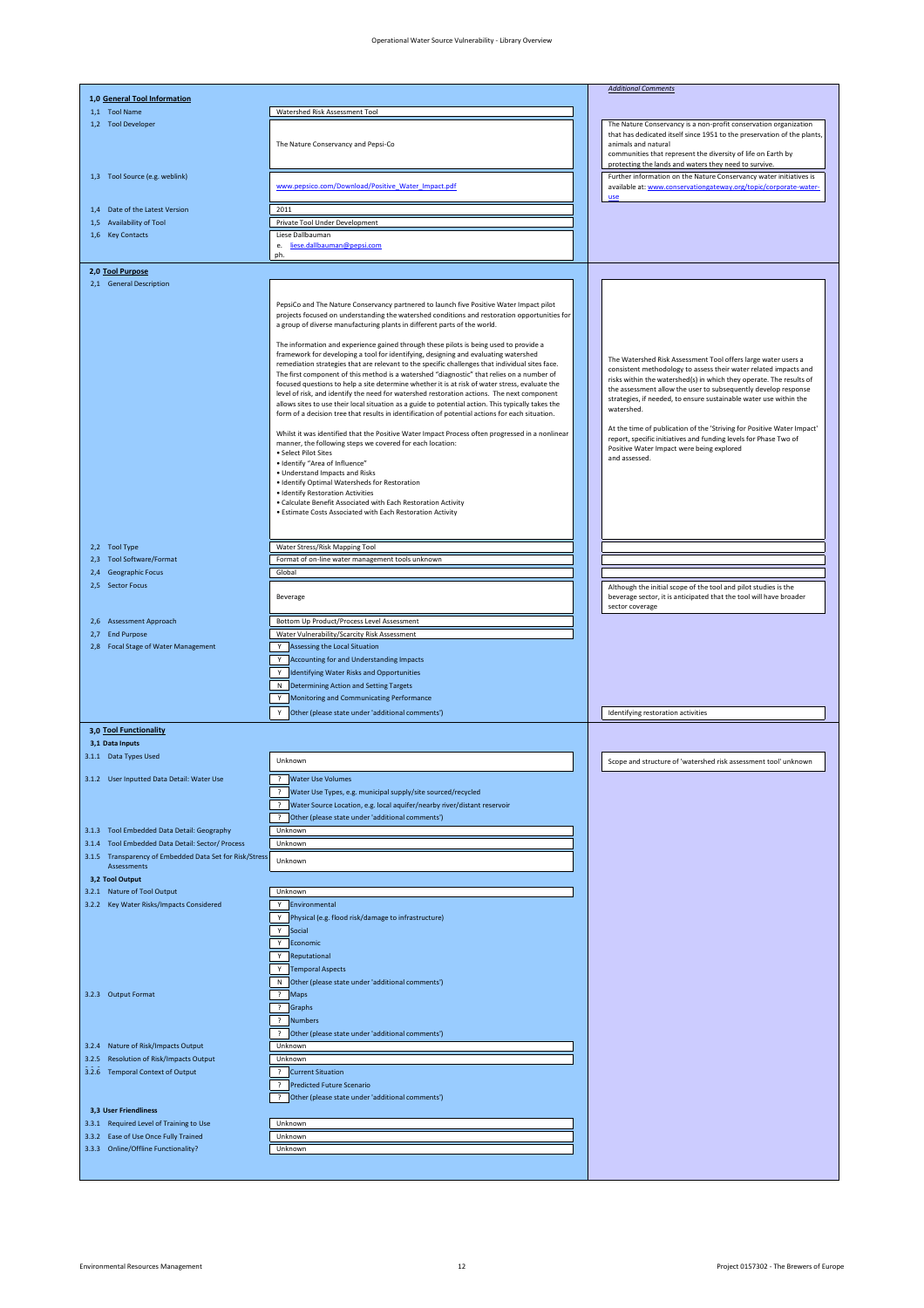| 1,0 General Tool Information                            |                                                                                                                                                                                         | <b>Additional Comments</b>            |
|---------------------------------------------------------|-----------------------------------------------------------------------------------------------------------------------------------------------------------------------------------------|---------------------------------------|
| 1,1 Tool Name                                           | N/A                                                                                                                                                                                     |                                       |
| 1,2 Tool Developer                                      | 2030 Water Resources Group                                                                                                                                                              |                                       |
| 1,3 Tool Source (e.g. weblink)                          | www.2030waterresourcesgroup.com                                                                                                                                                         |                                       |
|                                                         |                                                                                                                                                                                         |                                       |
| 1,4 Date of the Latest Version                          | 2009                                                                                                                                                                                    |                                       |
| 1,5 Availability of Tool                                | Membership Based Initiative                                                                                                                                                             |                                       |
| 1,6 Key Contacts                                        | No specific contact identified                                                                                                                                                          |                                       |
|                                                         | e. 2030WaterResourcesGroup@mckinsey.com<br>ph.                                                                                                                                          |                                       |
|                                                         |                                                                                                                                                                                         |                                       |
| 2,0 Tool Purpose                                        |                                                                                                                                                                                         |                                       |
| 2,1 General Description                                 |                                                                                                                                                                                         |                                       |
|                                                         | The 2030 Water Resources Group (WRG) was formed in 2008 to contribute new insights to the<br>increasingly critical issue of water resource scarcity. Members include McKinsey & Company |                                       |
|                                                         | and the World Bank Group (led by the International Finance Corporation - IFC) with a                                                                                                    |                                       |
|                                                         | consortium of business partners: The Barilla Group, The Coca-Cola Company, Nestlé, New                                                                                                  |                                       |
|                                                         | Holland Agriculture, SABMiller, Standard Chartered and Syngenta International. Veolia                                                                                                   |                                       |
|                                                         | Environnement joined the group for the second stage.                                                                                                                                    |                                       |
|                                                         | In October 2009, WRG published a landmark report, Charting our Water Future, which                                                                                                      |                                       |
|                                                         | analyses the global water supply-demand gap to 2030 and economic options to close the gap.                                                                                              |                                       |
|                                                         | Detailed case studies considered in the report include China, India, South Africa, Mexico and                                                                                           |                                       |
|                                                         | the state of São Paulo in Brazil.                                                                                                                                                       |                                       |
|                                                         |                                                                                                                                                                                         |                                       |
| 2,2 Tool Type                                           | Other (please state under 'additional comments')                                                                                                                                        | Research/Thought Leadership Programme |
| 2,3 Tool Software/Format                                | Not Applicable to Tool                                                                                                                                                                  |                                       |
| 2,4 Geographic Focus                                    | Global                                                                                                                                                                                  |                                       |
| 2,5 Sector Focus                                        | No Specific Focus                                                                                                                                                                       |                                       |
| 2,6 Assessment Approach                                 | Top Down Corporate Assessment                                                                                                                                                           |                                       |
| 2,7 End Purpose                                         | Overarching Water Strategy Development Support                                                                                                                                          |                                       |
| 2,8 Focal Stage of Water Management                     | N/A Assessing the Local Situation                                                                                                                                                       |                                       |
|                                                         | N/A Accounting for and Understanding Impacts                                                                                                                                            |                                       |
|                                                         | N/A Identifying Water Risks and Opportunities                                                                                                                                           |                                       |
|                                                         | N/A Determining Action and Setting Targets                                                                                                                                              |                                       |
|                                                         | N/A Monitoring and Communicating Performance                                                                                                                                            |                                       |
|                                                         | N/A Other (please state under 'additional comments')                                                                                                                                    |                                       |
|                                                         |                                                                                                                                                                                         |                                       |
| 3,0 Tool Functionality                                  |                                                                                                                                                                                         |                                       |
| 3,1 Data Inputs                                         |                                                                                                                                                                                         |                                       |
| 3.1.1 Data Types Used                                   | Not Applicable to Tool                                                                                                                                                                  |                                       |
| 3.1.2 User Inputted Data Detail: Water Use              | N/A Water Use Volumes                                                                                                                                                                   |                                       |
|                                                         | N/A Water Use Types, e.g. municipal supply/site sourced/recycled                                                                                                                        |                                       |
|                                                         | N/A Water Source Location, e.g. local aquifer/nearby river/distant reservoir                                                                                                            |                                       |
|                                                         | N Other (please state under 'additional comments')                                                                                                                                      |                                       |
| 3.1.3 Tool Embedded Data Detail: Geography              | Not Applicable to Tool                                                                                                                                                                  |                                       |
| 3.1.4 Tool Embedded Data Detail: Sector/ Process        | Not Applicable to Tool                                                                                                                                                                  |                                       |
| 3.1.5 Transparency of Embedded Data Set for Risk/Stress | Not Applicable to Tool                                                                                                                                                                  |                                       |
| Assessments                                             |                                                                                                                                                                                         |                                       |
| 3,2 Tool Output                                         |                                                                                                                                                                                         |                                       |
| 3.2.1 Nature of Tool Output                             | None/Not Applicable to Tool                                                                                                                                                             |                                       |
| 3.2.2 Key Water Risks/Impacts Considered                | Y Environmental                                                                                                                                                                         |                                       |
|                                                         | Y Physical (e.g. flood risk/damage to infrastructure)                                                                                                                                   |                                       |
|                                                         | Y Social                                                                                                                                                                                |                                       |
|                                                         | Y Economic                                                                                                                                                                              |                                       |
|                                                         | Y Reputational                                                                                                                                                                          |                                       |
|                                                         | Y Temporal Aspects                                                                                                                                                                      |                                       |
|                                                         | N Other (please state under 'additional comments')                                                                                                                                      |                                       |
| 3.2.3 Output Format                                     | N<br>Maps                                                                                                                                                                               |                                       |
|                                                         | N Graphs                                                                                                                                                                                |                                       |
|                                                         | N Numbers                                                                                                                                                                               |                                       |
|                                                         | N Other (please state under 'additional comments')                                                                                                                                      |                                       |
| Nature of Risk/Impacts Output                           |                                                                                                                                                                                         |                                       |
| 3.2.4<br>3.2.5 Resolution of Risk/Impacts Output        | Not Applicable to Tool                                                                                                                                                                  |                                       |
|                                                         | Not Applicable to Tool                                                                                                                                                                  |                                       |
| 3.2.6 Temporal Context of Output                        | N Current Situation                                                                                                                                                                     |                                       |
|                                                         | N Predicted Future Scenario                                                                                                                                                             |                                       |
|                                                         | N Other (please state under 'additional comments')                                                                                                                                      |                                       |
| 3,3 User Friendliness                                   |                                                                                                                                                                                         |                                       |
| 3.3.1 Required Level of Training to Use                 | Not Applicable to Tool                                                                                                                                                                  |                                       |
| 3.3.2 Ease of Use Once Fully Trained                    | Not Applicable to Tool                                                                                                                                                                  |                                       |
| 3.3.3 Online/Offline Functionality?                     | Not Applicable to Tool                                                                                                                                                                  |                                       |
|                                                         |                                                                                                                                                                                         |                                       |
|                                                         |                                                                                                                                                                                         |                                       |

 $\mathbf{I}$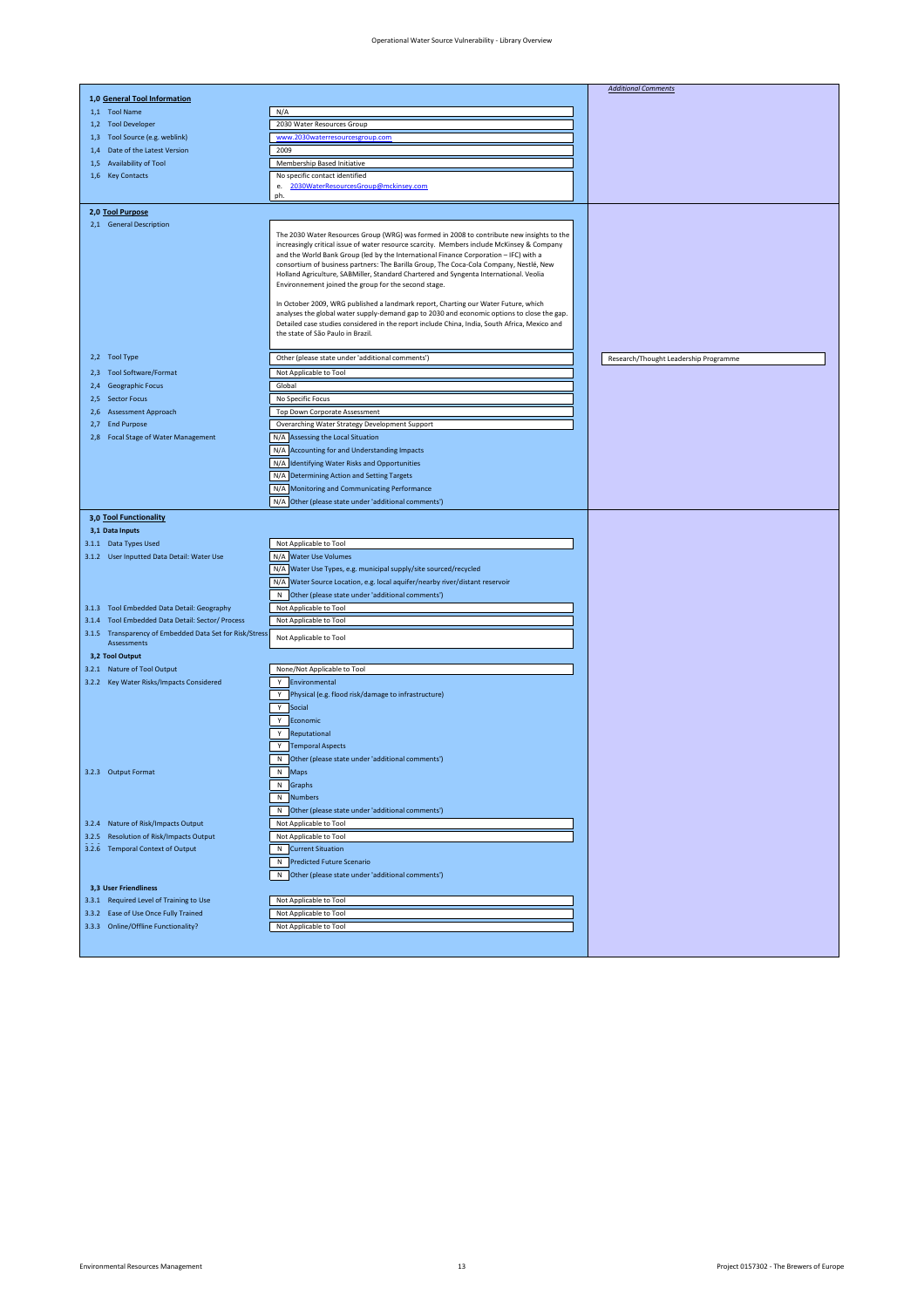|                                                                               |                                                                                                                                                                                                                                                                                                                                                  | <b>Additional Comments</b>                                                                                                                                                                                                                                                                                                                                                                                                                                                           |
|-------------------------------------------------------------------------------|--------------------------------------------------------------------------------------------------------------------------------------------------------------------------------------------------------------------------------------------------------------------------------------------------------------------------------------------------|--------------------------------------------------------------------------------------------------------------------------------------------------------------------------------------------------------------------------------------------------------------------------------------------------------------------------------------------------------------------------------------------------------------------------------------------------------------------------------------|
| 1,0 General Tool Information                                                  |                                                                                                                                                                                                                                                                                                                                                  |                                                                                                                                                                                                                                                                                                                                                                                                                                                                                      |
| 1,1 Tool Name                                                                 | BIER Water Stewardship Programme                                                                                                                                                                                                                                                                                                                 |                                                                                                                                                                                                                                                                                                                                                                                                                                                                                      |
| 1,2 Tool Developer                                                            | Beverage Industry Environmental Roundtable (BIER)                                                                                                                                                                                                                                                                                                | BIER is a partnership of leading global beverage companies working<br>together to advance the standing of the beverage industry in the<br>realm of environmental stewardship. The partnership was formed in<br>2006 and is facilitated through member-hosted Roundtable<br>meetings and working groups on key issues. The pursuit of our<br>shared mission is driven by the following focus areas:<br>• Water Stewardship<br>. Energy and Climate Change<br>• Stakeholder Engagement |
|                                                                               |                                                                                                                                                                                                                                                                                                                                                  | BIER is facilitated by a Global Corporate Consultancy                                                                                                                                                                                                                                                                                                                                                                                                                                |
| 1,3 Tool Source (e.g. weblink)                                                | www.bieroundtable.com                                                                                                                                                                                                                                                                                                                            |                                                                                                                                                                                                                                                                                                                                                                                                                                                                                      |
| 1,4 Date of the Latest Version                                                | Not Applicable                                                                                                                                                                                                                                                                                                                                   |                                                                                                                                                                                                                                                                                                                                                                                                                                                                                      |
| 1,5 Availability of Tool                                                      | Membership Based Initiative                                                                                                                                                                                                                                                                                                                      |                                                                                                                                                                                                                                                                                                                                                                                                                                                                                      |
| 1,6 Key Contacts                                                              | No specific contact identified<br>e. info@bieroundtable.com<br>ph. +1 612 850 8609                                                                                                                                                                                                                                                               |                                                                                                                                                                                                                                                                                                                                                                                                                                                                                      |
| 2,0 Tool Purpose                                                              |                                                                                                                                                                                                                                                                                                                                                  |                                                                                                                                                                                                                                                                                                                                                                                                                                                                                      |
| 2,1 General Description                                                       | Members work in collaboration to:<br>. Produce a practical perspective on water footprinting in the beverage sector, guiding<br>beverage companies in the application of existing and developing water footprinting<br>documents<br>· Share best practices in water management<br>. Perform quantitative benchmarking study related to water use | In 2010, member enterprise were required to submit three years<br>(2007, 2008, 2009) of facility-specific data including total water use,<br>total beverage production, facility type and location to participate in<br>the annual benchmark.                                                                                                                                                                                                                                        |
| 2,2 Tool Type                                                                 | Participatory Initiative with Defined Commitments                                                                                                                                                                                                                                                                                                |                                                                                                                                                                                                                                                                                                                                                                                                                                                                                      |
| 2,3 Tool Software/Format                                                      | Not Applicable to Tool                                                                                                                                                                                                                                                                                                                           |                                                                                                                                                                                                                                                                                                                                                                                                                                                                                      |
| 2,4 Geographic Focus                                                          | Global                                                                                                                                                                                                                                                                                                                                           |                                                                                                                                                                                                                                                                                                                                                                                                                                                                                      |
| 2,5 Sector Focus                                                              | <b>Beverages</b>                                                                                                                                                                                                                                                                                                                                 |                                                                                                                                                                                                                                                                                                                                                                                                                                                                                      |
| 2,6 Assessment Approach                                                       | Bottom Up Product/Process Level Assessment                                                                                                                                                                                                                                                                                                       |                                                                                                                                                                                                                                                                                                                                                                                                                                                                                      |
| 2,7 End Purpose<br>2,8 Focal Stage of Water Management                        | Overarching Water Strategy Development Support<br>N Assessing the Local Situation                                                                                                                                                                                                                                                                |                                                                                                                                                                                                                                                                                                                                                                                                                                                                                      |
|                                                                               | N Accounting for and Understanding Impacts<br>Y Identifying Water Risks and Opportunities<br>N Determining Action and Setting Targets<br>N Monitoring and Communicating Performance<br>N Other (please state under 'additional comments')                                                                                                        |                                                                                                                                                                                                                                                                                                                                                                                                                                                                                      |
| 3,0 Tool Functionality<br>3,1 Data Inputs                                     |                                                                                                                                                                                                                                                                                                                                                  |                                                                                                                                                                                                                                                                                                                                                                                                                                                                                      |
| 3.1.1 Data Types Used                                                         | User Inputted Data, e.g. Water Use Volumes/Water Source Locations/Water Stress                                                                                                                                                                                                                                                                   |                                                                                                                                                                                                                                                                                                                                                                                                                                                                                      |
| 3.1.2 User Inputted Data Detail: Water Use                                    | Index/Ecological Characteristics<br>N/A Water Use Volumes                                                                                                                                                                                                                                                                                        |                                                                                                                                                                                                                                                                                                                                                                                                                                                                                      |
|                                                                               | N/A Water Use Types, e.g. municipal supply/site sourced/recycled                                                                                                                                                                                                                                                                                 |                                                                                                                                                                                                                                                                                                                                                                                                                                                                                      |
|                                                                               | N/A Water Source Location, e.g. local aquifer/nearby river/distant reservoir                                                                                                                                                                                                                                                                     |                                                                                                                                                                                                                                                                                                                                                                                                                                                                                      |
|                                                                               | N Other (please state under 'additional comments')                                                                                                                                                                                                                                                                                               |                                                                                                                                                                                                                                                                                                                                                                                                                                                                                      |
| 3.1.3 Tool Embedded Data Detail: Geography                                    | Not Applicable to Tool                                                                                                                                                                                                                                                                                                                           |                                                                                                                                                                                                                                                                                                                                                                                                                                                                                      |
| 3.1.4 Tool Embedded Data Detail: Sector/ Process                              | Not Applicable to Tool                                                                                                                                                                                                                                                                                                                           |                                                                                                                                                                                                                                                                                                                                                                                                                                                                                      |
| 3.1.5 Transparency of Embedded Data Set for Risk/Stress<br><b>Assessments</b> | Not Applicable to Tool                                                                                                                                                                                                                                                                                                                           |                                                                                                                                                                                                                                                                                                                                                                                                                                                                                      |
| 3,2 Tool Output                                                               |                                                                                                                                                                                                                                                                                                                                                  |                                                                                                                                                                                                                                                                                                                                                                                                                                                                                      |
| 3.2.1 Nature of Tool Output                                                   | None/Not Applicable to Tool                                                                                                                                                                                                                                                                                                                      |                                                                                                                                                                                                                                                                                                                                                                                                                                                                                      |
| 3.2.2 Key Water Risks/Impacts Considered                                      | Y Environmental                                                                                                                                                                                                                                                                                                                                  |                                                                                                                                                                                                                                                                                                                                                                                                                                                                                      |
|                                                                               | Y Physical (e.g. flood risk/damage to infrastructure)                                                                                                                                                                                                                                                                                            |                                                                                                                                                                                                                                                                                                                                                                                                                                                                                      |
|                                                                               | Y Social                                                                                                                                                                                                                                                                                                                                         |                                                                                                                                                                                                                                                                                                                                                                                                                                                                                      |
|                                                                               | Y Economic<br>Y Reputational                                                                                                                                                                                                                                                                                                                     |                                                                                                                                                                                                                                                                                                                                                                                                                                                                                      |
|                                                                               | Y Temporal Aspects                                                                                                                                                                                                                                                                                                                               |                                                                                                                                                                                                                                                                                                                                                                                                                                                                                      |
|                                                                               | N Other (please state under 'additional comments')                                                                                                                                                                                                                                                                                               |                                                                                                                                                                                                                                                                                                                                                                                                                                                                                      |
| 3.2.3 Output Format                                                           | N Maps                                                                                                                                                                                                                                                                                                                                           |                                                                                                                                                                                                                                                                                                                                                                                                                                                                                      |
|                                                                               | N Graphs                                                                                                                                                                                                                                                                                                                                         |                                                                                                                                                                                                                                                                                                                                                                                                                                                                                      |
|                                                                               | N Numbers                                                                                                                                                                                                                                                                                                                                        |                                                                                                                                                                                                                                                                                                                                                                                                                                                                                      |
|                                                                               | Y Other (please state under 'additional comments')                                                                                                                                                                                                                                                                                               |                                                                                                                                                                                                                                                                                                                                                                                                                                                                                      |
| 3.2.4 Nature of Risk/Impacts Output                                           | Not Applicable to Tool                                                                                                                                                                                                                                                                                                                           |                                                                                                                                                                                                                                                                                                                                                                                                                                                                                      |
| 3.2.5 Resolution of Risk/Impacts Output                                       | Not Applicable to Tool                                                                                                                                                                                                                                                                                                                           |                                                                                                                                                                                                                                                                                                                                                                                                                                                                                      |
| 3.2.6 Temporal Context of Output                                              | N Current Situation                                                                                                                                                                                                                                                                                                                              |                                                                                                                                                                                                                                                                                                                                                                                                                                                                                      |
|                                                                               | N Predicted Future Scenario<br>N Other (please state under 'additional comments')                                                                                                                                                                                                                                                                |                                                                                                                                                                                                                                                                                                                                                                                                                                                                                      |
| 3,3 User Friendliness                                                         |                                                                                                                                                                                                                                                                                                                                                  |                                                                                                                                                                                                                                                                                                                                                                                                                                                                                      |
| 3.3.1 Required Level of Training to Use                                       | Not Applicable to Tool                                                                                                                                                                                                                                                                                                                           |                                                                                                                                                                                                                                                                                                                                                                                                                                                                                      |
| 3.3.2 Ease of Use Once Fully Trained                                          | Not Applicable to Tool                                                                                                                                                                                                                                                                                                                           |                                                                                                                                                                                                                                                                                                                                                                                                                                                                                      |
| 3.3.3 Online/Offline Functionality?                                           | Not Applicable to Tool                                                                                                                                                                                                                                                                                                                           |                                                                                                                                                                                                                                                                                                                                                                                                                                                                                      |
|                                                                               |                                                                                                                                                                                                                                                                                                                                                  |                                                                                                                                                                                                                                                                                                                                                                                                                                                                                      |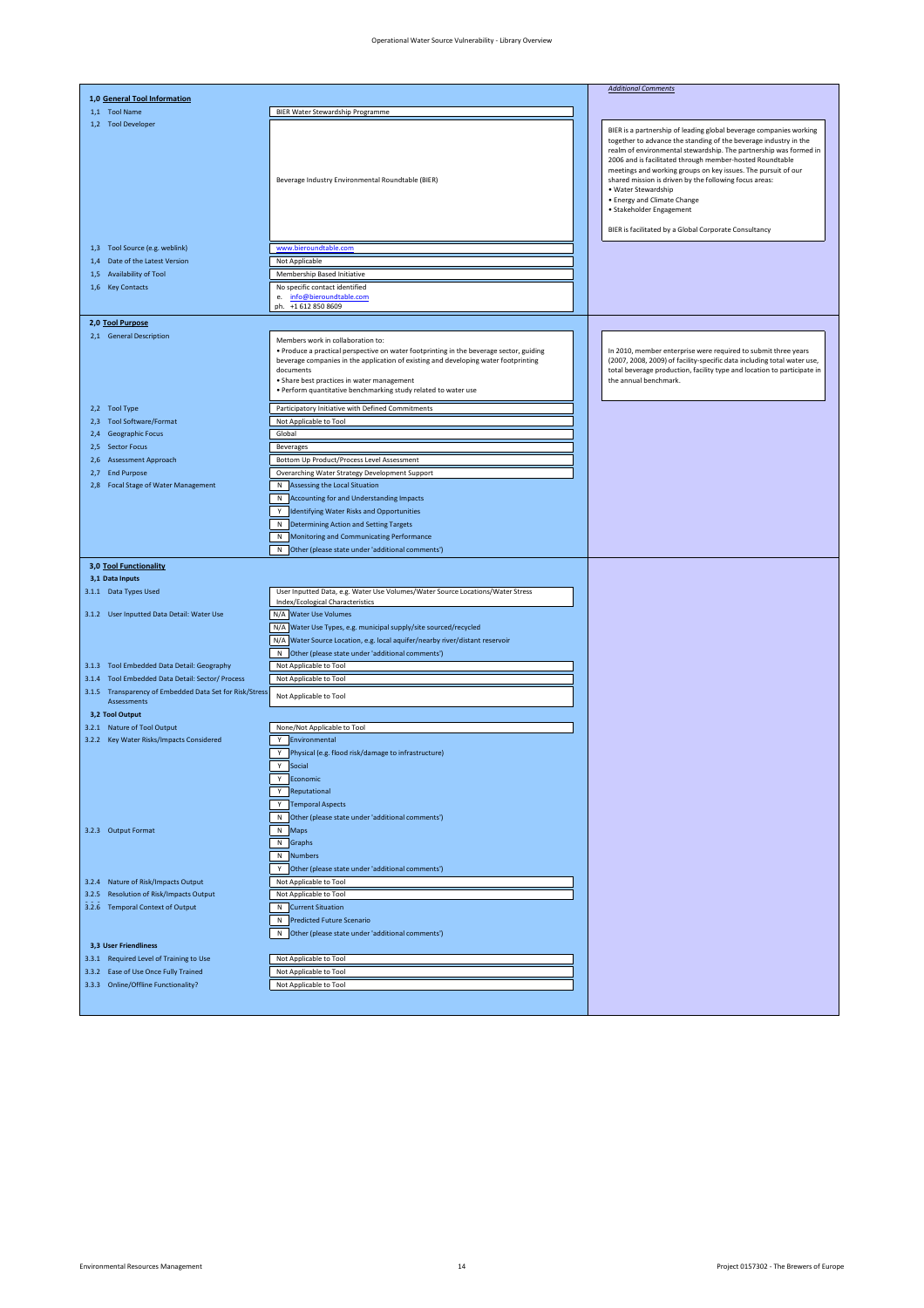| 1,0 General Tool Information                            |                                                                                                                                                                                                                                                                                                                                        | <b>Additional Comments</b>                                                                                                                                                                 |
|---------------------------------------------------------|----------------------------------------------------------------------------------------------------------------------------------------------------------------------------------------------------------------------------------------------------------------------------------------------------------------------------------------|--------------------------------------------------------------------------------------------------------------------------------------------------------------------------------------------|
|                                                         |                                                                                                                                                                                                                                                                                                                                        |                                                                                                                                                                                            |
| 1,1 Tool Name                                           | GEMI Local Water Tool (GEMI LWT)                                                                                                                                                                                                                                                                                                       |                                                                                                                                                                                            |
| 1,2 Tool Developer                                      | Global Environmental Management Initiative (GEMI)                                                                                                                                                                                                                                                                                      | GEMI's Local Water Tool was developed by CH2M Hill ; Project<br>participants include 16 companies from diverse industry sectors<br>(including beverage industry).                          |
| 1,3 Tool Source (e.g. weblink)                          | http://www.gemi.org/localwatertool/                                                                                                                                                                                                                                                                                                    |                                                                                                                                                                                            |
| 1,4 Date of the Latest Version                          | March 2012                                                                                                                                                                                                                                                                                                                             |                                                                                                                                                                                            |
| 1,5 Availability of Tool                                |                                                                                                                                                                                                                                                                                                                                        |                                                                                                                                                                                            |
|                                                         | Public - free of charge                                                                                                                                                                                                                                                                                                                |                                                                                                                                                                                            |
| 1,6 Key Contacts                                        | No specific contact identified<br>e. info@gemi.org                                                                                                                                                                                                                                                                                     |                                                                                                                                                                                            |
|                                                         | ph. + 1 202 296 7449                                                                                                                                                                                                                                                                                                                   |                                                                                                                                                                                            |
|                                                         |                                                                                                                                                                                                                                                                                                                                        |                                                                                                                                                                                            |
| 2,0 Tool Purpose                                        |                                                                                                                                                                                                                                                                                                                                        |                                                                                                                                                                                            |
| 2,1 General Description                                 | Tool for companies and organizations to evaluate the external impacts, business risks,<br>opportunities and management plans related to water use and discharge at a specific site or<br>operation. The information generated in the GEMI LWT™ may be used by companies for<br>internal or external communication at their discretion. | A webinar is available at:<br>http://www.2degreesnetwork.com/groups/water-risk-and-<br>strategy/resources/worldwide-launch-new-gemi-local-water-tooltm-<br>lwt-and-gemi-lwttm-oil-and-gas/ |
| 2,2 Tool Type                                           | Water Stress/Risk Mapping Tool                                                                                                                                                                                                                                                                                                         |                                                                                                                                                                                            |
| 2,3 Tool Software/Format                                |                                                                                                                                                                                                                                                                                                                                        |                                                                                                                                                                                            |
|                                                         | Microsoft Excel                                                                                                                                                                                                                                                                                                                        | Designed to be used in conjunction with WBCSD Global Water Tool                                                                                                                            |
| 2,4 Geographic Focus                                    | Global                                                                                                                                                                                                                                                                                                                                 |                                                                                                                                                                                            |
| 2,5 Sector Focus                                        | No Specific Focus                                                                                                                                                                                                                                                                                                                      | The GEMI Local Water Tool <sup>1</sup> <sup>m</sup> (LWT) for Oil and Gas exists; tool<br>customized for petroleum companies                                                               |
| 2,6 Assessment Approach                                 | Bottom Up Product/Process Level Assessment                                                                                                                                                                                                                                                                                             |                                                                                                                                                                                            |
| 2,7 End Purpose                                         |                                                                                                                                                                                                                                                                                                                                        | To help companies assess impacts, risks, opportunities and manage                                                                                                                          |
|                                                         |                                                                                                                                                                                                                                                                                                                                        | water-related issues at specific sites.                                                                                                                                                    |
|                                                         | Water Vulnerability/Scarcity Risk Assessment                                                                                                                                                                                                                                                                                           | Identify and rank specific impact/risks/opportunities at the site level;                                                                                                                   |
|                                                         |                                                                                                                                                                                                                                                                                                                                        | Create tactical management plans; Develop metrics and report<br>(Bloomberg; CDP water; DJSI; GRI)                                                                                          |
|                                                         |                                                                                                                                                                                                                                                                                                                                        |                                                                                                                                                                                            |
| 2,8 Focal Stage of Water Management                     | Y Assessing the Local Situation                                                                                                                                                                                                                                                                                                        |                                                                                                                                                                                            |
|                                                         | N Accounting for and Understanding Impacts                                                                                                                                                                                                                                                                                             |                                                                                                                                                                                            |
|                                                         | Identifying Water Risks and Opportunities<br>Y                                                                                                                                                                                                                                                                                         |                                                                                                                                                                                            |
|                                                         | N Determining Action and Setting Targets                                                                                                                                                                                                                                                                                               |                                                                                                                                                                                            |
|                                                         | N Monitoring and Communicating Performance                                                                                                                                                                                                                                                                                             |                                                                                                                                                                                            |
|                                                         | N Other (please state under 'additional comments')                                                                                                                                                                                                                                                                                     |                                                                                                                                                                                            |
|                                                         |                                                                                                                                                                                                                                                                                                                                        |                                                                                                                                                                                            |
|                                                         |                                                                                                                                                                                                                                                                                                                                        |                                                                                                                                                                                            |
| 3,0 Tool Functionality                                  |                                                                                                                                                                                                                                                                                                                                        |                                                                                                                                                                                            |
| 3,1 Data Inputs                                         |                                                                                                                                                                                                                                                                                                                                        |                                                                                                                                                                                            |
| 3.1.1 Data Types Used                                   | Combination of User Inputted and Tool Embedded Data                                                                                                                                                                                                                                                                                    |                                                                                                                                                                                            |
| 3.1.2 User Inputted Data Detail: Water Use              | Y Water Use Volumes                                                                                                                                                                                                                                                                                                                    |                                                                                                                                                                                            |
|                                                         | Y Water Use Types, e.g. municipal supply/site sourced/recycled                                                                                                                                                                                                                                                                         |                                                                                                                                                                                            |
|                                                         | Y   Water Source Location, e.g. local aquifer/nearby river/distant reservoir                                                                                                                                                                                                                                                           |                                                                                                                                                                                            |
|                                                         | N Other (please state under 'additional comments')                                                                                                                                                                                                                                                                                     |                                                                                                                                                                                            |
|                                                         |                                                                                                                                                                                                                                                                                                                                        |                                                                                                                                                                                            |
| 3.1.3 Tool Embedded Data Detail: Geography              | Specific Location, e.g. GIS Co-ordinates/Site Address                                                                                                                                                                                                                                                                                  |                                                                                                                                                                                            |
| 3.1.4 Tool Embedded Data Detail: Sector/ Process        | Not Applicable to Tool                                                                                                                                                                                                                                                                                                                 |                                                                                                                                                                                            |
| 3.1.5 Transparency of Embedded Data Set for Risk/Stress | High                                                                                                                                                                                                                                                                                                                                   |                                                                                                                                                                                            |
| Assessments                                             |                                                                                                                                                                                                                                                                                                                                        |                                                                                                                                                                                            |
| 3,2 Tool Output                                         |                                                                                                                                                                                                                                                                                                                                        |                                                                                                                                                                                            |
| 3.2.1 Nature of Tool Output                             | Characterisation of actual water risks/impacts affecting the organisation and identification of                                                                                                                                                                                                                                        |                                                                                                                                                                                            |
|                                                         | strategies to manage identified water risks/impacts                                                                                                                                                                                                                                                                                    |                                                                                                                                                                                            |
| 3.2.2 Key Water Risks/Impacts Considered                | Y Environmental                                                                                                                                                                                                                                                                                                                        |                                                                                                                                                                                            |
|                                                         | Y Physical (e.g. flood risk/damage to infrastructure)                                                                                                                                                                                                                                                                                  |                                                                                                                                                                                            |
|                                                         | Y Social                                                                                                                                                                                                                                                                                                                               |                                                                                                                                                                                            |
|                                                         | Y Economic                                                                                                                                                                                                                                                                                                                             |                                                                                                                                                                                            |
|                                                         | Y Reputational                                                                                                                                                                                                                                                                                                                         |                                                                                                                                                                                            |
|                                                         | Y Temporal Aspects                                                                                                                                                                                                                                                                                                                     |                                                                                                                                                                                            |
|                                                         | N Other (please state under 'additional comments')                                                                                                                                                                                                                                                                                     |                                                                                                                                                                                            |
| 3.2.3 Output Format                                     | Y Maps                                                                                                                                                                                                                                                                                                                                 |                                                                                                                                                                                            |
|                                                         |                                                                                                                                                                                                                                                                                                                                        |                                                                                                                                                                                            |
|                                                         | Y Graphs                                                                                                                                                                                                                                                                                                                               |                                                                                                                                                                                            |
|                                                         | Y Numbers                                                                                                                                                                                                                                                                                                                              |                                                                                                                                                                                            |
|                                                         | N Other (please state under 'additional comments')                                                                                                                                                                                                                                                                                     |                                                                                                                                                                                            |
| 3.2.4 Nature of Risk/Impacts Output                     | Qualitative, e.g. High/Medium/Low                                                                                                                                                                                                                                                                                                      |                                                                                                                                                                                            |
| 3.2.5 Resolution of Risk/Impacts Output                 | Medium (Local Catchment)                                                                                                                                                                                                                                                                                                               |                                                                                                                                                                                            |
| 3.2.6 Temporal Context of Output                        | Y Current Situation                                                                                                                                                                                                                                                                                                                    |                                                                                                                                                                                            |
|                                                         | Y Predicted Future Scenario                                                                                                                                                                                                                                                                                                            |                                                                                                                                                                                            |
|                                                         |                                                                                                                                                                                                                                                                                                                                        |                                                                                                                                                                                            |
|                                                         | Y Other (please state under 'additional comments')                                                                                                                                                                                                                                                                                     |                                                                                                                                                                                            |
| 3,3 User Friendliness                                   |                                                                                                                                                                                                                                                                                                                                        |                                                                                                                                                                                            |
| 3.3.1 Required Level of Training to Use                 | Medium                                                                                                                                                                                                                                                                                                                                 | How to use guide available on                                                                                                                                                              |
|                                                         |                                                                                                                                                                                                                                                                                                                                        | http://www.gemi.org/localwatertool/how-to-use.html                                                                                                                                         |
| 3.3.2 Ease of Use Once Fully Trained                    | Simple                                                                                                                                                                                                                                                                                                                                 |                                                                                                                                                                                            |
| 3.3.3 Online/Offline Functionality?                     | Tool can be used online and offline                                                                                                                                                                                                                                                                                                    |                                                                                                                                                                                            |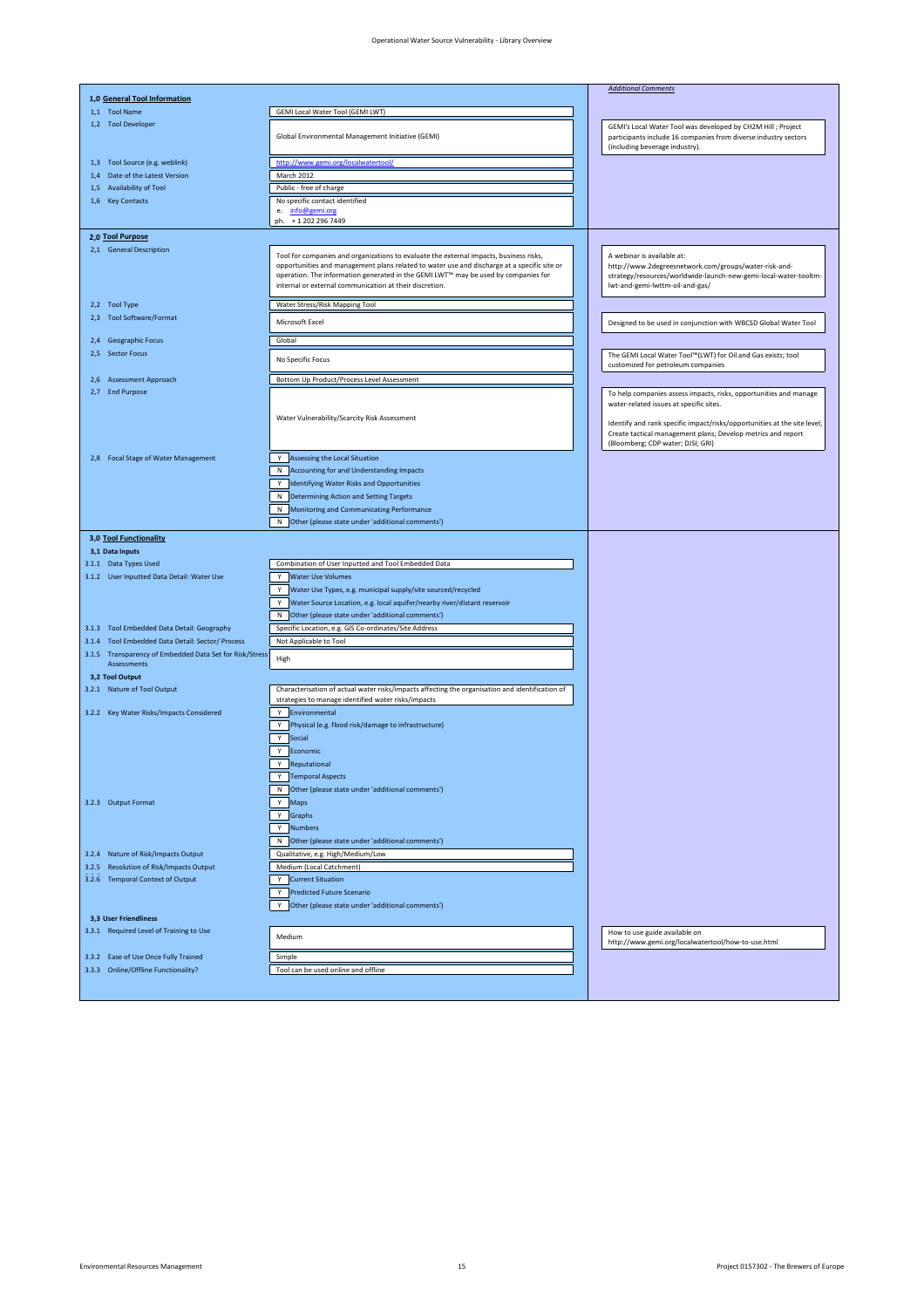|                                                                             |                                                                                                                                                                                                                                                                                                                                                                                                                                                                                                                                                                                                                                                                          | <b>Additional Comments</b>                                                                                                                                                                                                                                                                                                                                                                                                                                                                                                                                                                                                                                                                                                                                                                                                               |
|-----------------------------------------------------------------------------|--------------------------------------------------------------------------------------------------------------------------------------------------------------------------------------------------------------------------------------------------------------------------------------------------------------------------------------------------------------------------------------------------------------------------------------------------------------------------------------------------------------------------------------------------------------------------------------------------------------------------------------------------------------------------|------------------------------------------------------------------------------------------------------------------------------------------------------------------------------------------------------------------------------------------------------------------------------------------------------------------------------------------------------------------------------------------------------------------------------------------------------------------------------------------------------------------------------------------------------------------------------------------------------------------------------------------------------------------------------------------------------------------------------------------------------------------------------------------------------------------------------------------|
| 1,0 General Tool Information                                                |                                                                                                                                                                                                                                                                                                                                                                                                                                                                                                                                                                                                                                                                          |                                                                                                                                                                                                                                                                                                                                                                                                                                                                                                                                                                                                                                                                                                                                                                                                                                          |
| 1,1 Tool Name                                                               | GRI Water Performance Indicators                                                                                                                                                                                                                                                                                                                                                                                                                                                                                                                                                                                                                                         |                                                                                                                                                                                                                                                                                                                                                                                                                                                                                                                                                                                                                                                                                                                                                                                                                                          |
| 1,2 Tool Developer                                                          | Global Reporting Initiative (GRI)                                                                                                                                                                                                                                                                                                                                                                                                                                                                                                                                                                                                                                        | The Global Reporting Initiative (GRI) is a non-profit organization,<br>established by CERES and UNEP. The GRI is a well established<br>framework sets out the globally applicable principles and indicators<br>that corporations and organizations can use to measure and report<br>their economic, environmental, and social performance. In 2003 the<br>GRI concluded an agreement with the United Nations Global<br>Compact that encourages companies participating in the Compact to<br>use the GRI Guidelines for producing their Communication on<br>Progress reports. In 2009, a group of over 50 investor groups called<br>upon the Securities and Exchange Commission (SEC) to begin<br>requiring companies to report on their ESG (Environmental, Social<br>and Governance) activities preferably in the form of a GRI report. |
|                                                                             |                                                                                                                                                                                                                                                                                                                                                                                                                                                                                                                                                                                                                                                                          |                                                                                                                                                                                                                                                                                                                                                                                                                                                                                                                                                                                                                                                                                                                                                                                                                                          |
| 1,3 Tool Source (e.g. weblink)<br>1,4 Date of the Latest Version            | https://www.globalreporting.org/reporting/guidelines-online/Pages/default.aspx                                                                                                                                                                                                                                                                                                                                                                                                                                                                                                                                                                                           |                                                                                                                                                                                                                                                                                                                                                                                                                                                                                                                                                                                                                                                                                                                                                                                                                                          |
| 1,5 Availability of Tool                                                    | G3 (2006)<br>Public - Free of Charge                                                                                                                                                                                                                                                                                                                                                                                                                                                                                                                                                                                                                                     | New guidelines (G4) expected in 2013                                                                                                                                                                                                                                                                                                                                                                                                                                                                                                                                                                                                                                                                                                                                                                                                     |
| 1,6 Key Contacts                                                            | No specific contact identified<br>e. info@gri.org<br>ph. +31 20 531 00 00                                                                                                                                                                                                                                                                                                                                                                                                                                                                                                                                                                                                |                                                                                                                                                                                                                                                                                                                                                                                                                                                                                                                                                                                                                                                                                                                                                                                                                                          |
| 2,0 Tool Purpose                                                            |                                                                                                                                                                                                                                                                                                                                                                                                                                                                                                                                                                                                                                                                          |                                                                                                                                                                                                                                                                                                                                                                                                                                                                                                                                                                                                                                                                                                                                                                                                                                          |
| 2,1 General Description                                                     | The G3 consist of principles and disclosure items. The standardised reporting guidelines<br>concerning the environment are contained within the GRI Indicator Protocol Set. The<br>Performance Indicators include criteria on water EN8 Total water withdrawal by source; EN9:<br>Water sources significantly affected by withdrawal of water; EN10: Percentage of total volume<br>of water recycled and reused; EN21: Total water discharge by quality and destination; EN25:<br>Identity, size, protected status and biodiversity value of water bodies and related habitats<br>significantly affected by the reporting organisation's discharges of water and runoff. |                                                                                                                                                                                                                                                                                                                                                                                                                                                                                                                                                                                                                                                                                                                                                                                                                                          |
| 2,2 Tool Type<br>2,3 Tool Software/Format                                   | Formal Standard/Protocol<br>Not Applicable to Tool                                                                                                                                                                                                                                                                                                                                                                                                                                                                                                                                                                                                                       | Also online                                                                                                                                                                                                                                                                                                                                                                                                                                                                                                                                                                                                                                                                                                                                                                                                                              |
| 2,4 Geographic Focus                                                        | Global                                                                                                                                                                                                                                                                                                                                                                                                                                                                                                                                                                                                                                                                   |                                                                                                                                                                                                                                                                                                                                                                                                                                                                                                                                                                                                                                                                                                                                                                                                                                          |
| 2,5 Sector Focus                                                            | No Specific Focus                                                                                                                                                                                                                                                                                                                                                                                                                                                                                                                                                                                                                                                        | Sector supplements exists (not for beverage sector)                                                                                                                                                                                                                                                                                                                                                                                                                                                                                                                                                                                                                                                                                                                                                                                      |
| 2,6 Assessment Approach                                                     | Top Down Corporate Assessment                                                                                                                                                                                                                                                                                                                                                                                                                                                                                                                                                                                                                                            |                                                                                                                                                                                                                                                                                                                                                                                                                                                                                                                                                                                                                                                                                                                                                                                                                                          |
| 2,7 End Purpose                                                             | <b>External Reporting</b>                                                                                                                                                                                                                                                                                                                                                                                                                                                                                                                                                                                                                                                |                                                                                                                                                                                                                                                                                                                                                                                                                                                                                                                                                                                                                                                                                                                                                                                                                                          |
| 2,8 Focal Stage of Water Management                                         | N Assessing the Local Situation<br>N Accounting for and Understanding Impacts                                                                                                                                                                                                                                                                                                                                                                                                                                                                                                                                                                                            |                                                                                                                                                                                                                                                                                                                                                                                                                                                                                                                                                                                                                                                                                                                                                                                                                                          |
|                                                                             | N Identifying Water Risks and Opportunities<br>N Determining Action and Setting Targets<br>Y Monitoring and Communicating Performance<br>N Other (please state under 'additional comments')                                                                                                                                                                                                                                                                                                                                                                                                                                                                              |                                                                                                                                                                                                                                                                                                                                                                                                                                                                                                                                                                                                                                                                                                                                                                                                                                          |
| 3,0 Tool Functionality                                                      |                                                                                                                                                                                                                                                                                                                                                                                                                                                                                                                                                                                                                                                                          |                                                                                                                                                                                                                                                                                                                                                                                                                                                                                                                                                                                                                                                                                                                                                                                                                                          |
| 3,1 Data Inputs                                                             |                                                                                                                                                                                                                                                                                                                                                                                                                                                                                                                                                                                                                                                                          |                                                                                                                                                                                                                                                                                                                                                                                                                                                                                                                                                                                                                                                                                                                                                                                                                                          |
| 3.1.1 Data Types Used                                                       | User Inputted Data, e.g. Water Use Volumes/Water Source Locations/Water Stress<br>Index/Ecological Characteristics                                                                                                                                                                                                                                                                                                                                                                                                                                                                                                                                                       |                                                                                                                                                                                                                                                                                                                                                                                                                                                                                                                                                                                                                                                                                                                                                                                                                                          |
| 3.1.2 User Inputted Data Detail: Water Use                                  | Y Water Use Volumes<br>Y   Water Use Types, e.g. municipal supply/site sourced/recycled<br>N Water Source Location, e.g. local aquifer/nearby river/distant reservoir<br>N Other (please state under 'additional comments')                                                                                                                                                                                                                                                                                                                                                                                                                                              |                                                                                                                                                                                                                                                                                                                                                                                                                                                                                                                                                                                                                                                                                                                                                                                                                                          |
| 3.1.3 Tool Embedded Data Detail: Geography                                  | Not Applicable to Tool                                                                                                                                                                                                                                                                                                                                                                                                                                                                                                                                                                                                                                                   |                                                                                                                                                                                                                                                                                                                                                                                                                                                                                                                                                                                                                                                                                                                                                                                                                                          |
| 3.1.4 Tool Embedded Data Detail: Sector/ Process                            | Not Applicable to Tool                                                                                                                                                                                                                                                                                                                                                                                                                                                                                                                                                                                                                                                   |                                                                                                                                                                                                                                                                                                                                                                                                                                                                                                                                                                                                                                                                                                                                                                                                                                          |
| 3.1.5 Transparency of Embedded Data Set for Risk/Stress<br>Assessments      | Not Applicable to Tool                                                                                                                                                                                                                                                                                                                                                                                                                                                                                                                                                                                                                                                   |                                                                                                                                                                                                                                                                                                                                                                                                                                                                                                                                                                                                                                                                                                                                                                                                                                          |
| 3,2 Tool Output                                                             |                                                                                                                                                                                                                                                                                                                                                                                                                                                                                                                                                                                                                                                                          |                                                                                                                                                                                                                                                                                                                                                                                                                                                                                                                                                                                                                                                                                                                                                                                                                                          |
| 3.2.1 Nature of Tool Output                                                 | Improved understanding of potential site water risks/impacts that may affect the organisation                                                                                                                                                                                                                                                                                                                                                                                                                                                                                                                                                                            |                                                                                                                                                                                                                                                                                                                                                                                                                                                                                                                                                                                                                                                                                                                                                                                                                                          |
| 3.2.2 Key Water Risks/Impacts Considered                                    | Y Environmental<br>N Physical (e.g. flood risk/damage to infrastructure)<br>N Social<br>N Economic<br>N Reputational<br>N Temporal Aspects                                                                                                                                                                                                                                                                                                                                                                                                                                                                                                                               |                                                                                                                                                                                                                                                                                                                                                                                                                                                                                                                                                                                                                                                                                                                                                                                                                                          |
| 3.2.3 Output Format                                                         | N Other (please state under 'additional comments')<br>N Maps<br>N Graphs<br>N Numbers<br>N Other (please state under 'additional comments')                                                                                                                                                                                                                                                                                                                                                                                                                                                                                                                              |                                                                                                                                                                                                                                                                                                                                                                                                                                                                                                                                                                                                                                                                                                                                                                                                                                          |
| 3.2.4 Nature of Risk/Impacts Output                                         | Quantitative, e.g. Scale on Water Stress Index                                                                                                                                                                                                                                                                                                                                                                                                                                                                                                                                                                                                                           | Trends over time possible                                                                                                                                                                                                                                                                                                                                                                                                                                                                                                                                                                                                                                                                                                                                                                                                                |
| 3.2.5 Resolution of Risk/Impacts Output                                     | Medium (Local Catchment)                                                                                                                                                                                                                                                                                                                                                                                                                                                                                                                                                                                                                                                 |                                                                                                                                                                                                                                                                                                                                                                                                                                                                                                                                                                                                                                                                                                                                                                                                                                          |
| 3.2.6 Temporal Context of Output                                            | Y Current Situation<br>N Predicted Future Scenario<br>N Other (please state under 'additional comments')                                                                                                                                                                                                                                                                                                                                                                                                                                                                                                                                                                 |                                                                                                                                                                                                                                                                                                                                                                                                                                                                                                                                                                                                                                                                                                                                                                                                                                          |
| 3,3 User Friendliness                                                       |                                                                                                                                                                                                                                                                                                                                                                                                                                                                                                                                                                                                                                                                          |                                                                                                                                                                                                                                                                                                                                                                                                                                                                                                                                                                                                                                                                                                                                                                                                                                          |
| 3.3.1 Required Level of Training to Use                                     | Low                                                                                                                                                                                                                                                                                                                                                                                                                                                                                                                                                                                                                                                                      |                                                                                                                                                                                                                                                                                                                                                                                                                                                                                                                                                                                                                                                                                                                                                                                                                                          |
| 3.3.2 Ease of Use Once Fully Trained<br>3.3.3 Online/Offline Functionality? | Simple<br>Not Applicable to Tool                                                                                                                                                                                                                                                                                                                                                                                                                                                                                                                                                                                                                                         |                                                                                                                                                                                                                                                                                                                                                                                                                                                                                                                                                                                                                                                                                                                                                                                                                                          |
|                                                                             |                                                                                                                                                                                                                                                                                                                                                                                                                                                                                                                                                                                                                                                                          |                                                                                                                                                                                                                                                                                                                                                                                                                                                                                                                                                                                                                                                                                                                                                                                                                                          |
|                                                                             |                                                                                                                                                                                                                                                                                                                                                                                                                                                                                                                                                                                                                                                                          |                                                                                                                                                                                                                                                                                                                                                                                                                                                                                                                                                                                                                                                                                                                                                                                                                                          |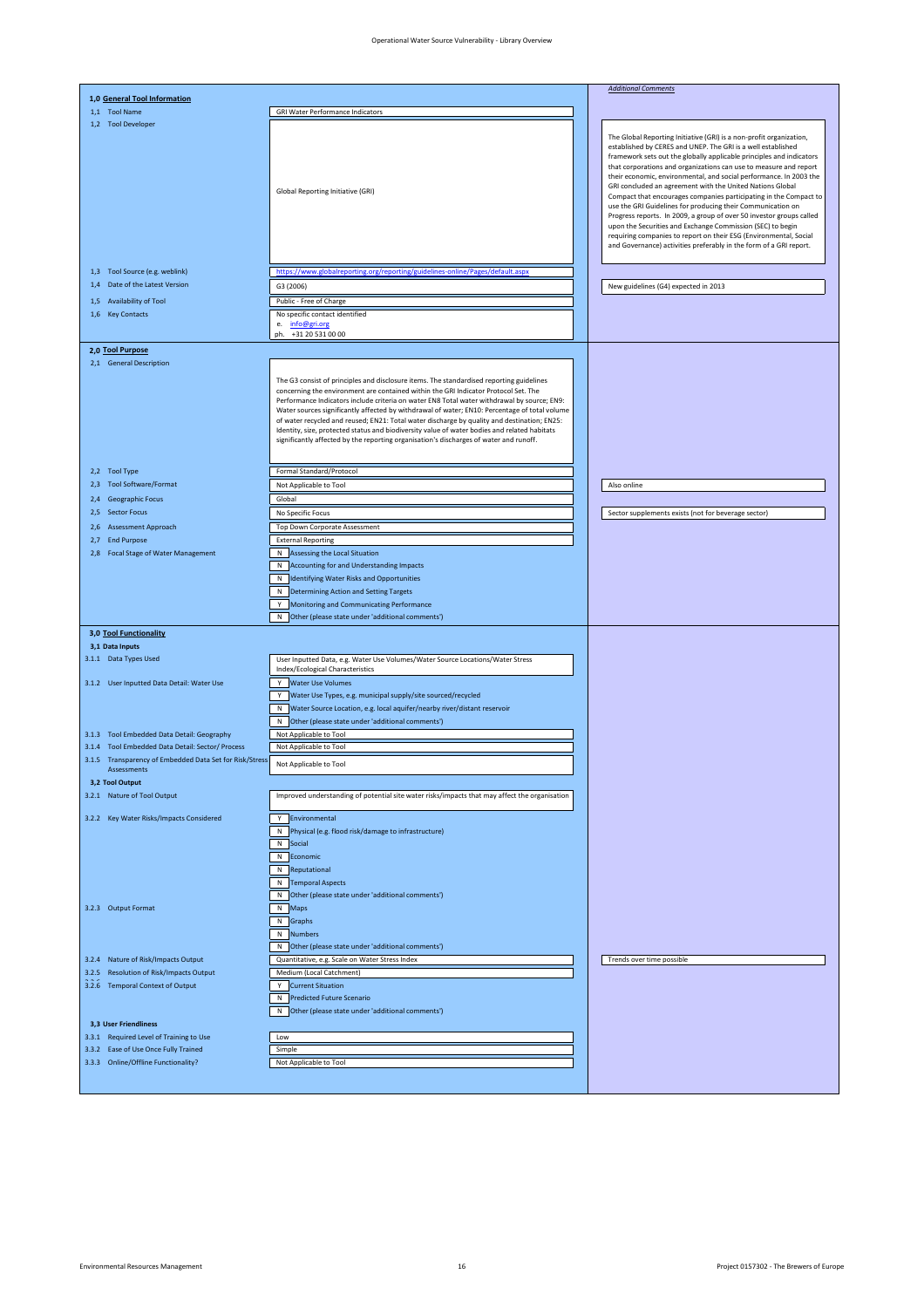| 1,0 General Tool Information                            |                                                                                                                                                                                      | <b>Additional Comments</b>                        |  |  |  |  |  |  |  |  |  |
|---------------------------------------------------------|--------------------------------------------------------------------------------------------------------------------------------------------------------------------------------------|---------------------------------------------------|--|--|--|--|--|--|--|--|--|
| 1,1 Tool Name                                           | CEO Water Mandate                                                                                                                                                                    |                                                   |  |  |  |  |  |  |  |  |  |
| 1,2 Tool Developer                                      | United Nations Global Compact (UNGC)                                                                                                                                                 |                                                   |  |  |  |  |  |  |  |  |  |
| 1,3 Tool Source (e.g. weblink)                          | http://www.ceowatermandate.org                                                                                                                                                       |                                                   |  |  |  |  |  |  |  |  |  |
| 1,4 Date of the Latest Version                          | 2007                                                                                                                                                                                 |                                                   |  |  |  |  |  |  |  |  |  |
| 1,5 Availability of Tool                                | Public - Free of Charge                                                                                                                                                              |                                                   |  |  |  |  |  |  |  |  |  |
| 1,6 Key Contacts                                        | No specific contact identified                                                                                                                                                       |                                                   |  |  |  |  |  |  |  |  |  |
|                                                         | e. ceowatermandate@unglobalcompact.org                                                                                                                                               |                                                   |  |  |  |  |  |  |  |  |  |
|                                                         | ph. 19.173.679.112                                                                                                                                                                   |                                                   |  |  |  |  |  |  |  |  |  |
| 2,0 Tool Purpose                                        |                                                                                                                                                                                      |                                                   |  |  |  |  |  |  |  |  |  |
| 2,1 General Description                                 |                                                                                                                                                                                      |                                                   |  |  |  |  |  |  |  |  |  |
|                                                         | The UN Global Compact's CEO Water Mandate is a public-private initiative designed to assist                                                                                          |                                                   |  |  |  |  |  |  |  |  |  |
|                                                         | companies in the development, implementation and disclosure of water sustainability and<br>policies. Companies pledge to disclose annually by means of a Communication on Progress - |                                                   |  |  |  |  |  |  |  |  |  |
|                                                         | Water report that describes the ways in which they are implementing the Mandate elements.                                                                                            |                                                   |  |  |  |  |  |  |  |  |  |
|                                                         | The six areas areas for action are Direct Operations; Supply Chain and Watershed                                                                                                     |                                                   |  |  |  |  |  |  |  |  |  |
|                                                         | Management;<br>Collective Action; Public Policy; Community Engagement; and Transparency.                                                                                             |                                                   |  |  |  |  |  |  |  |  |  |
|                                                         |                                                                                                                                                                                      |                                                   |  |  |  |  |  |  |  |  |  |
|                                                         |                                                                                                                                                                                      |                                                   |  |  |  |  |  |  |  |  |  |
| 2,2 Tool Type                                           | Participatory Initiative with Defined Commitments                                                                                                                                    |                                                   |  |  |  |  |  |  |  |  |  |
| 2,3 Tool Software/Format                                | Not Applicable to Tool                                                                                                                                                               |                                                   |  |  |  |  |  |  |  |  |  |
| 2,4 Geographic Focus                                    | Global                                                                                                                                                                               |                                                   |  |  |  |  |  |  |  |  |  |
| 2,5 Sector Focus                                        | No                                                                                                                                                                                   |                                                   |  |  |  |  |  |  |  |  |  |
| 2,6 Assessment Approach                                 | Top Down Corporate Assessment                                                                                                                                                        |                                                   |  |  |  |  |  |  |  |  |  |
| 2,7 End Purpose                                         | Overarching Water Strategy Development Support                                                                                                                                       |                                                   |  |  |  |  |  |  |  |  |  |
| 2,8 Focal Stage of Water Management                     | N Assessing the Local Situation                                                                                                                                                      |                                                   |  |  |  |  |  |  |  |  |  |
|                                                         | N Accounting for and Understanding Impacts                                                                                                                                           |                                                   |  |  |  |  |  |  |  |  |  |
|                                                         | N Identifying Water Risks and Opportunities                                                                                                                                          |                                                   |  |  |  |  |  |  |  |  |  |
|                                                         | Y Determining Action and Setting Targets                                                                                                                                             |                                                   |  |  |  |  |  |  |  |  |  |
|                                                         | N Monitoring and Communicating Performance                                                                                                                                           |                                                   |  |  |  |  |  |  |  |  |  |
|                                                         | N Other (please state under 'additional comments')                                                                                                                                   |                                                   |  |  |  |  |  |  |  |  |  |
| 3,0 Tool Functionality                                  |                                                                                                                                                                                      |                                                   |  |  |  |  |  |  |  |  |  |
| 3,1 Data Inputs                                         | Not Applicable to Tool                                                                                                                                                               |                                                   |  |  |  |  |  |  |  |  |  |
| 3.1.1 Data Types Used                                   | Not Applicable to Tool                                                                                                                                                               | CEO Water Mandate refers to GRI Water indicators. |  |  |  |  |  |  |  |  |  |
| 3.1.2 User Inputted Data Detail: Water Use              | N/A Water Use Volumes                                                                                                                                                                |                                                   |  |  |  |  |  |  |  |  |  |
|                                                         | N/A Water Use Types, e.g. municipal supply/site sourced/recycled                                                                                                                     |                                                   |  |  |  |  |  |  |  |  |  |
|                                                         |                                                                                                                                                                                      |                                                   |  |  |  |  |  |  |  |  |  |
|                                                         | N/A Water Source Location, e.g. local aquifer/nearby river/distant reservoir                                                                                                         |                                                   |  |  |  |  |  |  |  |  |  |
|                                                         | N Other (please state under 'additional comments')                                                                                                                                   |                                                   |  |  |  |  |  |  |  |  |  |
| 3.1.3 Tool Embedded Data Detail: Geography              | Not Applicable to Tool                                                                                                                                                               |                                                   |  |  |  |  |  |  |  |  |  |
| 3.1.4 Tool Embedded Data Detail: Sector/ Process        | Not Applicable to Tool                                                                                                                                                               |                                                   |  |  |  |  |  |  |  |  |  |
| 3.1.5 Transparency of Embedded Data Set for Risk/Stress | Not Applicable to Tool                                                                                                                                                               |                                                   |  |  |  |  |  |  |  |  |  |
| Assessments                                             |                                                                                                                                                                                      |                                                   |  |  |  |  |  |  |  |  |  |
| 3,2 Tool Output                                         |                                                                                                                                                                                      |                                                   |  |  |  |  |  |  |  |  |  |
| 3.2.1 Nature of Tool Output                             | Strategies to address potential site water risks                                                                                                                                     |                                                   |  |  |  |  |  |  |  |  |  |
| 3.2.2 Key Water Risks/Impacts Considered                | Y Environmental                                                                                                                                                                      |                                                   |  |  |  |  |  |  |  |  |  |
|                                                         | Y Physical (e.g. flood risk/damage to infrastructure)                                                                                                                                |                                                   |  |  |  |  |  |  |  |  |  |
|                                                         | Y Social                                                                                                                                                                             |                                                   |  |  |  |  |  |  |  |  |  |
|                                                         | Y Economic                                                                                                                                                                           |                                                   |  |  |  |  |  |  |  |  |  |
|                                                         | Y Reputational                                                                                                                                                                       |                                                   |  |  |  |  |  |  |  |  |  |
|                                                         | N Temporal Aspects                                                                                                                                                                   |                                                   |  |  |  |  |  |  |  |  |  |
|                                                         | N Other (please state under 'additional comments')                                                                                                                                   |                                                   |  |  |  |  |  |  |  |  |  |
| 3.2.3 Output Format                                     | N Maps                                                                                                                                                                               |                                                   |  |  |  |  |  |  |  |  |  |
|                                                         | N Graphs                                                                                                                                                                             |                                                   |  |  |  |  |  |  |  |  |  |
|                                                         | N Numbers                                                                                                                                                                            |                                                   |  |  |  |  |  |  |  |  |  |
|                                                         | Υ<br>Other (please state under 'additional comments')                                                                                                                                | Communication on Progress - Water report          |  |  |  |  |  |  |  |  |  |
| 3.2.4 Nature of Risk/Impacts Output                     | Not Applicable to Tool                                                                                                                                                               |                                                   |  |  |  |  |  |  |  |  |  |
| 3.2.5 Resolution of Risk/Impacts Output                 | Not Applicable to Tool                                                                                                                                                               |                                                   |  |  |  |  |  |  |  |  |  |
| 3.2.6 Temporal Context of Output                        | N/A Current Situation                                                                                                                                                                |                                                   |  |  |  |  |  |  |  |  |  |
|                                                         | N/A Predicted Future Scenario                                                                                                                                                        |                                                   |  |  |  |  |  |  |  |  |  |
|                                                         | N/A Other (please state under 'additional comments')                                                                                                                                 |                                                   |  |  |  |  |  |  |  |  |  |
| 3,3 User Friendliness                                   |                                                                                                                                                                                      |                                                   |  |  |  |  |  |  |  |  |  |
| 3.3.1 Required Level of Training to Use                 | Low                                                                                                                                                                                  |                                                   |  |  |  |  |  |  |  |  |  |
| 3.3.2 Ease of Use Once Fully Trained                    | Simple                                                                                                                                                                               |                                                   |  |  |  |  |  |  |  |  |  |
| 3.3.3 Online/Offline Functionality?                     | Not Applicable to Tool                                                                                                                                                               |                                                   |  |  |  |  |  |  |  |  |  |
|                                                         |                                                                                                                                                                                      |                                                   |  |  |  |  |  |  |  |  |  |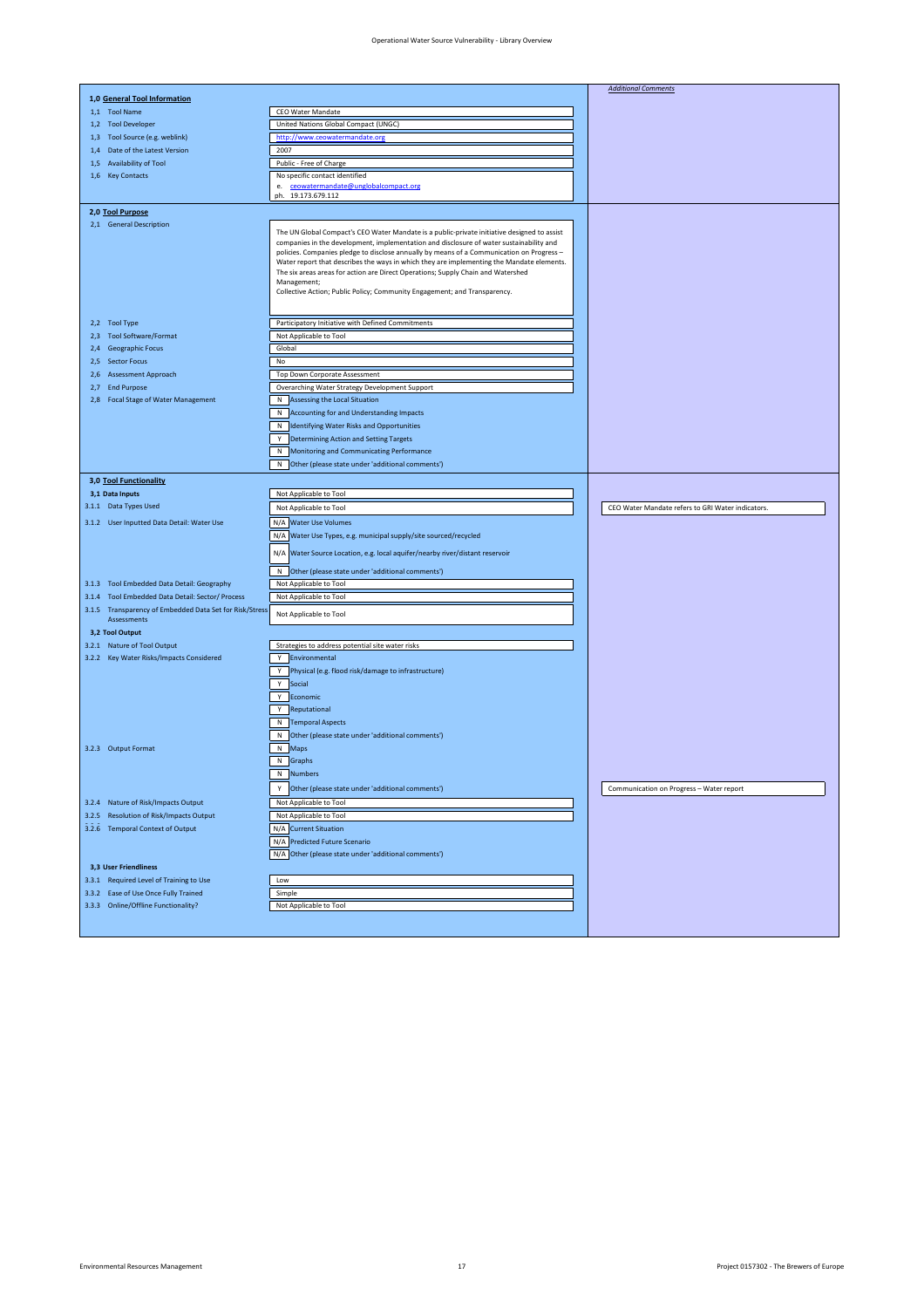|                                                                                |                                                                                                                                                                                           | <b>Additional Comments</b>                                                                                                             |  |  |  |  |  |  |  |
|--------------------------------------------------------------------------------|-------------------------------------------------------------------------------------------------------------------------------------------------------------------------------------------|----------------------------------------------------------------------------------------------------------------------------------------|--|--|--|--|--|--|--|
| 1,0 General Tool Information                                                   |                                                                                                                                                                                           |                                                                                                                                        |  |  |  |  |  |  |  |
| 1,1 Tool Name                                                                  | Aqueduct                                                                                                                                                                                  |                                                                                                                                        |  |  |  |  |  |  |  |
| 1,2 Tool Developer                                                             | World Resources Institute (WRI)                                                                                                                                                           |                                                                                                                                        |  |  |  |  |  |  |  |
| 1,3 Tool Source (e.g. weblink)                                                 | http://insights.wri.org/aqueduct/atlas                                                                                                                                                    |                                                                                                                                        |  |  |  |  |  |  |  |
| 1,4 Date of the Latest Version                                                 | 2011                                                                                                                                                                                      |                                                                                                                                        |  |  |  |  |  |  |  |
| 1,5 Availability of Tool                                                       | Public - Free of Charge                                                                                                                                                                   |                                                                                                                                        |  |  |  |  |  |  |  |
| 1,6 Key Contacts                                                               | Betsy Otto                                                                                                                                                                                |                                                                                                                                        |  |  |  |  |  |  |  |
|                                                                                | e. botto@wri.org                                                                                                                                                                          |                                                                                                                                        |  |  |  |  |  |  |  |
|                                                                                | ph. +1 202-729-7600                                                                                                                                                                       |                                                                                                                                        |  |  |  |  |  |  |  |
| 2,0 Tool Purpose                                                               |                                                                                                                                                                                           |                                                                                                                                        |  |  |  |  |  |  |  |
| 2,1 General Description                                                        |                                                                                                                                                                                           |                                                                                                                                        |  |  |  |  |  |  |  |
|                                                                                | Aqueduct provides global maps including baseline water stress, water reuse, socio-economic<br>drought, and projected change in water stress for the years 2025, 2050 and 2095 and for     |                                                                                                                                        |  |  |  |  |  |  |  |
|                                                                                | several IPCC climate change scenarios. Aqueduct also provides detailed water risk maps for                                                                                                |                                                                                                                                        |  |  |  |  |  |  |  |
|                                                                                | specific basins, including the several River Basin, that combine advanced hydrological data                                                                                               |                                                                                                                                        |  |  |  |  |  |  |  |
|                                                                                | with geographically-specific indicators linked to economic, governance and social factors.<br>Companies can use the global maps to locate facilities and pinpoint locations threatened by |                                                                                                                                        |  |  |  |  |  |  |  |
|                                                                                | current and projected water stress. All information is provided at sub-basin level and collected                                                                                          |                                                                                                                                        |  |  |  |  |  |  |  |
|                                                                                | by WRI.                                                                                                                                                                                   |                                                                                                                                        |  |  |  |  |  |  |  |
|                                                                                |                                                                                                                                                                                           |                                                                                                                                        |  |  |  |  |  |  |  |
| 2,2 Tool Type                                                                  | Water Stress/Risk Mapping Tool                                                                                                                                                            |                                                                                                                                        |  |  |  |  |  |  |  |
| 2,3 Tool Software/Format                                                       | Online tool                                                                                                                                                                               |                                                                                                                                        |  |  |  |  |  |  |  |
| 2,4 Geographic Focus                                                           | Global - Asia                                                                                                                                                                             |                                                                                                                                        |  |  |  |  |  |  |  |
| 2,5 Sector Focus                                                               | No                                                                                                                                                                                        |                                                                                                                                        |  |  |  |  |  |  |  |
| 2,6 Assessment Approach                                                        | Bottom Up Product/Process Level Assessment                                                                                                                                                |                                                                                                                                        |  |  |  |  |  |  |  |
| 2,7 End Purpose                                                                | Water Vulnerability/Scarcity Risk Assessment                                                                                                                                              |                                                                                                                                        |  |  |  |  |  |  |  |
| 2,8 Focal Stage of Water Management                                            | Y Assessing the Local Situation                                                                                                                                                           |                                                                                                                                        |  |  |  |  |  |  |  |
|                                                                                | N Accounting for and Understanding Impacts                                                                                                                                                |                                                                                                                                        |  |  |  |  |  |  |  |
|                                                                                | Y Identifying Water Risks and Opportunities                                                                                                                                               |                                                                                                                                        |  |  |  |  |  |  |  |
|                                                                                | N Determining Action and Setting Targets                                                                                                                                                  |                                                                                                                                        |  |  |  |  |  |  |  |
|                                                                                | N<br>Monitoring and Communicating Performance                                                                                                                                             |                                                                                                                                        |  |  |  |  |  |  |  |
|                                                                                | N Other (please state under 'additional comments')                                                                                                                                        |                                                                                                                                        |  |  |  |  |  |  |  |
| 3,0 Tool Functionality                                                         |                                                                                                                                                                                           |                                                                                                                                        |  |  |  |  |  |  |  |
| 3,1 Data Inputs                                                                |                                                                                                                                                                                           |                                                                                                                                        |  |  |  |  |  |  |  |
| 3.1.1 Data Types Used                                                          | Tool Embedded Data from which Water Stress is Derived, e.g. Geographic Location, Water Use                                                                                                |                                                                                                                                        |  |  |  |  |  |  |  |
|                                                                                | Volumes and Types                                                                                                                                                                         |                                                                                                                                        |  |  |  |  |  |  |  |
| 3.1.2 User Inputted Data Detail: Water Use                                     | N Water Use Volumes                                                                                                                                                                       |                                                                                                                                        |  |  |  |  |  |  |  |
|                                                                                | N Water Use Types, e.g. municipal supply/site sourced/recycled                                                                                                                            |                                                                                                                                        |  |  |  |  |  |  |  |
|                                                                                | N Water Source Location, e.g. local aquifer/nearby river/distant reservoir                                                                                                                |                                                                                                                                        |  |  |  |  |  |  |  |
|                                                                                | N Other (please state under 'additional comments')                                                                                                                                        |                                                                                                                                        |  |  |  |  |  |  |  |
| 3.1.3 Tool Embedded Data Detail: Geography                                     | Specific Location, e.g. GIS Co-ordinates/Site Address                                                                                                                                     |                                                                                                                                        |  |  |  |  |  |  |  |
| 3.1.4 Tool Embedded Data Detail: Sector/ Process                               | None                                                                                                                                                                                      |                                                                                                                                        |  |  |  |  |  |  |  |
| 3.1.5 Transparency of Embedded Data Set for Risk/Stress                        | High                                                                                                                                                                                      |                                                                                                                                        |  |  |  |  |  |  |  |
| Assessments                                                                    |                                                                                                                                                                                           |                                                                                                                                        |  |  |  |  |  |  |  |
| 3,2 Tool Output                                                                |                                                                                                                                                                                           |                                                                                                                                        |  |  |  |  |  |  |  |
| 3.2.1 Nature of Tool Output<br>3.2.2 Key Water Risks/Impacts Considered        | Characterisation of actual water risks/impacts affecting the organisation<br>Y Environmental                                                                                              |                                                                                                                                        |  |  |  |  |  |  |  |
|                                                                                |                                                                                                                                                                                           |                                                                                                                                        |  |  |  |  |  |  |  |
|                                                                                | Y Physical (e.g. flood risk/damage to infrastructure)<br>Y Social                                                                                                                         |                                                                                                                                        |  |  |  |  |  |  |  |
|                                                                                |                                                                                                                                                                                           |                                                                                                                                        |  |  |  |  |  |  |  |
|                                                                                | Y Economic<br>Y Reputational                                                                                                                                                              |                                                                                                                                        |  |  |  |  |  |  |  |
|                                                                                | Y Temporal Aspects                                                                                                                                                                        |                                                                                                                                        |  |  |  |  |  |  |  |
|                                                                                |                                                                                                                                                                                           |                                                                                                                                        |  |  |  |  |  |  |  |
| 3.2.3 Output Format                                                            | N Other (please state under 'additional comments')<br>Y Maps                                                                                                                              |                                                                                                                                        |  |  |  |  |  |  |  |
|                                                                                |                                                                                                                                                                                           |                                                                                                                                        |  |  |  |  |  |  |  |
|                                                                                | N Graphs<br>N Numbers                                                                                                                                                                     |                                                                                                                                        |  |  |  |  |  |  |  |
|                                                                                |                                                                                                                                                                                           |                                                                                                                                        |  |  |  |  |  |  |  |
|                                                                                | N Other (please state under 'additional comments')<br>Quantitative, e.g. Scale on Water Stress Index                                                                                      |                                                                                                                                        |  |  |  |  |  |  |  |
| 3.2.4 Nature of Risk/Impacts Output<br>3.2.5 Resolution of Risk/Impacts Output |                                                                                                                                                                                           |                                                                                                                                        |  |  |  |  |  |  |  |
|                                                                                |                                                                                                                                                                                           | Global maps, These basins include the Orange-Senqu River Basin in<br>Southern Africa, the Murray-Darling River Basin in Australia, the |  |  |  |  |  |  |  |
|                                                                                | High (Specific Habitats)                                                                                                                                                                  | Colorado River Basin in the western United States, and the Yellow                                                                      |  |  |  |  |  |  |  |
|                                                                                |                                                                                                                                                                                           | River Basin in China.                                                                                                                  |  |  |  |  |  |  |  |
| 3.2.6 Temporal Context of Output                                               | Y Current Situation                                                                                                                                                                       |                                                                                                                                        |  |  |  |  |  |  |  |
|                                                                                | <b>Predicted Future Scenario</b><br>Y                                                                                                                                                     | 1 year, 3 years, 2020, 2050, 2095 and various IPCC scenario's                                                                          |  |  |  |  |  |  |  |
|                                                                                | N Other (please state under 'additional comments')                                                                                                                                        |                                                                                                                                        |  |  |  |  |  |  |  |
| 3,3 User Friendliness                                                          |                                                                                                                                                                                           |                                                                                                                                        |  |  |  |  |  |  |  |
| 3.3.1 Required Level of Training to Use                                        | Low                                                                                                                                                                                       |                                                                                                                                        |  |  |  |  |  |  |  |
| 3.3.2 Ease of Use Once Fully Trained                                           | Simple                                                                                                                                                                                    |                                                                                                                                        |  |  |  |  |  |  |  |
| 3.3.3 Online/Offline Functionality?                                            | Tool can only be used online                                                                                                                                                              |                                                                                                                                        |  |  |  |  |  |  |  |
|                                                                                |                                                                                                                                                                                           |                                                                                                                                        |  |  |  |  |  |  |  |
|                                                                                |                                                                                                                                                                                           |                                                                                                                                        |  |  |  |  |  |  |  |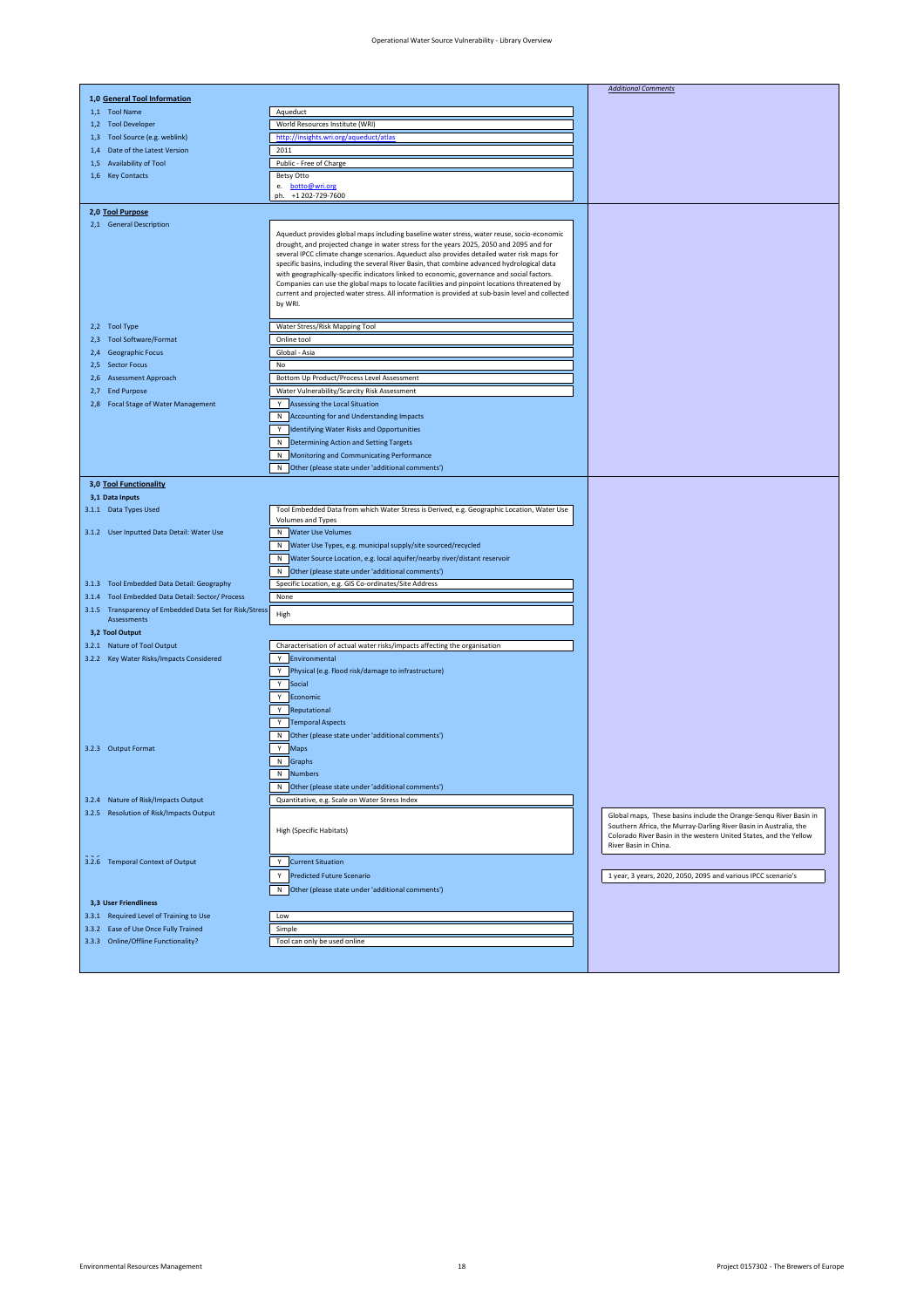| 1,0 General Tool Information<br>1,1 Tool Name<br>CDP Water Disclosure<br>1,2 Tool Developer<br>A program of the Carbon Disclosure Project (CDP), an independent<br>non-profit organization managing the largest database of corporate<br>climate change information in the world. Norges Bank Investment<br>Carbon Disclosure Project (CDP)<br>Management, Molson Coors, and Deloitte provided initial funding<br>for the development of the CDP Water Disclosure information<br>request.                                                                                                                      |  |  |  |
|----------------------------------------------------------------------------------------------------------------------------------------------------------------------------------------------------------------------------------------------------------------------------------------------------------------------------------------------------------------------------------------------------------------------------------------------------------------------------------------------------------------------------------------------------------------------------------------------------------------|--|--|--|
|                                                                                                                                                                                                                                                                                                                                                                                                                                                                                                                                                                                                                |  |  |  |
|                                                                                                                                                                                                                                                                                                                                                                                                                                                                                                                                                                                                                |  |  |  |
|                                                                                                                                                                                                                                                                                                                                                                                                                                                                                                                                                                                                                |  |  |  |
| 1,3 Tool Source (e.g. weblink)<br>https://www.cdproject.net/en-US/Programmes/Pages/water.aspx                                                                                                                                                                                                                                                                                                                                                                                                                                                                                                                  |  |  |  |
| 1,4 Date of the Latest Version<br>2012<br>Scoring of disclosure will be from 2013 onwards.                                                                                                                                                                                                                                                                                                                                                                                                                                                                                                                     |  |  |  |
| 1,5 Availability of Tool<br>Public - Free of Charge                                                                                                                                                                                                                                                                                                                                                                                                                                                                                                                                                            |  |  |  |
| 1,6 Key Contacts                                                                                                                                                                                                                                                                                                                                                                                                                                                                                                                                                                                               |  |  |  |
| Chris Hedemann<br>A webinar is available at: http://player.vimeo.com/video/36539940<br>e. chris.hedemann@cdproject.net                                                                                                                                                                                                                                                                                                                                                                                                                                                                                         |  |  |  |
| ph. +44 (0) 20 7415 7073                                                                                                                                                                                                                                                                                                                                                                                                                                                                                                                                                                                       |  |  |  |
| 2,0 Tool Purpose                                                                                                                                                                                                                                                                                                                                                                                                                                                                                                                                                                                               |  |  |  |
| 2,1 General Description<br>The CDP Water Disclosure 2012 information request aims to collect and distribute high quality<br>At present, CDP relies on relevant reporting principles from the GHG<br>information in relation to three modules: companies' water management and governance;<br>Protocol, the GRI indicators for water, and additional existing water<br>water-related risks and opportunities in their own operations and supply chains; and water<br>reporting guidance that is relevant to individual questions.<br>accounting metrics including withdrawals, discharges and intensity of use. |  |  |  |
| Participatory Initiative with Defined Commitments<br>2,2 Tool Type                                                                                                                                                                                                                                                                                                                                                                                                                                                                                                                                             |  |  |  |
| 2,3 Tool Software/Format<br>Online questionnaire                                                                                                                                                                                                                                                                                                                                                                                                                                                                                                                                                               |  |  |  |
| 2,4 Geographic Focus<br>Global                                                                                                                                                                                                                                                                                                                                                                                                                                                                                                                                                                                 |  |  |  |
| 2,5 Sector Focus<br>No Specific Focus                                                                                                                                                                                                                                                                                                                                                                                                                                                                                                                                                                          |  |  |  |
| 2,6 Assessment Approach<br>Top Down Corporate Assessment                                                                                                                                                                                                                                                                                                                                                                                                                                                                                                                                                       |  |  |  |
| 2,7 End Purpose<br>To provide critical water-related data from corporations to inform<br><b>External Reporting</b><br>the global market place on investment risk and commercial<br>opportunity.                                                                                                                                                                                                                                                                                                                                                                                                                |  |  |  |
| 2,8 Focal Stage of Water Management<br>N Assessing the Local Situation<br>N Accounting for and Understanding Impacts<br>N Identifying Water Risks and Opportunities<br>N Determining Action and Setting Targets<br>Y Monitoring and Communicating Performance<br>N Other (please state under 'additional comments')                                                                                                                                                                                                                                                                                            |  |  |  |
|                                                                                                                                                                                                                                                                                                                                                                                                                                                                                                                                                                                                                |  |  |  |
| 3,0 Tool Functionality                                                                                                                                                                                                                                                                                                                                                                                                                                                                                                                                                                                         |  |  |  |
| 3,1 Data Inputs                                                                                                                                                                                                                                                                                                                                                                                                                                                                                                                                                                                                |  |  |  |
| 3.1.1 Data Types Used<br>User Inputted Data, e.g. Water Use Volumes/Water Source Locations/Water Stress<br>Index/Ecological Characteristics                                                                                                                                                                                                                                                                                                                                                                                                                                                                    |  |  |  |
| Y Water Use Volumes<br>3.1.2 User Inputted Data Detail: Water Use                                                                                                                                                                                                                                                                                                                                                                                                                                                                                                                                              |  |  |  |
| Y Water Use Types, e.g. municipal supply/site sourced/recycled                                                                                                                                                                                                                                                                                                                                                                                                                                                                                                                                                 |  |  |  |
| Y   Water Source Location, e.g. local aquifer/nearby river/distant reservoir                                                                                                                                                                                                                                                                                                                                                                                                                                                                                                                                   |  |  |  |
| N Other (please state under 'additional comments')                                                                                                                                                                                                                                                                                                                                                                                                                                                                                                                                                             |  |  |  |
| Not Applicable to Tool<br>3.1.3 Tool Embedded Data Detail: Geography                                                                                                                                                                                                                                                                                                                                                                                                                                                                                                                                           |  |  |  |
| 3.1.4 Tool Embedded Data Detail: Sector/ Process<br>Not Applicable to Tool                                                                                                                                                                                                                                                                                                                                                                                                                                                                                                                                     |  |  |  |
| 3.1.5 Transparency of Embedded Data Set for Risk/Stress<br>Not Applicable to Tool                                                                                                                                                                                                                                                                                                                                                                                                                                                                                                                              |  |  |  |
| Assessments<br>3,2 Tool Output                                                                                                                                                                                                                                                                                                                                                                                                                                                                                                                                                                                 |  |  |  |
| 3.2.1 Nature of Tool Output<br>Characterisation of actual water risks/impacts affecting the organisation                                                                                                                                                                                                                                                                                                                                                                                                                                                                                                       |  |  |  |
| 3.2.2 Key Water Risks/Impacts Considered<br>Y Environmental                                                                                                                                                                                                                                                                                                                                                                                                                                                                                                                                                    |  |  |  |
| Y Physical (e.g. flood risk/damage to infrastructure)                                                                                                                                                                                                                                                                                                                                                                                                                                                                                                                                                          |  |  |  |
| N Social                                                                                                                                                                                                                                                                                                                                                                                                                                                                                                                                                                                                       |  |  |  |
| Y Economic                                                                                                                                                                                                                                                                                                                                                                                                                                                                                                                                                                                                     |  |  |  |
| Y Reputational                                                                                                                                                                                                                                                                                                                                                                                                                                                                                                                                                                                                 |  |  |  |
| N Temporal Aspects                                                                                                                                                                                                                                                                                                                                                                                                                                                                                                                                                                                             |  |  |  |
| N Other (please state under 'additional comments')                                                                                                                                                                                                                                                                                                                                                                                                                                                                                                                                                             |  |  |  |
| 3.2.3 Output Format<br>N Maps                                                                                                                                                                                                                                                                                                                                                                                                                                                                                                                                                                                  |  |  |  |
| Y Graphs                                                                                                                                                                                                                                                                                                                                                                                                                                                                                                                                                                                                       |  |  |  |
| Y Numbers                                                                                                                                                                                                                                                                                                                                                                                                                                                                                                                                                                                                      |  |  |  |
| Other (please state under 'additional comments')<br>Υ<br>Benchmarking                                                                                                                                                                                                                                                                                                                                                                                                                                                                                                                                          |  |  |  |
| 3.2.4 Nature of Risk/Impacts Output<br>Qualitative, e.g. High/Medium/Low<br>Disclosure scoring (from 2013 onward)                                                                                                                                                                                                                                                                                                                                                                                                                                                                                              |  |  |  |
| 3.2.5 Resolution of Risk/Impacts Output<br>Very Low (Country)                                                                                                                                                                                                                                                                                                                                                                                                                                                                                                                                                  |  |  |  |
| 3.2.6 Temporal Context of Output<br>Y Current Situation                                                                                                                                                                                                                                                                                                                                                                                                                                                                                                                                                        |  |  |  |
| Y Predicted Future Scenario                                                                                                                                                                                                                                                                                                                                                                                                                                                                                                                                                                                    |  |  |  |
| N Other (please state under 'additional comments')                                                                                                                                                                                                                                                                                                                                                                                                                                                                                                                                                             |  |  |  |
| 3,3 User Friendliness                                                                                                                                                                                                                                                                                                                                                                                                                                                                                                                                                                                          |  |  |  |
| 3.3.1 Required Level of Training to Use<br>High                                                                                                                                                                                                                                                                                                                                                                                                                                                                                                                                                                |  |  |  |
| 3.3.2 Ease of Use Once Fully Trained<br>Simple                                                                                                                                                                                                                                                                                                                                                                                                                                                                                                                                                                 |  |  |  |
| 3.3.3 Online/Offline Functionality?<br>Questionnaire can be downloaded. To submit the response the tool<br>Data can be input offline, but tool needs to be online to undertake assessment                                                                                                                                                                                                                                                                                                                                                                                                                      |  |  |  |
| needs to be online.                                                                                                                                                                                                                                                                                                                                                                                                                                                                                                                                                                                            |  |  |  |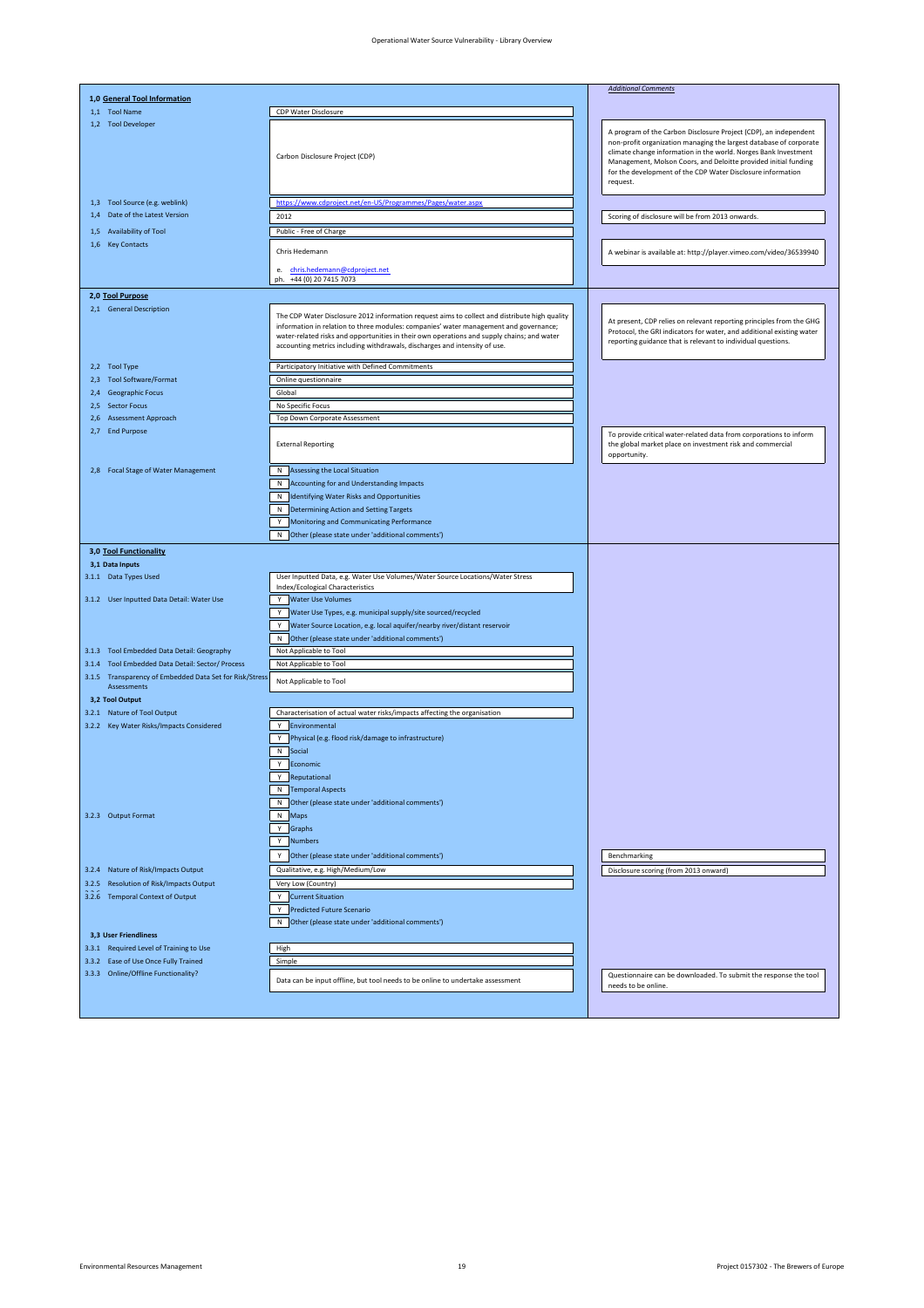| 1,0 General Tool Information                            |                                                                                                                                                                                                         | <b>Additional Comments</b>                                                                                                                 |
|---------------------------------------------------------|---------------------------------------------------------------------------------------------------------------------------------------------------------------------------------------------------------|--------------------------------------------------------------------------------------------------------------------------------------------|
| 1,1 Tool Name                                           | Water Risk Filter                                                                                                                                                                                       |                                                                                                                                            |
| 1,2 Tool Developer                                      | World Wildlife Foundation and DEG                                                                                                                                                                       |                                                                                                                                            |
| 1,3 Tool Source (e.g. weblink)                          | http://waterriskfilter.panda.org/                                                                                                                                                                       |                                                                                                                                            |
| 1,4 Date of the Latest Version                          | 2012                                                                                                                                                                                                    |                                                                                                                                            |
| 1,5 Availability of Tool                                | Public - Free of Charge                                                                                                                                                                                 |                                                                                                                                            |
| 1,6 Key Contacts                                        | Jochem Verberne                                                                                                                                                                                         |                                                                                                                                            |
|                                                         | e. waterriskfilter@wwfint.org                                                                                                                                                                           |                                                                                                                                            |
|                                                         | ph.                                                                                                                                                                                                     |                                                                                                                                            |
| 2,0 Tool Purpose                                        |                                                                                                                                                                                                         |                                                                                                                                            |
| 2,1 General Description                                 |                                                                                                                                                                                                         |                                                                                                                                            |
|                                                         | The aim of the Water Risk Filter was to develop a methodology for financial institutions to                                                                                                             |                                                                                                                                            |
|                                                         | assess and quantify clients' related water risk based on their geographic location (basin-related                                                                                                       | The Water Risk Filter and the Alliance for Water Stewardship are                                                                           |
|                                                         | risks) and their own impact (company-specific risk). The filter translates the most up-to-date<br>underlying data sets into risk metrics. Furthermore, the user is able to plot all assessed facilities | complementary. The Water Risk Filter provides a company with                                                                               |
|                                                         | on maps with different water relevant map overlays. The results can be displayed on portfolio                                                                                                           | awareness and an understanding of their water risks, as well as a                                                                          |
|                                                         | as well as on facility level, and a specific report will provide the user with all information                                                                                                          | collection of mitigation activities. Conversely, the Alliance for Water<br>Stewardship Standard provides a company with a systematic       |
|                                                         | needed to fill in the Carbon Disclosure Project (CDP) questionnaire.                                                                                                                                    | approach to address the identified risks, and if desired, an auditing                                                                      |
|                                                         | The online tool is designed for the non-water expert user, and contains highly detailed data                                                                                                            | system that can verify risk reduction.                                                                                                     |
|                                                         | sets for 231 countries and territories. To bridge the gap between understanding risks and                                                                                                               |                                                                                                                                            |
|                                                         | action on the ground, the Filter offers a "mitigation toolbox" that lists overview of >250                                                                                                              |                                                                                                                                            |
|                                                         | mitigation responses, accompanied by >80 up-to-date case studies.                                                                                                                                       |                                                                                                                                            |
|                                                         |                                                                                                                                                                                                         |                                                                                                                                            |
| 2,2 Tool Type                                           | Water Stress/Risk Mapping Tool                                                                                                                                                                          |                                                                                                                                            |
| 2,3 Tool Software/Format                                | Questionnaire                                                                                                                                                                                           |                                                                                                                                            |
| 2,4 Geographic Focus                                    | Global                                                                                                                                                                                                  |                                                                                                                                            |
| 2,5 Sector Focus                                        | Yes                                                                                                                                                                                                     |                                                                                                                                            |
| 2,6 Assessment Approach                                 | Bottom Up Product/Process Level Assessment                                                                                                                                                              |                                                                                                                                            |
| 2,7 End Purpose                                         | Water Vulnerability/Scarcity Risk Assessment                                                                                                                                                            |                                                                                                                                            |
| 2,8 Focal Stage of Water Management                     | N Assessing the Local Situation                                                                                                                                                                         |                                                                                                                                            |
|                                                         | N Accounting for and Understanding Impacts                                                                                                                                                              |                                                                                                                                            |
|                                                         | Y Identifying Water Risks and Opportunities                                                                                                                                                             |                                                                                                                                            |
|                                                         | N Determining Action and Setting Targets                                                                                                                                                                |                                                                                                                                            |
|                                                         | N Monitoring and Communicating Performance                                                                                                                                                              |                                                                                                                                            |
|                                                         | N Other (please state under 'additional comments')                                                                                                                                                      |                                                                                                                                            |
| 3,0 Tool Functionality                                  |                                                                                                                                                                                                         |                                                                                                                                            |
| 3,1 Data Inputs                                         |                                                                                                                                                                                                         | The Water Risk Filter combines the functionality of some of the                                                                            |
|                                                         | Combination of User Inputted and Tool Embedded Data                                                                                                                                                     | existing tools into one tool, and provides input for other tools. For<br>example, it uses the detailed river scarcity data from WFN, while |
|                                                         |                                                                                                                                                                                                         | providing answers to >80% of the questions of the CDP Water                                                                                |
|                                                         |                                                                                                                                                                                                         | questionnaire.                                                                                                                             |
| 3.1.1 Data Types Used                                   |                                                                                                                                                                                                         |                                                                                                                                            |
|                                                         | Specific Location, e.g. GIS Co-ordinates/Site Address                                                                                                                                                   |                                                                                                                                            |
| 3.1.2 User Inputted Data Detail: Water Use              | Y   Water Use Volumes                                                                                                                                                                                   |                                                                                                                                            |
|                                                         | Y Water Use Types, e.g. municipal supply/site sourced/recycled                                                                                                                                          |                                                                                                                                            |
|                                                         | N Water Source Location, e.g. local aquifer/nearby river/distant reservoir                                                                                                                              |                                                                                                                                            |
|                                                         | Y Other (please state under 'additional comments')                                                                                                                                                      | Pollution, water re-use, permits                                                                                                           |
| 3.1.3 Tool Embedded Data Detail: Geography              | Region of Operation, e.g. State/County                                                                                                                                                                  |                                                                                                                                            |
| 3.1.4 Tool Embedded Data Detail: Sector/ Process        | Broad Industry Sector, e.g. Food and Beverage                                                                                                                                                           |                                                                                                                                            |
| 3.1.5 Transparency of Embedded Data Set for Risk/Stress | High                                                                                                                                                                                                    |                                                                                                                                            |
| Assessments                                             |                                                                                                                                                                                                         |                                                                                                                                            |
| 3,2 Tool Output                                         |                                                                                                                                                                                                         |                                                                                                                                            |
| 3.2.1 Nature of Tool Output                             | Characterisation of actual water risks/impacts affecting the organisation including                                                                                                                     | The Filter risk levels are determined based on scores related to the                                                                       |
|                                                         | consideration of specific source water risks                                                                                                                                                            | answers on a set of questions/indicators multiplied by a<br>corresponding weighting.                                                       |
|                                                         |                                                                                                                                                                                                         |                                                                                                                                            |
| 3.2.2 Key Water Risks/Impacts Considered                | Y Environmental                                                                                                                                                                                         |                                                                                                                                            |
|                                                         | Y Physical (e.g. flood risk/damage to infrastructure)<br>Y Social                                                                                                                                       |                                                                                                                                            |
|                                                         |                                                                                                                                                                                                         |                                                                                                                                            |
|                                                         | Y Economic<br>Y Reputational                                                                                                                                                                            |                                                                                                                                            |
|                                                         | N Temporal Aspects                                                                                                                                                                                      |                                                                                                                                            |
|                                                         | N Other (please state under 'additional comments')                                                                                                                                                      |                                                                                                                                            |
| 3.2.3 Output Format                                     | Y Maps                                                                                                                                                                                                  |                                                                                                                                            |
|                                                         | N Graphs                                                                                                                                                                                                |                                                                                                                                            |
|                                                         | Y Numbers                                                                                                                                                                                               |                                                                                                                                            |
|                                                         | Y Other (please state under 'additional comments')                                                                                                                                                      | Indicator values                                                                                                                           |
| 3.2.4 Nature of Risk/Impacts Output                     | Quantitative, e.g. Scale on Water Stress Index                                                                                                                                                          |                                                                                                                                            |
| 3.2.5 Resolution of Risk/Impacts Output                 | Low (Water Basin/Region)                                                                                                                                                                                |                                                                                                                                            |
| 3.2.6 Temporal Context of Output                        | Y Current Situation                                                                                                                                                                                     |                                                                                                                                            |
|                                                         | N Predicted Future Scenario                                                                                                                                                                             |                                                                                                                                            |
|                                                         | N Other (please state under 'additional comments')                                                                                                                                                      |                                                                                                                                            |
| 3,3 User Friendliness                                   |                                                                                                                                                                                                         |                                                                                                                                            |
| 3.3.1 Required Level of Training to Use                 | Medium                                                                                                                                                                                                  |                                                                                                                                            |
| 3.3.2 Ease of Use Once Fully Trained                    | Simple                                                                                                                                                                                                  |                                                                                                                                            |
| 3.3.3 Online/Offline Functionality?                     | Tool can only be used online                                                                                                                                                                            |                                                                                                                                            |
|                                                         |                                                                                                                                                                                                         |                                                                                                                                            |
|                                                         |                                                                                                                                                                                                         |                                                                                                                                            |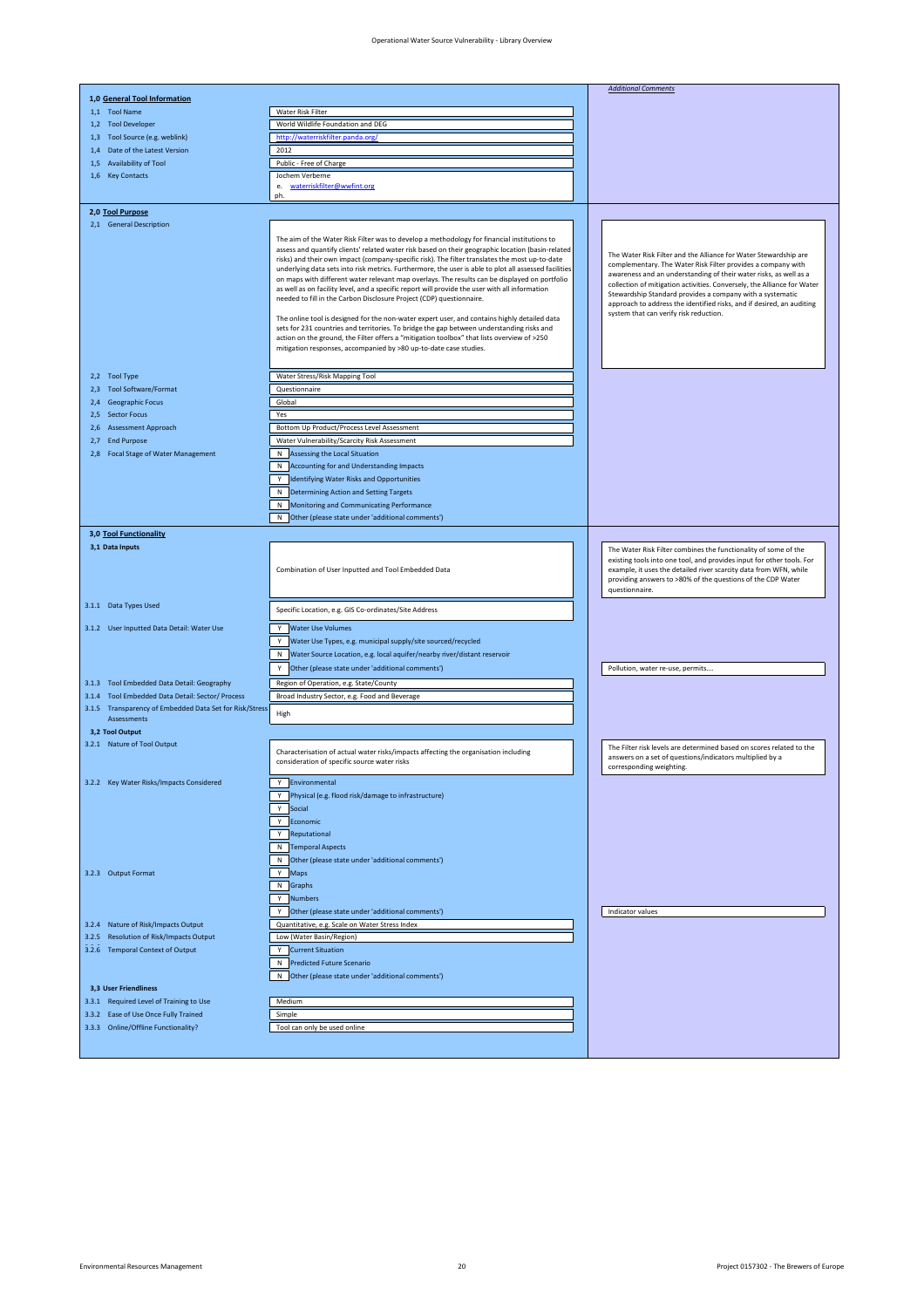| 1.0 General Tool Information                            |                                                                                              | <b>Additional Comments</b>                                                                                                               |
|---------------------------------------------------------|----------------------------------------------------------------------------------------------|------------------------------------------------------------------------------------------------------------------------------------------|
| 1,1 Tool Name                                           | Aqua Gauge                                                                                   |                                                                                                                                          |
| 1,2 Tool Developer                                      |                                                                                              |                                                                                                                                          |
|                                                         |                                                                                              | The tool was developed through a collaboration with the World                                                                            |
|                                                         | Ceres                                                                                        | Business Council for Sustainable Development, Irbaris, and IRRC<br>Institute in consultation with representatives from over 50 financial |
|                                                         |                                                                                              | institutions, companies, and NGOs.                                                                                                       |
|                                                         |                                                                                              |                                                                                                                                          |
| 1,3 Tool Source (e.g. weblink)                          | http://www.ceres.org/issues/water/aqua-gauge/aqua-gauge                                      |                                                                                                                                          |
| 1,4 Date of the Latest Version                          | 2012                                                                                         |                                                                                                                                          |
| 1,5 Availability of Tool                                | Public - Free of Charge                                                                      |                                                                                                                                          |
| 1,6 Key Contacts                                        | <b>Brooke Barton</b>                                                                         |                                                                                                                                          |
|                                                         | e. barton@ceres.org                                                                          |                                                                                                                                          |
|                                                         | ph.                                                                                          |                                                                                                                                          |
| 2,0 Tool Purpose                                        |                                                                                              |                                                                                                                                          |
|                                                         |                                                                                              |                                                                                                                                          |
| 2,1 General Description                                 |                                                                                              |                                                                                                                                          |
|                                                         |                                                                                              | Both rapid and more comprehensive analysis, or "Quick Gauge" - of                                                                        |
|                                                         | The Aqua Gauge is a flexible Excel-based tool that allows investors to scorecard a company's | core management practices appropriate to the company's risk<br>profile as well as assessing a comprehensive set of corporate-level       |
|                                                         | water management activities against detailed definitions of leading practice. The tool also  | practices that provide a more detailed picture of the company's                                                                          |
|                                                         | benefits companies by giving them a resource to inform and strengthen their own water        | water management approach (full gauge). The Quick Gauge asks                                                                             |
|                                                         | management strategies.                                                                       | nine simple questions focusing on core management and value chain                                                                        |
|                                                         |                                                                                              | issues, whereas the detailed performance assessment asks 28                                                                              |
|                                                         |                                                                                              | questions, focusing on measurement, management, engagement                                                                               |
|                                                         |                                                                                              | and disclosure.                                                                                                                          |
|                                                         |                                                                                              |                                                                                                                                          |
| 2,2 Tool Type                                           | Water Stress/Risk Mapping Tool                                                               |                                                                                                                                          |
| 2,3 Tool Software/Format                                | Excel 2007                                                                                   |                                                                                                                                          |
| 2,4 Geographic Focus                                    | Global                                                                                       |                                                                                                                                          |
|                                                         |                                                                                              |                                                                                                                                          |
| 2,5 Sector Focus                                        | No                                                                                           |                                                                                                                                          |
| 2,6 Assessment Approach                                 | Top Down Corporate Assessment                                                                |                                                                                                                                          |
| 2,7 End Purpose                                         | Water Vulnerability/Scarcity Risk Assessment                                                 |                                                                                                                                          |
| 2,8 Focal Stage of Water Management                     | N Assessing the Local Situation                                                              |                                                                                                                                          |
|                                                         | N Accounting for and Understanding Impacts                                                   |                                                                                                                                          |
|                                                         | N Identifying Water Risks and Opportunities                                                  |                                                                                                                                          |
|                                                         |                                                                                              |                                                                                                                                          |
|                                                         | Y Determining Action and Setting Targets                                                     |                                                                                                                                          |
|                                                         | Y Monitoring and Communicating Performance                                                   |                                                                                                                                          |
|                                                         | N Other (please state under 'additional comments')                                           |                                                                                                                                          |
| 3,0 Tool Functionality                                  |                                                                                              |                                                                                                                                          |
|                                                         |                                                                                              |                                                                                                                                          |
|                                                         |                                                                                              |                                                                                                                                          |
| 3,1 Data Inputs                                         | Combination of User Inputted and Tool Embedded Data                                          |                                                                                                                                          |
| 3.1.1 Data Types Used                                   | Not Applicable to Tool                                                                       |                                                                                                                                          |
| 3.1.2 User Inputted Data Detail: Water Use              | N Water Use Volumes                                                                          |                                                                                                                                          |
|                                                         | N Water Use Types, e.g. municipal supply/site sourced/recycled                               |                                                                                                                                          |
|                                                         | N Water Source Location, e.g. local aquifer/nearby river/distant reservoir                   |                                                                                                                                          |
|                                                         | Υ                                                                                            |                                                                                                                                          |
|                                                         | Other (please state under 'additional comments')                                             | Measurement, Management, Stakeholder Engagement, Disclosure                                                                              |
| 3.1.3 Tool Embedded Data Detail: Geography              | Not Applicable to Tool                                                                       |                                                                                                                                          |
| 3.1.4 Tool Embedded Data Detail: Sector/ Process        | Not Applicable to Tool                                                                       |                                                                                                                                          |
| 3.1.5 Transparency of Embedded Data Set for Risk/Stress |                                                                                              |                                                                                                                                          |
| Assessments                                             | Medium                                                                                       |                                                                                                                                          |
| 3,2 Tool Output                                         |                                                                                              |                                                                                                                                          |
| 3.2.1 Nature of Tool Output                             | Characterisation of actual water risks/impacts affecting the organisation                    |                                                                                                                                          |
| 3.2.2 Key Water Risks/Impacts Considered                | Y Environmental                                                                              |                                                                                                                                          |
|                                                         |                                                                                              |                                                                                                                                          |
|                                                         | Y Physical (e.g. flood risk/damage to infrastructure)                                        |                                                                                                                                          |
|                                                         | Y Social                                                                                     |                                                                                                                                          |
|                                                         | N Economic                                                                                   |                                                                                                                                          |
|                                                         | Reputational<br>Υ                                                                            |                                                                                                                                          |
|                                                         | N Temporal Aspects                                                                           |                                                                                                                                          |
|                                                         | N Other (please state under 'additional comments')                                           |                                                                                                                                          |
| 3.2.3 Output Format                                     | N Maps                                                                                       |                                                                                                                                          |
|                                                         |                                                                                              |                                                                                                                                          |
|                                                         | N Graphs                                                                                     |                                                                                                                                          |
|                                                         | N Numbers                                                                                    |                                                                                                                                          |
|                                                         | Y Other (please state under 'additional comments')                                           | Scorecard                                                                                                                                |
| 3.2.4 Nature of Risk/Impacts Output                     | Qualitative, e.g. High/Medium/Low                                                            |                                                                                                                                          |
| 3.2.5 Resolution of Risk/Impacts Output                 | Not Applicable to Tool                                                                       |                                                                                                                                          |
| 3.2.6 Temporal Context of Output                        | Y Current Situation                                                                          |                                                                                                                                          |
|                                                         |                                                                                              |                                                                                                                                          |
|                                                         | N Predicted Future Scenario                                                                  |                                                                                                                                          |
|                                                         | N Other (please state under 'additional comments')                                           |                                                                                                                                          |
| 3,3 User Friendliness                                   |                                                                                              |                                                                                                                                          |
| 3.3.1 Required Level of Training to Use                 | Low                                                                                          |                                                                                                                                          |
| 3.3.2 Ease of Use Once Fully Trained                    | Simple                                                                                       |                                                                                                                                          |
| 3.3.3 Online/Offline Functionality?                     | Tool can only be used offline                                                                | Tool can be downloaded                                                                                                                   |
|                                                         |                                                                                              |                                                                                                                                          |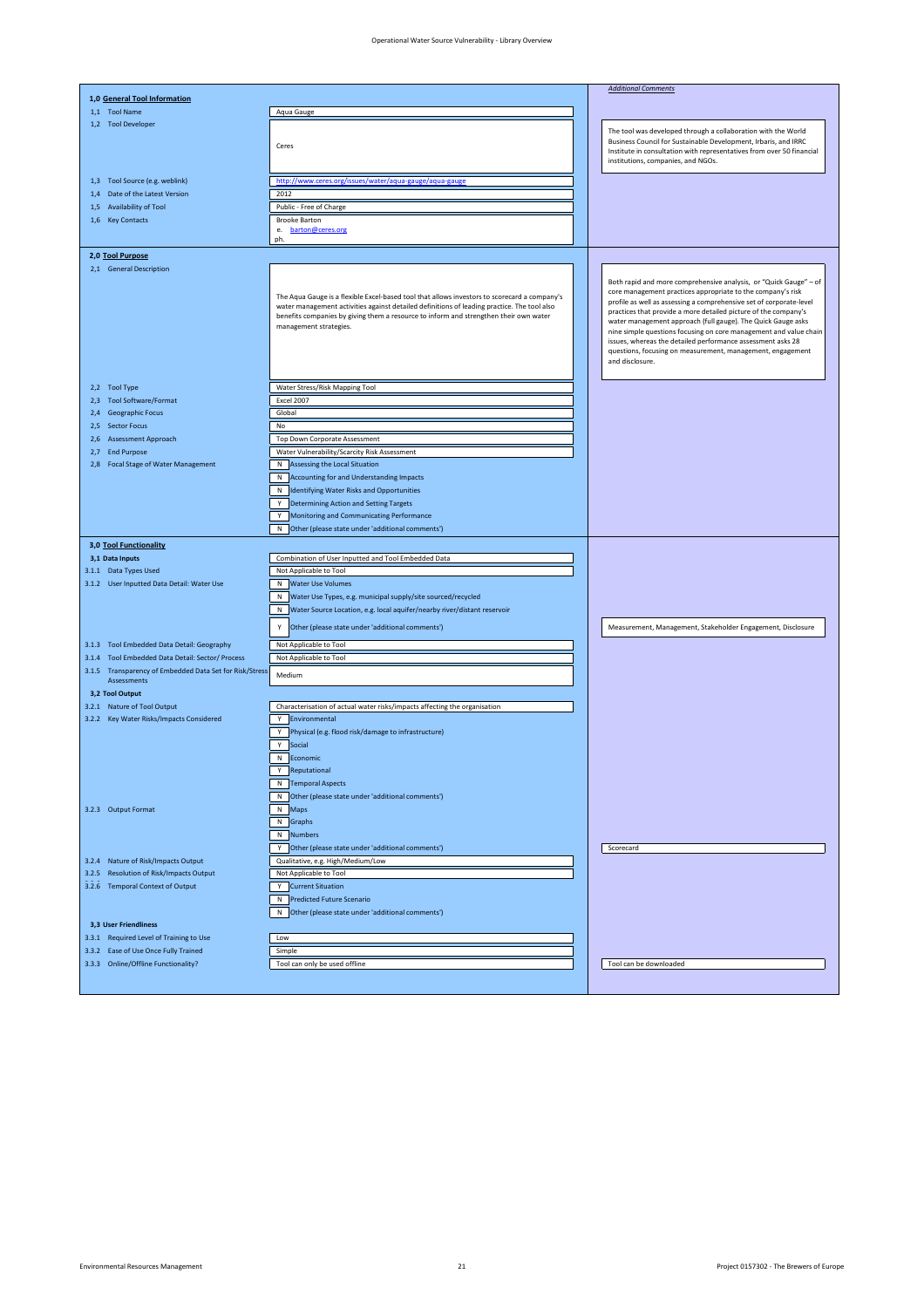|                                                                        |                                                                                                                                                                                                                                                                                                                                                                                                                                                                                                                                                                                               | <b>Additional Comments</b>                                                                                                                                                                                                                                                                                                                                                                                                                                                                                                                                                                                                                                                                                                                                                                                                                                                                                                                                                                    |
|------------------------------------------------------------------------|-----------------------------------------------------------------------------------------------------------------------------------------------------------------------------------------------------------------------------------------------------------------------------------------------------------------------------------------------------------------------------------------------------------------------------------------------------------------------------------------------------------------------------------------------------------------------------------------------|-----------------------------------------------------------------------------------------------------------------------------------------------------------------------------------------------------------------------------------------------------------------------------------------------------------------------------------------------------------------------------------------------------------------------------------------------------------------------------------------------------------------------------------------------------------------------------------------------------------------------------------------------------------------------------------------------------------------------------------------------------------------------------------------------------------------------------------------------------------------------------------------------------------------------------------------------------------------------------------------------|
| 1,0 General Tool Information                                           |                                                                                                                                                                                                                                                                                                                                                                                                                                                                                                                                                                                               |                                                                                                                                                                                                                                                                                                                                                                                                                                                                                                                                                                                                                                                                                                                                                                                                                                                                                                                                                                                               |
| 1,1 Tool Name                                                          | European Water Stewardship Standard                                                                                                                                                                                                                                                                                                                                                                                                                                                                                                                                                           |                                                                                                                                                                                                                                                                                                                                                                                                                                                                                                                                                                                                                                                                                                                                                                                                                                                                                                                                                                                               |
| 1,2 Tool Developer                                                     | European Water Partnership                                                                                                                                                                                                                                                                                                                                                                                                                                                                                                                                                                    | The European Water partnership (EWP) is a non-profit member<br>association comprising companies, governmental, NGOs and research<br>institutions.                                                                                                                                                                                                                                                                                                                                                                                                                                                                                                                                                                                                                                                                                                                                                                                                                                             |
| 1,3 Tool Source (e.g. weblink)                                         | http://www.ewp.eu/activities/water-stewardship/                                                                                                                                                                                                                                                                                                                                                                                                                                                                                                                                               |                                                                                                                                                                                                                                                                                                                                                                                                                                                                                                                                                                                                                                                                                                                                                                                                                                                                                                                                                                                               |
| 1,4 Date of the Latest Version                                         | 2011                                                                                                                                                                                                                                                                                                                                                                                                                                                                                                                                                                                          |                                                                                                                                                                                                                                                                                                                                                                                                                                                                                                                                                                                                                                                                                                                                                                                                                                                                                                                                                                                               |
| 1,5 Availability of Tool                                               | Public - Free of Charge                                                                                                                                                                                                                                                                                                                                                                                                                                                                                                                                                                       |                                                                                                                                                                                                                                                                                                                                                                                                                                                                                                                                                                                                                                                                                                                                                                                                                                                                                                                                                                                               |
| 1,6 Key Contacts                                                       | Sabine von Wirén-Lehr                                                                                                                                                                                                                                                                                                                                                                                                                                                                                                                                                                         |                                                                                                                                                                                                                                                                                                                                                                                                                                                                                                                                                                                                                                                                                                                                                                                                                                                                                                                                                                                               |
|                                                                        | e. s.von-wiren-lehr@ewp.eu<br>ph.                                                                                                                                                                                                                                                                                                                                                                                                                                                                                                                                                             |                                                                                                                                                                                                                                                                                                                                                                                                                                                                                                                                                                                                                                                                                                                                                                                                                                                                                                                                                                                               |
| 2,0 Tool Purpose                                                       |                                                                                                                                                                                                                                                                                                                                                                                                                                                                                                                                                                                               |                                                                                                                                                                                                                                                                                                                                                                                                                                                                                                                                                                                                                                                                                                                                                                                                                                                                                                                                                                                               |
| 2,1 General Description                                                |                                                                                                                                                                                                                                                                                                                                                                                                                                                                                                                                                                                               |                                                                                                                                                                                                                                                                                                                                                                                                                                                                                                                                                                                                                                                                                                                                                                                                                                                                                                                                                                                               |
|                                                                        | The EWS standard has been shaped within the project "Communication of Sustainable Water<br>Management" of the European Water Stewardship program in order to:<br>. Define Sustainable Water Management principles and criteria in a comprehensive and<br>concrete manner.<br>. Provide guidance to European water users on how to become a good water steward.<br>. Create the basis for an objective reporting, certification and communication scheme for<br>water stewardship.<br>. Initiate and support the discussion within Europe and within the global Water Stewardship<br>movement. | The EWS standard includes:<br>. 4 principles, which outline the overarching aims of the EWS<br>Standard, and associated criteria.• Principle 1: Achieve and maintain<br>sustainable water abstraction in terms of water quantity:<br>Environmental flow regime / Water abstraction. . Principle 2: Ensure<br>the achievement and maintenance of good water status in terms of<br>chemical quality and biological elements: Water quality. . Principle 3:<br>Restore and preserve water-cycle related High Conservation Value<br>Areas. Protection of high conservation value wetlands, lakes or<br>riparian areas. • Principle 4: Achieve equitable and transparent water<br>governance. Equitable governance.<br>· Criteria are further divided into indicators, which are used to<br>evaluate compliance with the principles and criteria.<br>· Indicators are classified as major indicator, minor indicator or<br>recommendation.<br>Participants can be certified Bronze, Silver or Gold |
| 2,2 Tool Type                                                          | Formal Standard/Protocol                                                                                                                                                                                                                                                                                                                                                                                                                                                                                                                                                                      |                                                                                                                                                                                                                                                                                                                                                                                                                                                                                                                                                                                                                                                                                                                                                                                                                                                                                                                                                                                               |
| 2,3 Tool Software/Format                                               | <b>NA</b>                                                                                                                                                                                                                                                                                                                                                                                                                                                                                                                                                                                     |                                                                                                                                                                                                                                                                                                                                                                                                                                                                                                                                                                                                                                                                                                                                                                                                                                                                                                                                                                                               |
| 2,4 Geographic Focus                                                   | Focus on Europe.                                                                                                                                                                                                                                                                                                                                                                                                                                                                                                                                                                              |                                                                                                                                                                                                                                                                                                                                                                                                                                                                                                                                                                                                                                                                                                                                                                                                                                                                                                                                                                                               |
| 2,5 Sector Focus                                                       | All sectors                                                                                                                                                                                                                                                                                                                                                                                                                                                                                                                                                                                   |                                                                                                                                                                                                                                                                                                                                                                                                                                                                                                                                                                                                                                                                                                                                                                                                                                                                                                                                                                                               |
| 2,6 Assessment Approach                                                | Top Down Corporate Assessment                                                                                                                                                                                                                                                                                                                                                                                                                                                                                                                                                                 |                                                                                                                                                                                                                                                                                                                                                                                                                                                                                                                                                                                                                                                                                                                                                                                                                                                                                                                                                                                               |
| 2,7 End Purpose                                                        | Overarching Water Strategy Development Support                                                                                                                                                                                                                                                                                                                                                                                                                                                                                                                                                |                                                                                                                                                                                                                                                                                                                                                                                                                                                                                                                                                                                                                                                                                                                                                                                                                                                                                                                                                                                               |
| 2,8 Focal Stage of Water Management                                    | N Assessing the Local Situation<br>Y Accounting for and Understanding Impacts                                                                                                                                                                                                                                                                                                                                                                                                                                                                                                                 |                                                                                                                                                                                                                                                                                                                                                                                                                                                                                                                                                                                                                                                                                                                                                                                                                                                                                                                                                                                               |
|                                                                        | N Identifying Water Risks and Opportunities                                                                                                                                                                                                                                                                                                                                                                                                                                                                                                                                                   |                                                                                                                                                                                                                                                                                                                                                                                                                                                                                                                                                                                                                                                                                                                                                                                                                                                                                                                                                                                               |
|                                                                        | N Determining Action and Setting Targets                                                                                                                                                                                                                                                                                                                                                                                                                                                                                                                                                      |                                                                                                                                                                                                                                                                                                                                                                                                                                                                                                                                                                                                                                                                                                                                                                                                                                                                                                                                                                                               |
|                                                                        | Y Monitoring and Communicating Performance                                                                                                                                                                                                                                                                                                                                                                                                                                                                                                                                                    |                                                                                                                                                                                                                                                                                                                                                                                                                                                                                                                                                                                                                                                                                                                                                                                                                                                                                                                                                                                               |
|                                                                        | N Other (please state under 'additional comments')                                                                                                                                                                                                                                                                                                                                                                                                                                                                                                                                            |                                                                                                                                                                                                                                                                                                                                                                                                                                                                                                                                                                                                                                                                                                                                                                                                                                                                                                                                                                                               |
| 3,0 Tool Functionality                                                 |                                                                                                                                                                                                                                                                                                                                                                                                                                                                                                                                                                                               |                                                                                                                                                                                                                                                                                                                                                                                                                                                                                                                                                                                                                                                                                                                                                                                                                                                                                                                                                                                               |
| 3,1 Data Inputs                                                        | User Inputted Data, e.g. Water Use Volumes/Water Source Locations/Water Stress                                                                                                                                                                                                                                                                                                                                                                                                                                                                                                                |                                                                                                                                                                                                                                                                                                                                                                                                                                                                                                                                                                                                                                                                                                                                                                                                                                                                                                                                                                                               |
| 3.1.1 Data Types Used                                                  | Not Applicable to Tool<br>Y Water Use Volumes                                                                                                                                                                                                                                                                                                                                                                                                                                                                                                                                                 |                                                                                                                                                                                                                                                                                                                                                                                                                                                                                                                                                                                                                                                                                                                                                                                                                                                                                                                                                                                               |
| 3.1.2 User Inputted Data Detail: Water Use                             | Y Water Use Types, e.g. municipal supply/site sourced/recycled                                                                                                                                                                                                                                                                                                                                                                                                                                                                                                                                |                                                                                                                                                                                                                                                                                                                                                                                                                                                                                                                                                                                                                                                                                                                                                                                                                                                                                                                                                                                               |
|                                                                        | Y Water Source Location, e.g. local aquifer/nearby river/distant reservoir                                                                                                                                                                                                                                                                                                                                                                                                                                                                                                                    |                                                                                                                                                                                                                                                                                                                                                                                                                                                                                                                                                                                                                                                                                                                                                                                                                                                                                                                                                                                               |
|                                                                        | N Other (please state under 'additional comments')                                                                                                                                                                                                                                                                                                                                                                                                                                                                                                                                            |                                                                                                                                                                                                                                                                                                                                                                                                                                                                                                                                                                                                                                                                                                                                                                                                                                                                                                                                                                                               |
| 3.1.3 Tool Embedded Data Detail: Geography                             | Not Applicable to Tool                                                                                                                                                                                                                                                                                                                                                                                                                                                                                                                                                                        |                                                                                                                                                                                                                                                                                                                                                                                                                                                                                                                                                                                                                                                                                                                                                                                                                                                                                                                                                                                               |
| 3.1.4 Tool Embedded Data Detail: Sector/ Process                       | None                                                                                                                                                                                                                                                                                                                                                                                                                                                                                                                                                                                          |                                                                                                                                                                                                                                                                                                                                                                                                                                                                                                                                                                                                                                                                                                                                                                                                                                                                                                                                                                                               |
| 3.1.5 Transparency of Embedded Data Set for Risk/Stress<br>Assessments | Not Applicable to Tool                                                                                                                                                                                                                                                                                                                                                                                                                                                                                                                                                                        |                                                                                                                                                                                                                                                                                                                                                                                                                                                                                                                                                                                                                                                                                                                                                                                                                                                                                                                                                                                               |
| 3,2 Tool Output                                                        |                                                                                                                                                                                                                                                                                                                                                                                                                                                                                                                                                                                               |                                                                                                                                                                                                                                                                                                                                                                                                                                                                                                                                                                                                                                                                                                                                                                                                                                                                                                                                                                                               |
| 3.2.1 Nature of Tool Output                                            | Characterisation of actual water risks/impacts affecting the organisation and identification of                                                                                                                                                                                                                                                                                                                                                                                                                                                                                               |                                                                                                                                                                                                                                                                                                                                                                                                                                                                                                                                                                                                                                                                                                                                                                                                                                                                                                                                                                                               |
| Key Water Risks/Impacts Considered<br>3.2.2                            | Y Environmental                                                                                                                                                                                                                                                                                                                                                                                                                                                                                                                                                                               |                                                                                                                                                                                                                                                                                                                                                                                                                                                                                                                                                                                                                                                                                                                                                                                                                                                                                                                                                                                               |
|                                                                        | Y Physical (e.g. flood risk/damage to infrastructure)                                                                                                                                                                                                                                                                                                                                                                                                                                                                                                                                         |                                                                                                                                                                                                                                                                                                                                                                                                                                                                                                                                                                                                                                                                                                                                                                                                                                                                                                                                                                                               |
|                                                                        | N Social                                                                                                                                                                                                                                                                                                                                                                                                                                                                                                                                                                                      |                                                                                                                                                                                                                                                                                                                                                                                                                                                                                                                                                                                                                                                                                                                                                                                                                                                                                                                                                                                               |
|                                                                        | Y Economic<br>Y Reputational                                                                                                                                                                                                                                                                                                                                                                                                                                                                                                                                                                  |                                                                                                                                                                                                                                                                                                                                                                                                                                                                                                                                                                                                                                                                                                                                                                                                                                                                                                                                                                                               |
|                                                                        | N Temporal Aspects                                                                                                                                                                                                                                                                                                                                                                                                                                                                                                                                                                            |                                                                                                                                                                                                                                                                                                                                                                                                                                                                                                                                                                                                                                                                                                                                                                                                                                                                                                                                                                                               |
|                                                                        | N Other (please state under 'additional comments')                                                                                                                                                                                                                                                                                                                                                                                                                                                                                                                                            |                                                                                                                                                                                                                                                                                                                                                                                                                                                                                                                                                                                                                                                                                                                                                                                                                                                                                                                                                                                               |
| 3.2.3 Output Format                                                    | N Maps                                                                                                                                                                                                                                                                                                                                                                                                                                                                                                                                                                                        |                                                                                                                                                                                                                                                                                                                                                                                                                                                                                                                                                                                                                                                                                                                                                                                                                                                                                                                                                                                               |
|                                                                        | N Graphs                                                                                                                                                                                                                                                                                                                                                                                                                                                                                                                                                                                      |                                                                                                                                                                                                                                                                                                                                                                                                                                                                                                                                                                                                                                                                                                                                                                                                                                                                                                                                                                                               |
|                                                                        | N Numbers                                                                                                                                                                                                                                                                                                                                                                                                                                                                                                                                                                                     |                                                                                                                                                                                                                                                                                                                                                                                                                                                                                                                                                                                                                                                                                                                                                                                                                                                                                                                                                                                               |
|                                                                        | Y Other (please state under 'additional comments')                                                                                                                                                                                                                                                                                                                                                                                                                                                                                                                                            | Certification - label gold, silver, bronze                                                                                                                                                                                                                                                                                                                                                                                                                                                                                                                                                                                                                                                                                                                                                                                                                                                                                                                                                    |
| 3.2.4 Nature of Risk/Impacts Output                                    | Other (please state under 'additional comments')                                                                                                                                                                                                                                                                                                                                                                                                                                                                                                                                              | Audit                                                                                                                                                                                                                                                                                                                                                                                                                                                                                                                                                                                                                                                                                                                                                                                                                                                                                                                                                                                         |
| 3.2.5 Resolution of Risk/Impacts Output                                | Not Applicable to Tool                                                                                                                                                                                                                                                                                                                                                                                                                                                                                                                                                                        |                                                                                                                                                                                                                                                                                                                                                                                                                                                                                                                                                                                                                                                                                                                                                                                                                                                                                                                                                                                               |
| 3.2.6 Temporal Context of Output                                       | Y Current Situation                                                                                                                                                                                                                                                                                                                                                                                                                                                                                                                                                                           |                                                                                                                                                                                                                                                                                                                                                                                                                                                                                                                                                                                                                                                                                                                                                                                                                                                                                                                                                                                               |
|                                                                        | N Predicted Future Scenario<br>N Other (please state under 'additional comments')                                                                                                                                                                                                                                                                                                                                                                                                                                                                                                             |                                                                                                                                                                                                                                                                                                                                                                                                                                                                                                                                                                                                                                                                                                                                                                                                                                                                                                                                                                                               |
| 3,3 User Friendliness                                                  |                                                                                                                                                                                                                                                                                                                                                                                                                                                                                                                                                                                               |                                                                                                                                                                                                                                                                                                                                                                                                                                                                                                                                                                                                                                                                                                                                                                                                                                                                                                                                                                                               |
| 3.3.1 Required Level of Training to Use                                | Medium                                                                                                                                                                                                                                                                                                                                                                                                                                                                                                                                                                                        |                                                                                                                                                                                                                                                                                                                                                                                                                                                                                                                                                                                                                                                                                                                                                                                                                                                                                                                                                                                               |
| 3.3.2 Ease of Use Once Fully Trained                                   | Medium                                                                                                                                                                                                                                                                                                                                                                                                                                                                                                                                                                                        |                                                                                                                                                                                                                                                                                                                                                                                                                                                                                                                                                                                                                                                                                                                                                                                                                                                                                                                                                                                               |
| 3.3.3 Online/Offline Functionality?                                    | Not Applicable to Tool                                                                                                                                                                                                                                                                                                                                                                                                                                                                                                                                                                        |                                                                                                                                                                                                                                                                                                                                                                                                                                                                                                                                                                                                                                                                                                                                                                                                                                                                                                                                                                                               |
|                                                                        |                                                                                                                                                                                                                                                                                                                                                                                                                                                                                                                                                                                               |                                                                                                                                                                                                                                                                                                                                                                                                                                                                                                                                                                                                                                                                                                                                                                                                                                                                                                                                                                                               |
|                                                                        |                                                                                                                                                                                                                                                                                                                                                                                                                                                                                                                                                                                               |                                                                                                                                                                                                                                                                                                                                                                                                                                                                                                                                                                                                                                                                                                                                                                                                                                                                                                                                                                                               |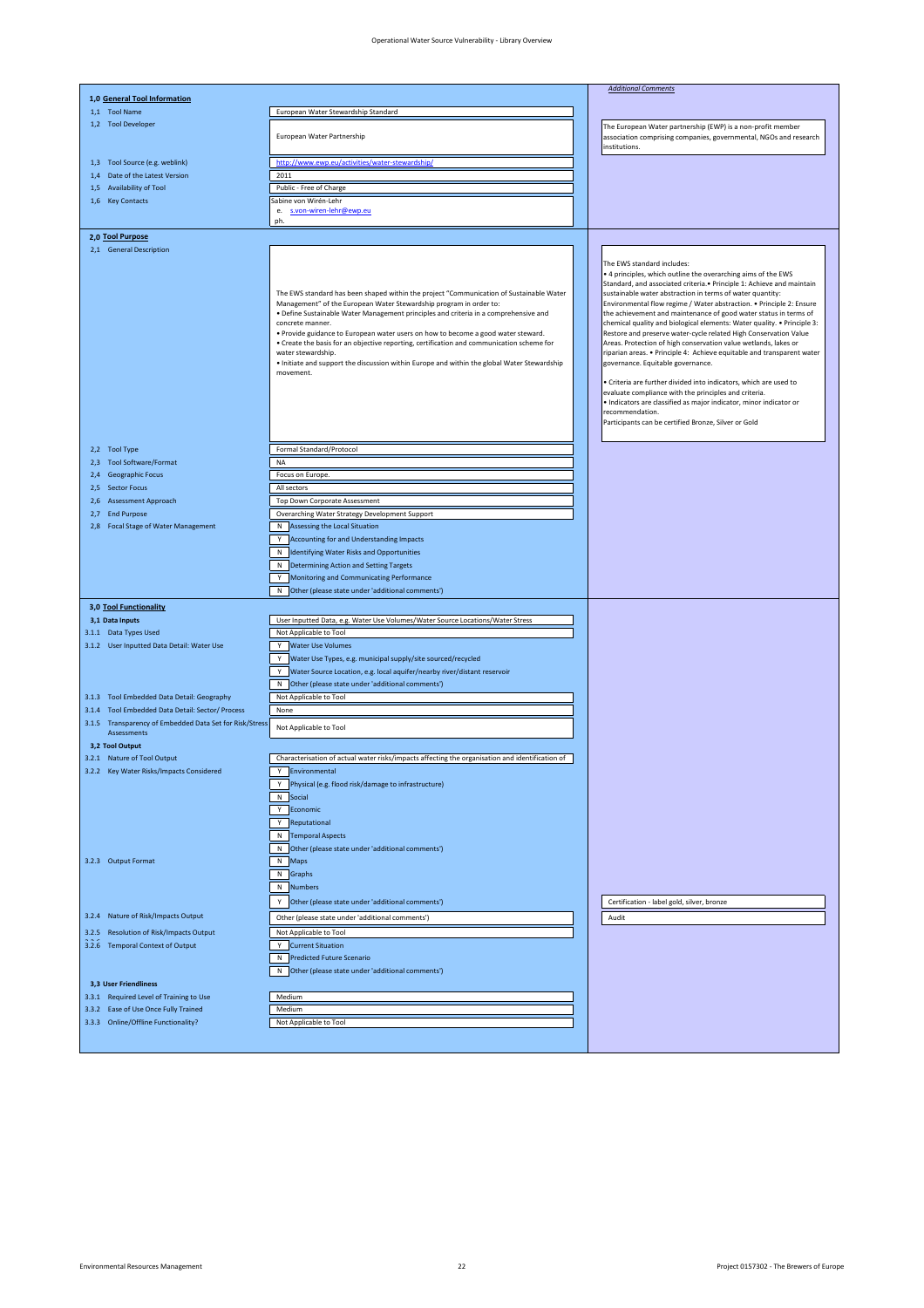|                                                                                |                                                                                                                                                                                                   | <b>Additional Comments</b>                                                                                                                                                                                                                                                  |
|--------------------------------------------------------------------------------|---------------------------------------------------------------------------------------------------------------------------------------------------------------------------------------------------|-----------------------------------------------------------------------------------------------------------------------------------------------------------------------------------------------------------------------------------------------------------------------------|
| 1,0 General Tool Information                                                   |                                                                                                                                                                                                   |                                                                                                                                                                                                                                                                             |
| 1,1 Tool Name                                                                  | ISO 14046 Water Footprint                                                                                                                                                                         |                                                                                                                                                                                                                                                                             |
| 1,2 Tool Developer                                                             | International Standard Organisation                                                                                                                                                               | ISO is a non-governmental organization coordinating across the<br>public and private sectors, as the world's largest developer and<br>publisher of international standards. ISO standards are developed<br>by technical committees, comprising experts from the industrial, |
| 1,3 Tool Source (e.g. weblink)                                                 | http://www.iso.org/iso/iso_catalogue/catalogue_ics/catalogue_detail_ics.htm?ics1=13&ics2=0                                                                                                        | technical and business sectors, which have asked for the standards,<br>and which subsequently put them to use.                                                                                                                                                              |
| 1,4 Date of the Latest Version                                                 | Under Development - final version expected after 2013                                                                                                                                             |                                                                                                                                                                                                                                                                             |
| 1,5 Availability of Tool                                                       | Fee - Draft is only free to members                                                                                                                                                               |                                                                                                                                                                                                                                                                             |
| 1,6 Key Contacts                                                               | No specific contact identified                                                                                                                                                                    |                                                                                                                                                                                                                                                                             |
|                                                                                | e. uari@afnor.org                                                                                                                                                                                 |                                                                                                                                                                                                                                                                             |
|                                                                                | ph. +33 1 41 62 80 00                                                                                                                                                                             |                                                                                                                                                                                                                                                                             |
| 2,0 Tool Purpose                                                               |                                                                                                                                                                                                   |                                                                                                                                                                                                                                                                             |
| 2,1 General Description                                                        |                                                                                                                                                                                                   |                                                                                                                                                                                                                                                                             |
|                                                                                |                                                                                                                                                                                                   |                                                                                                                                                                                                                                                                             |
|                                                                                | The proposed International Standard will deliver principles, requirements and guidelines for a<br>water footprint metric of products, processes and organisations. For products, it will be based |                                                                                                                                                                                                                                                                             |
|                                                                                | on a life cycle assessment approach. For organisations, it will consider the guidance given                                                                                                       |                                                                                                                                                                                                                                                                             |
|                                                                                | under ISO14064 for greenhouse gases. It will define how the different types of water sources                                                                                                      |                                                                                                                                                                                                                                                                             |
|                                                                                | (for example ground, surface, lake etc.) should be considered, how the different types of water<br>releases should be considered, and how the local environmental conditions (dry areas, wet      |                                                                                                                                                                                                                                                                             |
|                                                                                | areas) should be treated. The Standard will contain Terms and definitions, Water inventory                                                                                                        |                                                                                                                                                                                                                                                                             |
|                                                                                | calculation, Water impact assessment requirements, Rules for reporting. The standard aligns                                                                                                       |                                                                                                                                                                                                                                                                             |
|                                                                                | with other environmental reporting standards (e.g. ISO 14001).                                                                                                                                    |                                                                                                                                                                                                                                                                             |
|                                                                                |                                                                                                                                                                                                   |                                                                                                                                                                                                                                                                             |
|                                                                                | Formal Standard/Protocol                                                                                                                                                                          |                                                                                                                                                                                                                                                                             |
| 2,2 Tool Type                                                                  |                                                                                                                                                                                                   |                                                                                                                                                                                                                                                                             |
| 2,3 Tool Software/Format                                                       | Not Applicable                                                                                                                                                                                    |                                                                                                                                                                                                                                                                             |
| 2,4 Geographic Focus<br>2,5 Sector Focus                                       | Global                                                                                                                                                                                            |                                                                                                                                                                                                                                                                             |
|                                                                                | No                                                                                                                                                                                                |                                                                                                                                                                                                                                                                             |
| 2,6 Assessment Approach<br>2,7 End Purpose                                     | Top Down Corporate Assessment                                                                                                                                                                     |                                                                                                                                                                                                                                                                             |
|                                                                                | Internal Process Modification                                                                                                                                                                     | Depending on the scope                                                                                                                                                                                                                                                      |
| 2,8 Focal Stage of Water Management                                            | Y Assessing the Local Situation                                                                                                                                                                   |                                                                                                                                                                                                                                                                             |
|                                                                                | Y Accounting for and Understanding Impacts                                                                                                                                                        |                                                                                                                                                                                                                                                                             |
|                                                                                | Identifying Water Risks and Opportunities<br>?                                                                                                                                                    | Depending on the scope                                                                                                                                                                                                                                                      |
|                                                                                | ? Determining Action and Setting Targets                                                                                                                                                          | Depending on the scope                                                                                                                                                                                                                                                      |
|                                                                                | ?<br>Monitoring and Communicating Performance                                                                                                                                                     | Not primary purpose of the tool                                                                                                                                                                                                                                             |
|                                                                                | N Other (please state under 'additional comments')                                                                                                                                                |                                                                                                                                                                                                                                                                             |
| 3,0 Tool Functionality                                                         |                                                                                                                                                                                                   |                                                                                                                                                                                                                                                                             |
| 3,1 Data Inputs                                                                |                                                                                                                                                                                                   |                                                                                                                                                                                                                                                                             |
| 3.1.1 Data Types Used                                                          | User Inputted Data, e.g. Water Use Volumes/Water Source Locations/Water Stress                                                                                                                    |                                                                                                                                                                                                                                                                             |
|                                                                                | Index/Ecological Characteristics                                                                                                                                                                  |                                                                                                                                                                                                                                                                             |
| 3.1.2 User Inputted Data Detail: Water Use                                     | Y Water Use Volumes                                                                                                                                                                               |                                                                                                                                                                                                                                                                             |
|                                                                                | Y Water Use Types, e.g. municipal supply/site sourced/recycled                                                                                                                                    |                                                                                                                                                                                                                                                                             |
|                                                                                | Y   Water Source Location, e.g. local aquifer/nearby river/distant reservoir                                                                                                                      |                                                                                                                                                                                                                                                                             |
| 3.1.3 Tool Embedded Data Detail: Geography                                     | N Other (please state under 'additional comments')<br>Not Applicable to Tool                                                                                                                      | Depending on the scope                                                                                                                                                                                                                                                      |
| 3.1.4 Tool Embedded Data Detail: Sector/ Process                               | None                                                                                                                                                                                              |                                                                                                                                                                                                                                                                             |
| 3.1.5 Transparency of Embedded Data Set for                                    | High                                                                                                                                                                                              |                                                                                                                                                                                                                                                                             |
| 3,2 Tool Output                                                                |                                                                                                                                                                                                   |                                                                                                                                                                                                                                                                             |
| 3.2.1 Nature of Tool Output                                                    |                                                                                                                                                                                                   |                                                                                                                                                                                                                                                                             |
|                                                                                | Improved understanding of potential site water risks/impacts that may affect the organisation                                                                                                     |                                                                                                                                                                                                                                                                             |
| 3.2.2 Key Water Risks/Impacts Considered                                       | Y Environmental                                                                                                                                                                                   | Depending on the scope                                                                                                                                                                                                                                                      |
|                                                                                | Physical (e.g. flood risk/damage to infrastructure)                                                                                                                                               | Depending on the scope                                                                                                                                                                                                                                                      |
|                                                                                | ? Social                                                                                                                                                                                          | Depending on the scope                                                                                                                                                                                                                                                      |
|                                                                                | ? Economic                                                                                                                                                                                        | Depending on the scope                                                                                                                                                                                                                                                      |
|                                                                                |                                                                                                                                                                                                   |                                                                                                                                                                                                                                                                             |
|                                                                                | ? Reputational                                                                                                                                                                                    | Depending on the scope                                                                                                                                                                                                                                                      |
|                                                                                | ? Temporal Aspects                                                                                                                                                                                | Depending on the scope                                                                                                                                                                                                                                                      |
|                                                                                | N Other (please state under 'additional comments')                                                                                                                                                |                                                                                                                                                                                                                                                                             |
| 3.2.3 Output Format                                                            | N Maps                                                                                                                                                                                            |                                                                                                                                                                                                                                                                             |
|                                                                                | N Graphs                                                                                                                                                                                          |                                                                                                                                                                                                                                                                             |
|                                                                                | Y Numbers<br>N Other (please state under 'additional comments')                                                                                                                                   |                                                                                                                                                                                                                                                                             |
|                                                                                | Not Applicable to Tool                                                                                                                                                                            |                                                                                                                                                                                                                                                                             |
| 3.2.4 Nature of Risk/Impacts Output<br>3.2.5 Resolution of Risk/Impacts Output | Not Applicable to Tool                                                                                                                                                                            |                                                                                                                                                                                                                                                                             |
| 3.2.6 Temporal Context of Output                                               | Y Current Situation                                                                                                                                                                               |                                                                                                                                                                                                                                                                             |
|                                                                                | Y Predicted Future Scenario                                                                                                                                                                       |                                                                                                                                                                                                                                                                             |
|                                                                                | ? Other (please state under 'additional comments')                                                                                                                                                |                                                                                                                                                                                                                                                                             |
| 3,3 User Friendliness                                                          |                                                                                                                                                                                                   |                                                                                                                                                                                                                                                                             |
| 3.3.1 Required Level of Training to Use                                        | High                                                                                                                                                                                              |                                                                                                                                                                                                                                                                             |
| 3.3.2 Ease of Use Once Fully Trained                                           | Medium                                                                                                                                                                                            |                                                                                                                                                                                                                                                                             |
| 3.3.3 Online/Offline Functionality?                                            | Not Applicable to Tool                                                                                                                                                                            |                                                                                                                                                                                                                                                                             |
|                                                                                |                                                                                                                                                                                                   |                                                                                                                                                                                                                                                                             |
|                                                                                |                                                                                                                                                                                                   |                                                                                                                                                                                                                                                                             |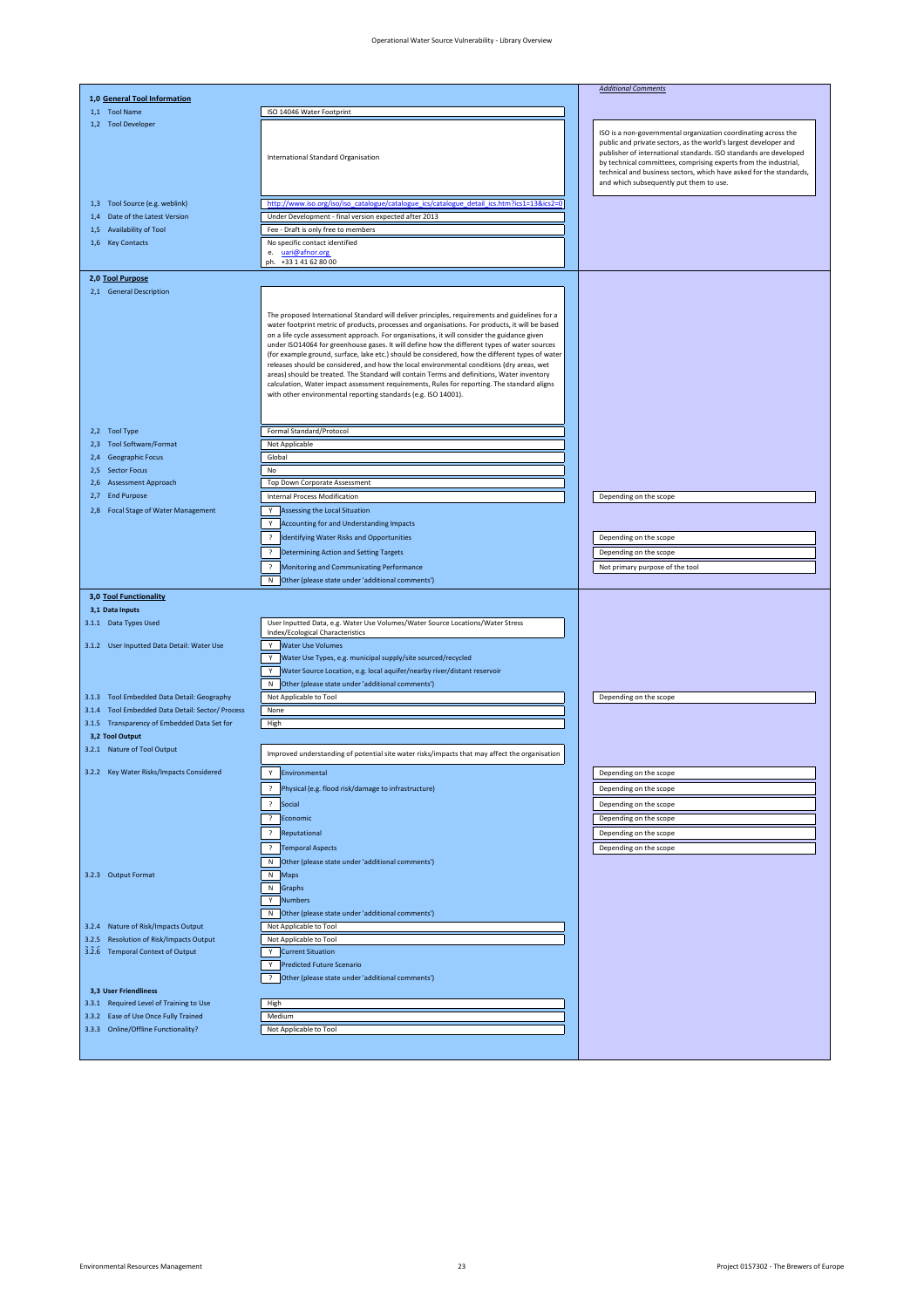|                                             | <b><i><u><i><u>Additioning Contract Contract Contract Contract Contract Contract Contract Contract Contract Contract Contract Contract Contract Contract Contract Contract Contract Contract Contract Contract Contract Contract Contrac</u></i></u></i></b> | <b>National Agent Bay</b>                                                                              | <b>BAVIN LAUTERIA</b>                  | <b>Automotive Contract</b>          | <b>Nytenda</b>                               | <b>Management</b>                                                                         | <b>TARTIST</b>                                    | <b><i><u>Railway</u></i></b>                                                 | <b>Registration</b>                                                                     | <b>Baltimore</b>                                                                      | Australian                                  |                          | <b><i><u>Radio Andrew American</u></i></b><br>hadrone constitution on analysism - to strategicke construction<br><b>VIA ANTIQUES ANTIQUISTION SERVICES</b> | <b>Advanced</b> | $rac{1}{\sqrt{2}}$<br><b>ANNUS</b> | <b>BANDROOM</b>                                                                                                                       |                                   | <b>WASHINGTON POSTAGE</b><br>$= 7.5$       | <b>NATIONAL REGISTERS BANK</b><br><b>Service Contractor</b> | <b>Contact Contact Contact</b>                                       | <b>Safe Walkaupunkan</b>      | <b><i><u>Bahasa al'Asalinagea</u></i></b>                                                                                            | <b><i>RAMARAN</i></b><br><b>Hampton</b> | <b>Barbara Machinery Services</b>                                                         | and come spokes that you will see a seat<br><b>STATISTICS</b><br><b>AMERICA</b>                                 |                          | <b><i><u>RAMARING</u></i></b><br><b>STATES</b><br>$-$ | <b>COLUMN</b>                                         |                                            | <b>SHANNHAMMA</b><br><b>STARS FIRSTALLING COMPANY</b> | <b>TRANSPORT</b><br><b>Contract Contract</b> |                                     |                       | <b>SAFEKEEPING PARK AND A REGISTERATION</b>            |
|---------------------------------------------|--------------------------------------------------------------------------------------------------------------------------------------------------------------------------------------------------------------------------------------------------------------|--------------------------------------------------------------------------------------------------------|----------------------------------------|-------------------------------------|----------------------------------------------|-------------------------------------------------------------------------------------------|---------------------------------------------------|------------------------------------------------------------------------------|-----------------------------------------------------------------------------------------|---------------------------------------------------------------------------------------|---------------------------------------------|--------------------------|------------------------------------------------------------------------------------------------------------------------------------------------------------|-----------------|------------------------------------|---------------------------------------------------------------------------------------------------------------------------------------|-----------------------------------|--------------------------------------------|-------------------------------------------------------------|----------------------------------------------------------------------|-------------------------------|--------------------------------------------------------------------------------------------------------------------------------------|-----------------------------------------|-------------------------------------------------------------------------------------------|-----------------------------------------------------------------------------------------------------------------|--------------------------|-------------------------------------------------------|-------------------------------------------------------|--------------------------------------------|-------------------------------------------------------|----------------------------------------------|-------------------------------------|-----------------------|--------------------------------------------------------|
| <b>BUT MACHINERY</b>                        | <b>Magazine Street</b><br><b>MADE REMOVED</b>                                                                                                                                                                                                                | and contrast sharing the dealer                                                                        |                                        | <b>Michael Street</b>               | <b><i><u>ARCHITECT</u></i></b>               |                                                                                           |                                                   |                                                                              |                                                                                         | <b>ANTI TAXA</b>                                                                      | <b><i>A SATURATURA LA LA</i></b>            |                          |                                                                                                                                                            |                 |                                    | <b><i>INFORMATION CONTINUES</i></b><br><b><i><u>ANGELESS</u></i></b>                                                                  | the contract of the con-          |                                            | <b>ALCOHOL: A REAL</b><br><b>CONTRACTOR</b>                 |                                                                      |                               | an international con-                                                                                                                |                                         | the company's company's company's                                                         |                                                                                                                 |                          | <b>Contract Contract Contract</b>                     | <b>BARBALLA SA METER</b><br>---                       | <b><i><u>International</u></i></b>         | <b>Contract Contract Contract</b>                     | <b>Contract Contract</b>                     |                                     |                       | <b>MANUFACTURERS</b>                                   |
| <b><i>DESIGNATION TO AUTHOR THEFT</i></b>   | Mana further treatment                                                                                                                                                                                                                                       | a durational machinery                                                                                 |                                        | <b>MAIL PALER FORM</b>              | <b>Manufacturer</b> , President Manufacturer | <b>MARCHARD AND CONTROL ASSOCIATES</b>                                                    |                                                   | <b>MARKETS</b>                                                               |                                                                                         | assets has                                                                            | <b>WEIGHT FURNISH AWARDS</b>                |                          |                                                                                                                                                            |                 |                                    | <b><i>SANADA LA TIERR</i></b><br><b>MARTINEZEA</b><br>and married and                                                                 | the company of the company of     |                                            | <b>MARGARETAR</b>                                           | <b>MARINE ROLL</b>                                                   | <b><i>SAFER BARBARA</i></b>   | <b><i>SAFE OF ASSISTANCE</i></b>                                                                                                     |                                         | the company's company's company's                                                         |                                                                                                                 |                          | .<br>$\sim$                                           | <b>MARINE MARINE</b>                                  | <b>MARKET</b>                              |                                                       |                                              | <b>Automatic News</b>               |                       |                                                        |
| <b>CANADA PANA MELBERG</b>                  | <b><i><i><u>AAA ASTEER</u></i></i></b><br><b><i><u>ABORDER</u></i></b>                                                                                                                                                                                       | A former court                                                                                         |                                        | <b>SERVICE BOOKSTONES</b>           | <b>Contract Contract Contract</b>            | Cultural de Monte Salvador de Print, em creir                                             | ---                                               | <b>Walder School and School Constitutions and</b><br><b>MARCHERS ASSAULT</b> |                                                                                         | saturationals.                                                                        | <b><i>CAR MARINE CRAIN AND</i></b>          |                          |                                                                                                                                                            |                 |                                    | <b>CONTRACTOR</b>                                                                                                                     |                                   | the contract of the con-                   |                                                             |                                                                      |                               |                                                                                                                                      |                                         | the company of the company of the company of the company of the company of the company of |                                                                                                                 |                          | <b>Contract Contract Contract</b>                     |                                                       |                                            |                                                       |                                              |                                     |                       |                                                        |
| <b>CONTRACTOR</b>                           | <b>CONTRACTOR</b>                                                                                                                                                                                                                                            | pa and all commensurables are                                                                          | <b><i><u>AMERICA</u></i></b>           | <b><i>ARANG Based City Ave.</i></b> | special pumps duration                       | <b>ATACA PARTICIPATION FOR THE PARTIES</b>                                                | <b>Williams Street and Advantage</b>              | <b><i>SAMARASSANI</i></b>                                                    |                                                                                         | <b>CONTRACTOR</b>                                                                     | <b>SERVICE REPORT REALTERS</b>              |                          | <b>Contract Contract</b>                                                                                                                                   |                 |                                    | <b>CONTRACTOR AND THEFT</b><br><b>MARTINEZEA</b><br><b>CONTRACTOR</b>                                                                 |                                   | the control of the control of              | <b>A FURNISH TOP</b>                                        | <b>MANUFACTURERS</b>                                                 | <b>Bullet of Alberta Road</b> | <b>COLORADO DE LA CASA</b>                                                                                                           |                                         | the company's company's company's                                                         |                                                                                                                 |                          | .                                                     | <b>MARGARETA TAL</b>                                  | THE R. P. LEWIS CO., LANSING.              | $\sim$                                                | $\sim$                                       | <b><i>Burnet &amp; Bradford</i></b> | <b>MARINE ROAD</b>    |                                                        |
|                                             | <b>CONTRACTOR</b>                                                                                                                                                                                                                                            | painterpolices                                                                                         |                                        | <b>Mitchell Park</b>                | Freehous, Bandier World.                     | butter framework and it is located that the state and after the office                    |                                                   | <b>MONTH CARD THE</b>                                                        |                                                                                         | property from                                                                         | <b>CAR MATERIAL COMPANY</b>                 |                          |                                                                                                                                                            |                 | $\sim$                             | <b>CONTRACTOR</b><br><b><i>INSURANCE AND THE PARTIES</i></b><br><b>ESTATISTICS</b>                                                    | the company's company's com-      |                                            | parts source, a a www.<br><b>BUSINESS</b>                   | printed by a cleaned rate                                            |                               | <b>MARKET CARDS</b><br>an productaneous<br><b><i><u>STARTON</u></i></b>                                                              |                                         | the company's company's company's                                                         |                                                                                                                 |                          | the company's company's                               | <b>BARBAG AL SAN STROY</b><br><b>SEATTLE</b>          | <b>MANUFACTURERS</b>                       |                                                       | the company's company's company's            |                                     |                       | <b><i>AND THE ART AND A CHARGE</i></b>                 |
| <b>EXCITATION SHOULD ASSESS AN ORDER TO</b> | <b>MARINEZING</b>                                                                                                                                                                                                                                            | Registrate Museum of National Art and National Association of Marine Regis                             |                                        | <b>MARINER</b>                      | <b>Contract Contract Avenue</b>              | <b>AN ART VESTIGATION SERVICE CONTINUE</b>                                                |                                                   | the photosystem without acceptance for                                       | <b><i>A CA BURNIER DIE WARE</i></b><br>West and control and selec-<br><b>CONTRACTOR</b> | <b>BERTH COMMUNIST COMPANY</b><br>collection discussions<br>TRANSPORTATION CONTINUES. | <b><i>MORE SERVICE ENTERTAINMENT</i></b>    |                          |                                                                                                                                                            |                 | $\sim$                             | <b>MARINE STAT</b>                                                                                                                    | <b>STATE</b>                      | <b>Selection</b><br>$\sim$                 | <b><i>CARDINAL STORE</i></b>                                | <b><i>Ballyde Margaret</i></b>                                       | <b>MARINE STATE</b>           | <b>SATISFACTORY &amp; THE</b>                                                                                                        |                                         | the company's company's company's                                                         |                                                                                                                 |                          | .                                                     | <b>MARINE MARINE</b>                                  | <b>MARINERS</b>                            | $\sim$                                                | $\sim$                                       | <b>Burner &amp; Text</b>            | ------                |                                                        |
| <b><i>CALIFORNIA PARTIES</i></b>            | To with the Autumn for<br><b>British Way Wayness</b>                                                                                                                                                                                                         | the appropriate products are                                                                           |                                        | <b><i>CONTRACTOR BUSINESS</i></b>   | <b>Marketin Science</b>                      | handled between and an advanced to an absent the second top                               |                                                   | <b>MARKETS AND</b>                                                           | What and dealership                                                                     | <b>ANTI TAXA</b>                                                                      | <b>COMPANYATION</b>                         |                          |                                                                                                                                                            |                 | $\sim$                             | <b>CONTRACTOR A STATE</b><br><b>ATACHERSTANIA</b>                                                                                     | the company's company's           |                                            | <b>MARGARETA TATALE</b>                                     | <b>MARKET MARKET</b>                                                 | <b><i>SAFER BARBARA</i></b>   | <b><i>SAFE OF ASSISTANCE</i></b>                                                                                                     |                                         | the company's company's company's                                                         |                                                                                                                 |                          | .                                                     | <b>MARINE MARINE</b>                                  | <b>MARINERS</b>                            | $\sim$                                                | $\sim$                                       | <b>But it is allowed in</b>         | <b>MARINE R. TAN.</b> |                                                        |
| <b>WASHINGTON AND ARRANGEMENT</b>           |                                                                                                                                                                                                                                                              | To history to purchase and from a way around our financial fraction that is                            |                                        | Total Total and Teachers'           | <b>Marketing</b>                             | potenced the flashes formations; performants is also believe throughout his gang from     |                                                   | <b><i><u><u>BASEARER</u></u></i></b><br><b>MARCHERS CRASH</b>                |                                                                                         | <b>MADE</b>                                                                           | <b>CAR MATERIAL PRODUCT</b><br>--           | <b>Contract Contract</b> |                                                                                                                                                            |                 |                                    | ATMOSPHERE COMPANY<br><b><i>CONTRACTOR IN THE</i></b>                                                                                 | <b>Contract Contract Contract</b> | <b>Contract Contract Contract Contract</b> |                                                             |                                                                      |                               |                                                                                                                                      |                                         | the company's company's company's                                                         |                                                                                                                 | <b>Contract Contract</b> |                                                       |                                                       |                                            |                                                       |                                              |                                     |                       |                                                        |
|                                             | <b>CONTRACTOR IN CONTRACTOR</b>                                                                                                                                                                                                                              | a Philadelphia program and                                                                             |                                        | <b><i>ATMOSPHERING</i></b>          | special pumps duration                       | <b>American Science Model William Street</b>                                              | <b>CRANDONARY VIA</b>                             | <b><i>CARDINAL CALL</i></b>                                                  |                                                                                         | <b>ANGELER</b>                                                                        | <b>SAN AND A REGISTERED MANAGER</b>         |                          |                                                                                                                                                            |                 | <b>Alla</b>                        | <b>Bally &amp; Midwell</b>                                                                                                            | <b>SALE</b>                       | <b>SOLUTION</b>                            | <b>MARGARETA</b>                                            | <b>Management</b>                                                    | <b>Management</b>             | <b>No. No. Associate to Not</b>                                                                                                      |                                         | the company of the company of the                                                         |                                                                                                                 |                          | $\sim$                                                | <b><i><i><u>AAABURUSTETA</u></i></i></b>              | <b><i><u>SHANNA TA</u></i></b>             |                                                       |                                              | <b><i>Antiquity is fare</i></b>     |                       |                                                        |
| <b><i>LESSARING PARADORS</i></b>            | <b>Manager Indiana Programment</b><br><b>Building Street</b>                                                                                                                                                                                                 | a brochun co.                                                                                          |                                        | <b>CANADA BULGINIANA</b>            | <b><i>Contract and Contract</i></b>          | that with a column to 11 Tobas a traities                                                 | <b>Minipellin, Indiana and Autom</b>              | <b>MARGARETA</b>                                                             |                                                                                         | <b>STATE</b>                                                                          | <b>CAR MATERIAL COMPANY</b>                 |                          |                                                                                                                                                            |                 |                                    | <b><i>TANADA LA TIER</i></b><br><b>MARTINEZIA</b><br>and married and                                                                  | <b>STATE</b>                      |                                            | <b>MARKETS THE</b>                                          | <b><i>DOMESTIC STATE</i></b>                                         | <b><i>ANTIQUESTS</i></b>      | <b>SATISFACEWAY AT LCCC.</b>                                                                                                         |                                         | the company's company's company's                                                         |                                                                                                                 |                          | .                                                     | <b>MANAGEMENT</b>                                     | <b>Market Market</b>                       |                                                       | $\sim$                                       | <b><i>Address Street</i></b>        | <b>MARINE STAR</b>    |                                                        |
| PERSONAL PROPERTY.                          | <b><i><u><b>RATIONS AND POINTS</b></u></i></b><br><b><i><u>Industrial Contracts</u></i></b>                                                                                                                                                                  | To cheap per expectant of                                                                              |                                        | <b>Mill Readings</b>                | <b><i>College Contract Ave.</i></b>          | tel papel and papel and papel and about an advertisement and an                           |                                                   | <b><i><u>International</u></i></b>                                           |                                                                                         | <b>ANTICOLOGY</b>                                                                     | <b>CAR MATERIAL CONTRACTOR</b>              |                          |                                                                                                                                                            |                 |                                    | <b>CONTRACTOR</b><br><b>Bridge draw reduction</b><br><b><i><u>STARTED TAX</u></i></b>                                                 | the company of the company        |                                            | parts source, a a www.<br><b><i>ANNA CARDS</i></b>          | <b><i><u>AMERICAN</u></i></b>                                        |                               | <b>CONTINUES FOR THE</b><br>an interactive manager<br><b>CONTRACTOR</b><br><b><i><u>A CONTRACTOR COMPANY</u></i></b><br>Channel Mark |                                         | the company's company's company's                                                         |                                                                                                                 |                          | the company's company's com-                          | Earthchic, a.g. mph/mathanyluse all                   |                                            |                                                       |                                              |                                     |                       |                                                        |
|                                             | <b><i>ANGELES AND RESERVES</i></b>                                                                                                                                                                                                                           | Library plant points against the<br><b>MARINE CONTROL</b>                                              |                                        | <b>MARCHART</b>                     | a conference period of                       | The control of procedure and disclosure burn. The discussion in the international         |                                                   | <b>MARKET AVENUE</b>                                                         |                                                                                         | <b>CONTRACTOR</b>                                                                     | <b>WEIGHT FURNISH PLAN COMPANY</b>          |                          |                                                                                                                                                            |                 |                                    | <b>CONTRACTOR A STATE</b><br><b>BENGINSTAND</b><br><b>CONTRACTOR</b><br><b><i>CONTRACTOR IN THE</i></b>                               | <b>Contract Contract</b>          | $\sim$                                     | <b>MARGARETA ST</b>                                         | <b>MAY ATACA MARATE</b>                                              | The American                  | <b>CARD CATHER A</b><br><b><i>CARD AT A BACK TALLY FOR THE</i></b><br><b>CONTRACTOR</b>                                              |                                         |                                                                                           | .                                                                                                               |                          | .                                                     | patholics, e.g. from or three<br>----                 | <b>Bally Search Ave.</b>                   |                                                       |                                              |                                     |                       |                                                        |
|                                             | <b><i>ERICHARD MACHINER</i></b>                                                                                                                                                                                                                              | <b>Manufacturers</b> (1995)                                                                            |                                        | <b>MAIL PALER FORM</b>              | <b><i>Contractor Internet Streets</i></b>    | <b>US SEACH AND AT THE WAY TO AN A</b>                                                    | <b><i><u>STARTS START AT ARTIST</u></i></b><br>-- | <b>MARKETA STATE</b>                                                         |                                                                                         |                                                                                       | <b>SARINE TURNING SUBJECT</b>               |                          |                                                                                                                                                            |                 |                                    | <b>MARINEZIA</b>                                                                                                                      | <b>SOLU</b>                       | <b>Select</b><br>$\sim$                    | <b><i>DAMINES</i></b> MONEY                                 | <b><i>AMERICAN</i></b>                                               | <b><i>SANAHA STA</i></b>      | <b>CONTRACTOR AND INCOME.</b><br>and the                                                                                             |                                         | the contract of the contract of the                                                       | $\sim$                                                                                                          | $\sim$                   | $\sim$                                                | <b>MANAGEMENT</b>                                     | <b>MARINE MARINE</b>                       |                                                       |                                              |                                     |                       |                                                        |
|                                             | <b>CONTRACTOR CONTRACTOR</b>                                                                                                                                                                                                                                 | abilitation of the factor                                                                              |                                        | and Found Party.                    |                                              | last procedured and procedure and and procedure agent and and and and                     |                                                   | <b>British Service</b>                                                       |                                                                                         |                                                                                       | <b>Billion op Product Process for</b><br>-- |                          |                                                                                                                                                            |                 |                                    | <b><i><u><i><u><b>DAMARENA TAR TARAN</b></u></i></u></i></b><br><b>Artificial Annual Ag-</b><br><b>INFORMATION</b><br><b>ASSAULTS</b> | . .                               | $\sim$<br>$\sim$                           | participanten, e g mitian.<br>AND A CANAD                   |                                                                      |                               | <b>MARKET CARDS</b><br>an interest of email and<br><b><i><u>COMPANY</u></i></b>                                                      |                                         | the company's company's company's and                                                     |                                                                                                                 |                          | .                                                     | <b>See Michael A. C. To Michael William</b>           | <b>MARKETHER</b>                           |                                                       |                                              |                                     |                       | <b>CAR BEING</b>                                       |
|                                             | <b>CONTINUES TO A THEFT</b>                                                                                                                                                                                                                                  | to channel response to the lot<br>A Pracy to a Pasackers' car                                          |                                        | <b>MAN - Found thange</b>           | <b><i><u>ANTHONY</u></i></b>                 | The line was an internal with a silver and a marginal                                     | ---                                               | printed in the first and defined a property and the                          |                                                                                         | <b>Marchine</b>                                                                       | <b><i>SERING THROUGH THOMSTERS</i></b>      |                          |                                                                                                                                                            |                 |                                    | <b>MTMMMMMAA EXTERN</b><br><b>BENGINSTAND</b><br>and a final state of<br><b><i>ANTHONY TANK WITH</i></b>                              | the company of the company of     |                                            | <b>MARGARETAN</b>                                           | <b>MARINE MARINE</b>                                                 | <b><i>BEARING STAT</i></b>    | <b>Manufacture of Activation</b><br>an important and<br>---                                                                          |                                         |                                                                                           |                                                                                                                 |                          | the company's company's                               |                                                       | Sandwice as manufacturer assessment        |                                                       |                                              |                                     |                       | the name must office Automo-<br><b>MARINE REGISTER</b> |
|                                             | <b>CONTRACTOR IN A STRUCTURE</b>                                                                                                                                                                                                                             | Contractor and Con-                                                                                    |                                        | an insulation                       |                                              | to an after the third of the way to develop a further and the household buying that       |                                                   | <b><i><u>SALESPARE</u></i></b>                                               |                                                                                         |                                                                                       | <b>MORE SECURE CONTRACT</b>                 |                          |                                                                                                                                                            |                 | $\sim$                             | participants, ag MN to<br><b>CONTRACTOR</b>                                                                                           | <b>Contract</b>                   |                                            | <b>CONTRACTOR</b><br><b><i><u>Residence</u></i></b>         | <b>Boot on a private reason from</b><br><b><i><u>Incones</u></i></b> |                               | <b>Manufacture of Activation</b><br>an interest of area for<br><b><i>INVESTIGATION CONTINUES</i></b><br>County more were too.        |                                         |                                                                                           | the contract of the contract of the contract of the contract of the contract of the contract of the contract of |                          | <b>Contract Contract</b>                              | <b>Bankholtz</b> , e.g. from or Moral<br><b>SALES</b> | page in the contract of                    |                                                       |                                              |                                     |                       | <b>MARIN MARINE</b>                                    |
|                                             |                                                                                                                                                                                                                                                              | applyment and growing to<br><b>Mandaloga</b>                                                           |                                        | <b>MAN PANATRUS</b>                 | <b>CARL BATHS</b>                            | The last of the agent of the control of the state of the control of the state of the con- |                                                   |                                                                              |                                                                                         |                                                                                       | <b>Black Followsky Avenueder</b>            |                          |                                                                                                                                                            |                 |                                    | <b><i>SAFER BARRASS</i></b>                                                                                                           | $\sim$                            |                                            | <b>MARINEZIN TAL</b>                                        | <b>MARKETING</b>                                                     |                               | <b>CONTRACTOR</b><br>a house afterna the                                                                                             |                                         | <b>Service Controllers</b>                                                                |                                                                                                                 |                          |                                                       |                                                       | <b>Bushine as highway that service and</b> |                                                       |                                              |                                     |                       | <b>MEAN MANAGER</b>                                    |
| <b>BAKING TRAVERS TO THE</b>                | <b>MONEY PLANTS</b>                                                                                                                                                                                                                                          | Chevrolet extensive heat.                                                                              |                                        | <b>Milk Associations</b>            | <b>PACK AT EXECUTIVE</b>                     | <b>EDITORIAL RESIDENCE IN A SERVICE AND RELEASE AND RELEASE OF A STATEMENT WAS</b>        |                                                   |                                                                              |                                                                                         |                                                                                       |                                             |                          |                                                                                                                                                            |                 |                                    | <b><i>SAFERWAY</i></b>                                                                                                                | the company of the company of     |                                            | <b><i>SUPERINGRAPH</i></b>                                  |                                                                      | <b>CARDINA STAT</b>           | <b>CONTINUES OF STUDIES</b><br>a hours afternoon<br><b>BASE AVENUES</b><br><b><i><u>Administration</u></i></b><br>Channel Store      |                                         |                                                                                           | <b>Contract Contract</b>                                                                                        | $\sim$                   | $\sim$                                                | <b><i>Effectivities can enter without</i></b>         | <b>MOARING STAFF</b>                       |                                                       |                                              |                                     |                       |                                                        |
|                                             |                                                                                                                                                                                                                                                              | a construction of the construction<br><b>MARCHINEERING AND ANNUAL RESIDENCES</b><br><b>MANUFACTURE</b> | <b>Advisorment for any</b><br>-------- |                                     | to make been done in a contract and a make   | The construction of the first and detailed a property that the construction               |                                                   |                                                                              |                                                                                         |                                                                                       | <b>BASE OF BUILDING &amp; COLLEGE</b>       |                          |                                                                                                                                                            |                 |                                    | <b><i>TANADA LA TIER</i></b><br><b>American State</b><br><b>CONTRACTOR</b>                                                            |                                   |                                            | <b>MARGARETA</b>                                            |                                                                      |                               | <b>CARD CATHER A</b><br><b><i>CARD AT A BACK TALLY FOR THE</i></b><br>full this affectible experience.                               |                                         |                                                                                           |                                                                                                                 |                          |                                                       | <b>MARGARET</b>                                       |                                            |                                                       |                                              |                                     |                       |                                                        |

Environmental Resources Managemental Resources Management 24 Project 0157302 - The Brewers of Europe of Europe of Europe of Europe of Europe of Europe of Europe of Europe of Europe of Europe of Europe of Europe of Europe o